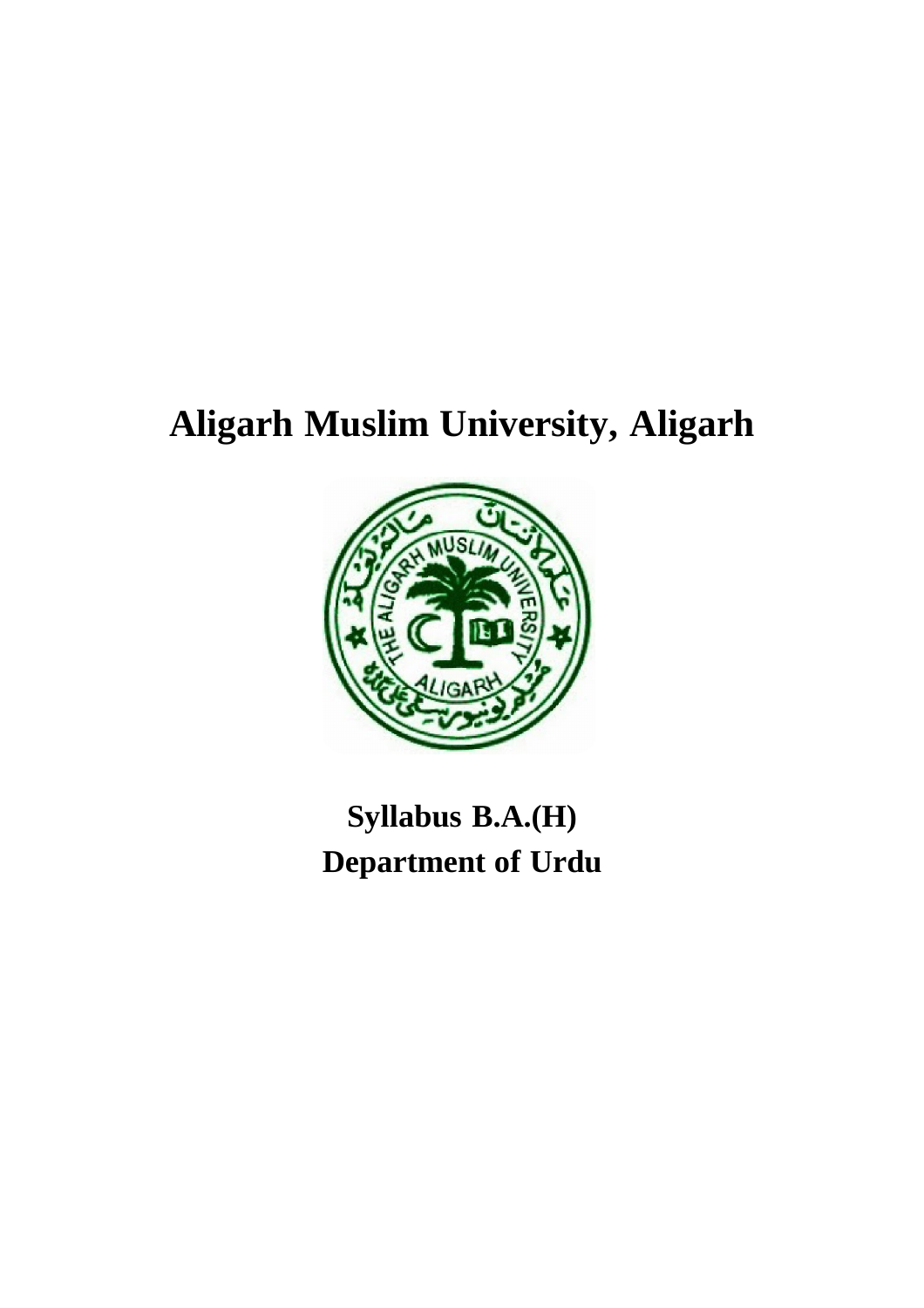## **B.A. (Hons.) Ist Semester Urdu Subsidiary Credits - 04 Functional and Communicative Urdu Ist Paper Urdu Qawayed Course code-UFB 151** اردوقواعد

Part-A Multiple Choice Questions, Multiple Answer Type Questions, Assertion-Reasoning Type Questions, True/False Type Questions (Combination of these types may also be given) There are **10 questions** given in this part. All questions are compulsory, each question is of 01 mark.**(10 minutes) (1X 10=10 marks) Part-B** There are **05 questions** in this Part. All are compulsory. Answer to each question in this Part

should be in a couple of lines only, should not exceed **50 words** (**25 minutes)**

#### **(5X3=15 marks)**

**Part-C** This Part contains **05 Questions**, out of which attempt **only THREE**. Answer to each question should not exceed **200 words.** Each question carries 05 marks (**45 minutes)**

**(3X5=15 marks)**

**Part-D** This Part contains **three Questions**, choose **only ONE** to answer. Marks allotted are **20 & time allocated 30 minutes (10 minutes for other works) (1X20=20 marks)**

#### **Total = 02 Hours**

## **Unit-I**

- (۱) اسم کی تعریف l **س** .<br>م خاص اوراسمِ عام کی تشمیں (۲) خېنس تن<sub>د</sub> کيروتانهيف
- (۳) غمیر (تعریفاوراقسام) عنميرشخص ضميرموصوله يضميراستفهاميه يضميرا شاره يخمير تنكير

#### **Unit-II**

- (۱) فعل کی تعریف بەلخانۇمىنى فىل كى قىتمىيى ( فعل لازم بەمتىدى فىل ناقص )
	- - (۳) جملہاوراس کےاجزا(مبتدانے<br>(۳) جملہاوراس کےاجزا(مبتدانے مفرداورمركب جمله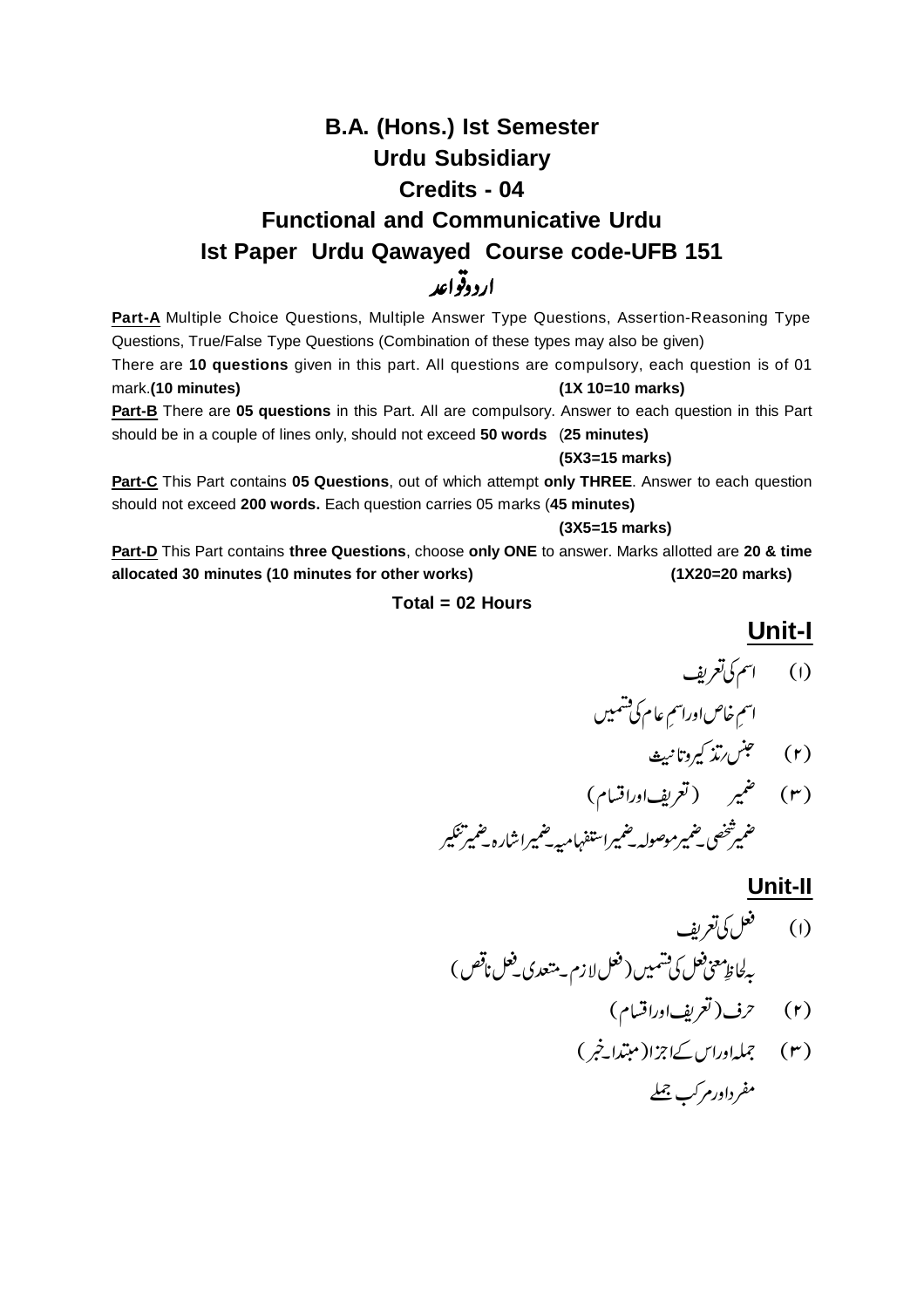## $Unit-III$ </u>

- (ا) سابقےاورلاچقے
- (۲) اردواملااوراس کے مسائل
	- (۳) جدیداملا

امدادی کتب

| مولوي عبدالحق | اردوصرف دنحو |              |
|---------------|--------------|--------------|
| رشيدحسن خال   | انشااور تلفط | $\mathbf{r}$ |

**XXX**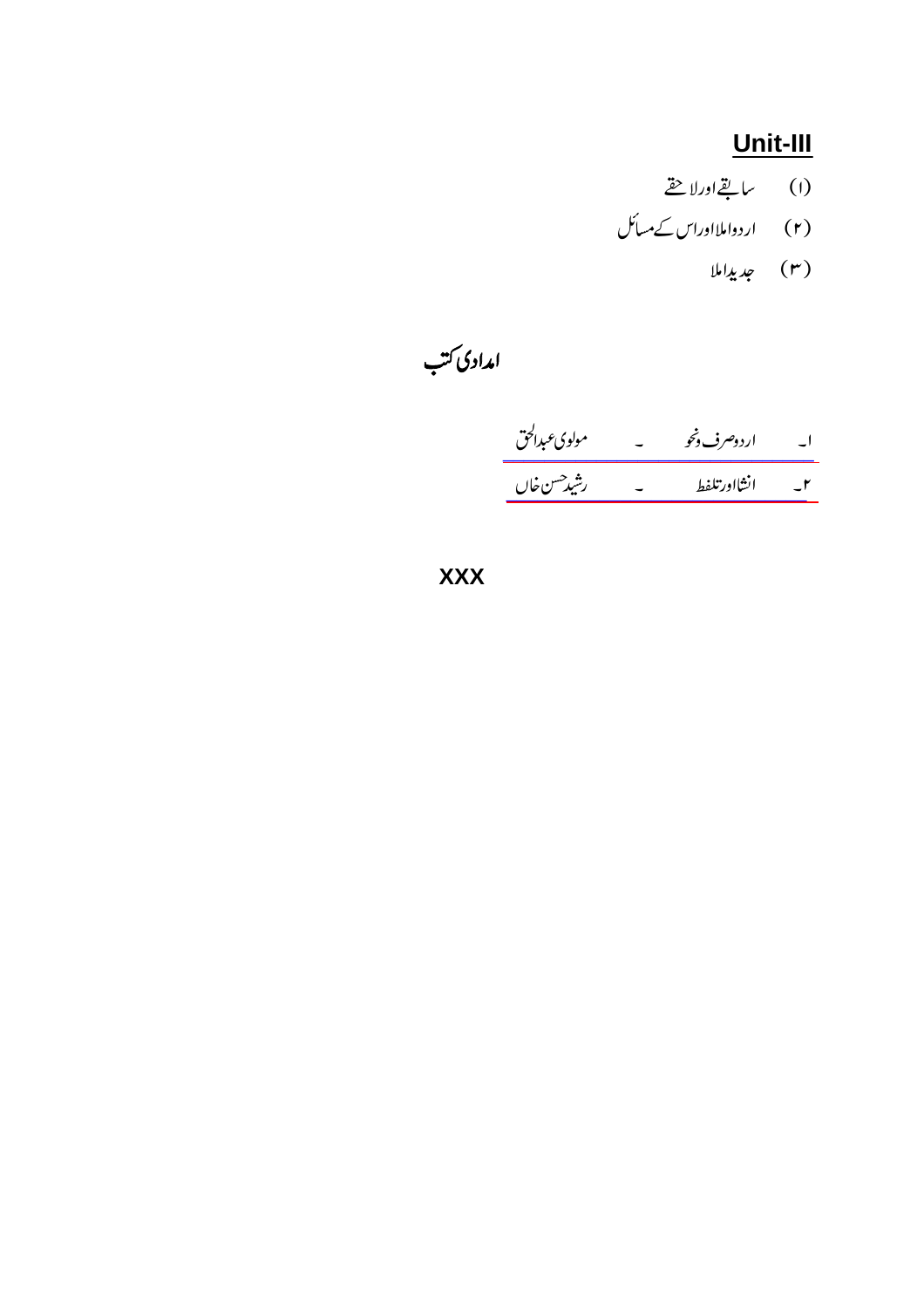## **B.A. (Hons.) Ist Semester Urdu Subsidiary Credits - 02 Functional and Communicative Urdu II Paper-Kar-o-bar Ki Urdu Course Code- UFB-152** کاربارکی اردو

**Part-A** Multiple Choice Questions, Multiple Answer Type Questions, Assertion-Reasoning Type Questions, True/False Type Questions (Combination of these types may also be given) There are **10 questions** given in this part. All questions are compulsory, each question is of 01 mark.**(10 minutes) (1X 10=10 marks)**

**Part-B** There are **05 questions** in this Part. All are compulsory. Answer to each question in this Part should be in a couple of lines only, should not exceed **50 words** (**25 minutes)**

#### **(5X3=15 marks)**

**Part-C** This Part contains **05 Questions**, out of which attempt **only THREE**. Answer to each question should not exceed **200 words.** Each question carries 05 marks (**45 minutes)**

#### **(3X5=15 marks)**

**Part-D** This Part contains **three Questions**, choose **only ONE** to answer. Marks allotted are **20 & time allocated 30 minutes (10 minutes for other works) (1X20=20 marks)**

#### **Total = 02 Hours**

### **Unit-I**

- (۱) معاشرهاورزبان
- (۲) گنتخشاطبقات اورضر ورتوں کی زبان
- (۳) گھُویںشیڈول کی زبانیں (اردوکاتفصیلی تجزیہ)

### **Unit-II**

- (۲) بینک، پولیساورسرکاری دفاتر میں مستعمل اصطلاحات
	- (۳) تجارتی خطوط کی<sup>انف</sup>ظیات

### **Unit-III**

- (١) خطوط اوران کی اقسام( ذاتی خطوط،تجارتی خطوط،تہنیتی خطوط،تعزیی خطوط)
	- (۲) مصنوعات سے تتعلق شکایات اوران کےازالے کے خطوط
	- (Claim Transaction)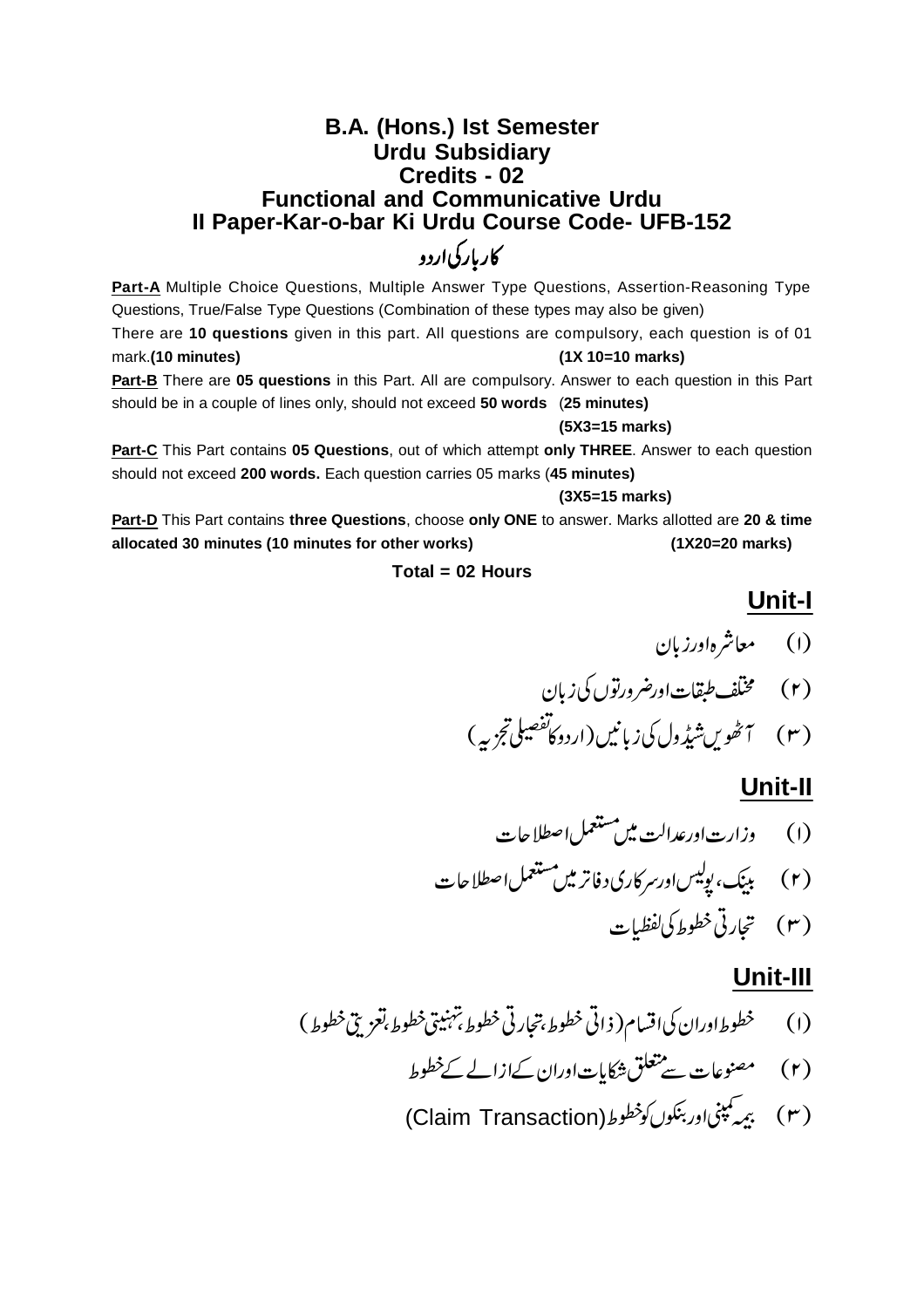|                             | امدادی کتب:             |      |
|-----------------------------|-------------------------|------|
| <u>مولوي وحيدالدين تنيم</u> | <u>ا۔ ونیع اصطلاحات</u> |      |
| يروفيسر شافع قذ وائى        | خبرنگاری                | $-1$ |
| <u>پروفیسرمحمەشامدحسین</u>  | ابلاغيات                | $-r$ |
| مسكين على حجازى             | ۴۔ فن دارت              |      |

**XXX**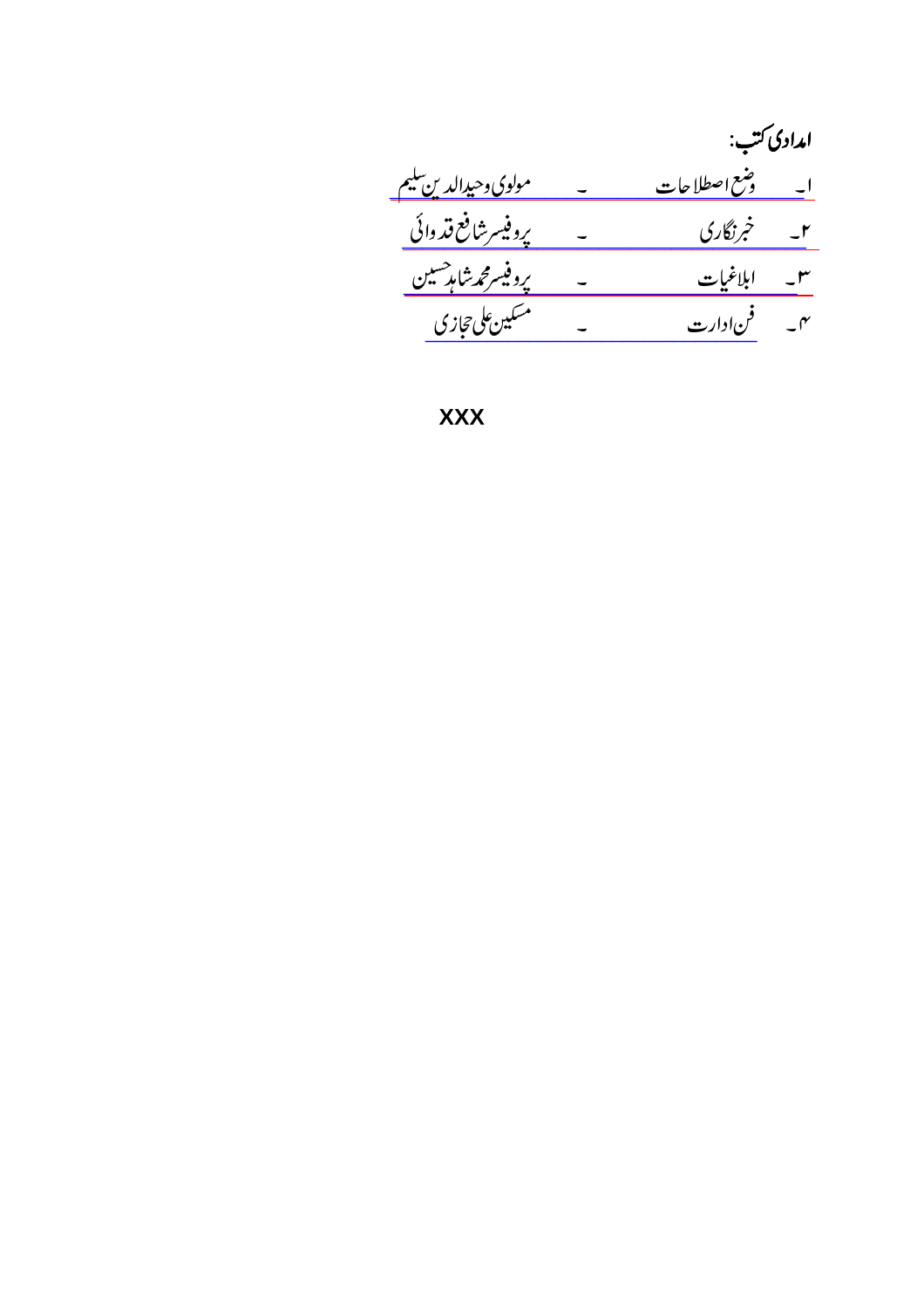### **B.A. (Hons.) Ist Semester Urdu Main Classici Ghazal Course Code. URB-151 04 credits**

كلاييكي غزل

Part-A Multiple Choice Questions, Multiple Answer Type Questions, Assertion-Reasoning Type Questions, True/False Type Questions (Combination of these types may also be given) There are **10 questions** given in this part. All questions are compulsory, each question is of 01 mark.**(10 minutes) (1X 10=10 marks) Part-B** There are **05 questions** in this Part. All are compulsory. Answer to each question in this Part should be in a couple of lines only, should not exceed **50 words** (**25 minutes)**

**(5X3=15 marks)**

**Part-C** This Part contains **05 Questions**, out of which attempt **only THREE**. Answer to each question should not exceed **200 words.** Each question carries 05 marks (**45 minutes)**

#### **(3X5=15 marks)**

**Part-D** This Part contains **three Questions**, choose **only ONE** to answer. Marks allotted are **20& time allocated 30 minutes (10 minutes for other works) (1X20=20 marks)**

#### **Total = 02 Hours**

## **Unit-I**

- (۱) اردوغزل کی صنفی شناخت اورامتیاز کی خصوصات
- (۲) دکن میں اردوغزل کی روایت ( قلی قطب شاہ،ولی اورسراج اورنگ آبادی کے حوالے سے )
	- ( ۳ ) ولی اورسراج اورنگ آبادی کی غزل گوئی کی اہم خصوصیات

(۳) 
$$
ینچییخزلول کی ترریس:  
**وی**
$$

[\\_\\_\\_\\_\\_\\_\\_\\_\\_\\_\\_\\_\\_\\_\\_\\_\\_\\_\\_\\_\\_\\_\\_\\_\\_\\_\\_\\_\\_\\_\\_](https://rekhta.org/ghazals/khaak-huun-e-tibaar-kii-saugand-siraj-aurangabadi-ghazals?lang=ur) 

### **Unit-II**

- (۱) \_\_ شالی ہند میں اردوغزل گوئی کا آغاز ( آبرو،ناجی وغیرہ کےحوالے سے )
- (۲) اردوغزل کا دہلی دبستانااوراس کی خصوصات (میر وخواجہ میر در دوغیر ہ کے حوالے سے )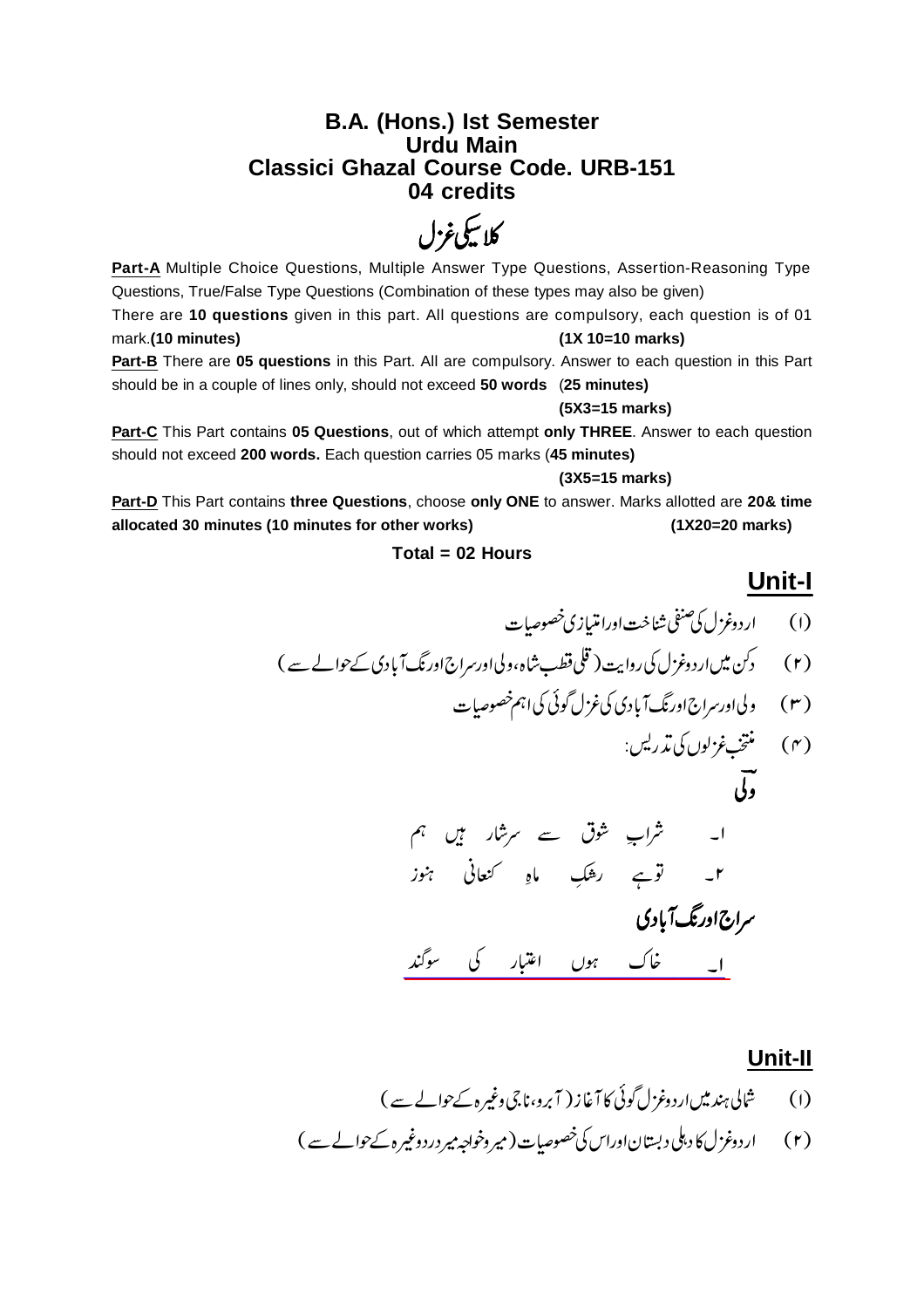(۳) میرتقی میر،خواجه میر درد،غالب اورمومن کی غزل گوئی کی اہم خصوصیات 

خواجهير درد:

| ا۔ سینہ و دل حسرتوں سے چھاگیا      |  |
|------------------------------------|--|
| ۲_ ارض و سا کہاں تری وسعت کو پاسکے |  |

غالب:

|     | کہتے ہو نہ دیں گے ہم دل اگر پڑا پایا |         |  |  |
|-----|--------------------------------------|---------|--|--|
| آیا |                                      | ديدهٔ ا |  |  |

مومن:

## Unit-III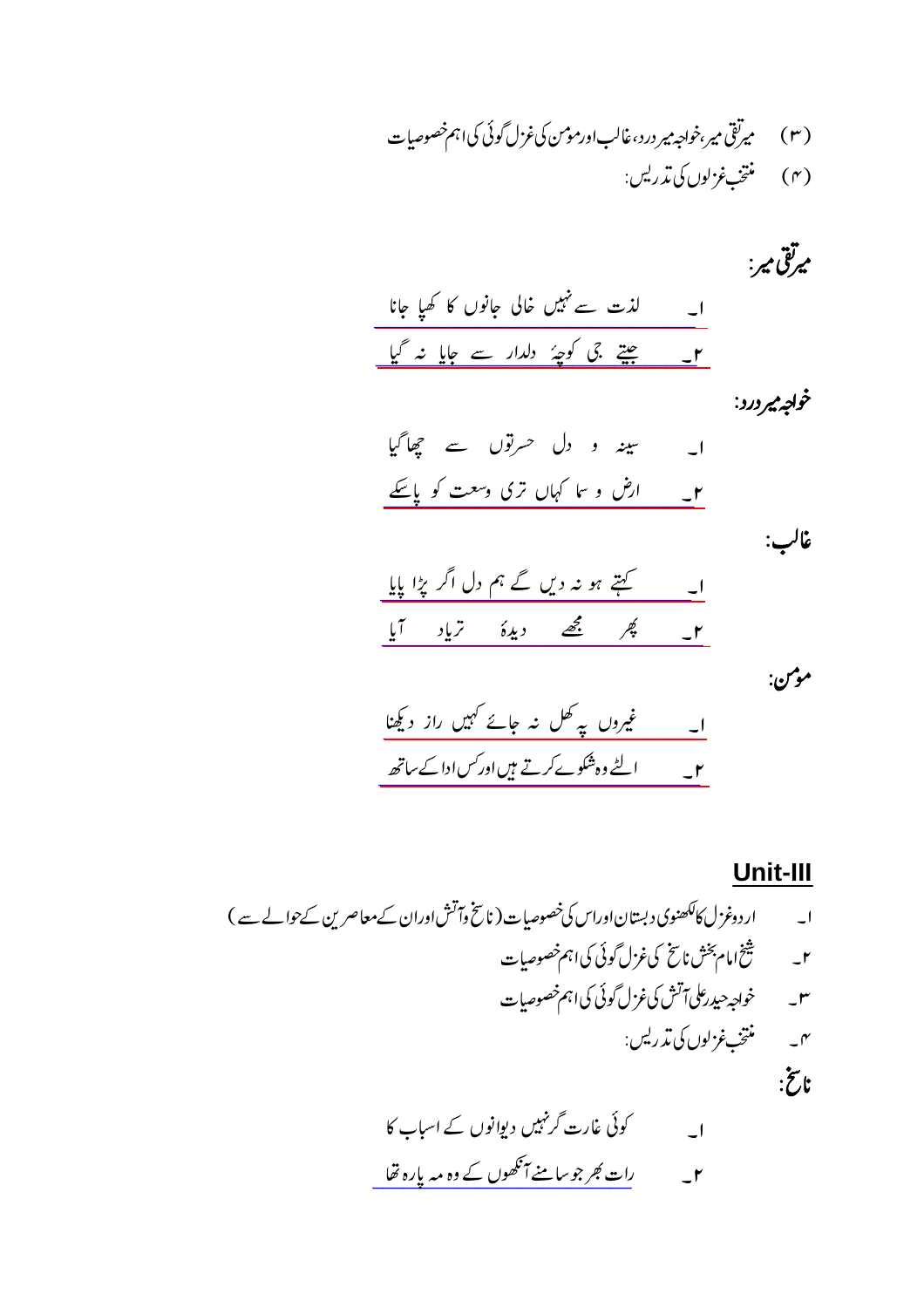$$
\tilde{J}^{\vec{U}}\tilde{J}^{\vec{U}}.
$$

# مجوزه کتاب براےتدریس : انتخاب کلا سکی غزل اور جدیدنظم،مرتبین ، ڈاکٹرسیدسراج الدین اجملی رڈاکٹرمہتاب حیدرنفوی،ایجوکیشنل بک ہاؤس علی گڑ ھ۔

مجوزه کتب براےمطالعہ: ا۔ غزل کی سرگذشت ۔ اختران<u>صاری</u> ۲\_ ماری شاعری \_ \_ مسعودحسن رضوی ادیب <u>۳۔ ولی ۱۳ قبال تک ۔ سیدعبداللہ </u> ۴۔ اردوغزل ۔ یوسف<sup> حسین</sup> خال

XXX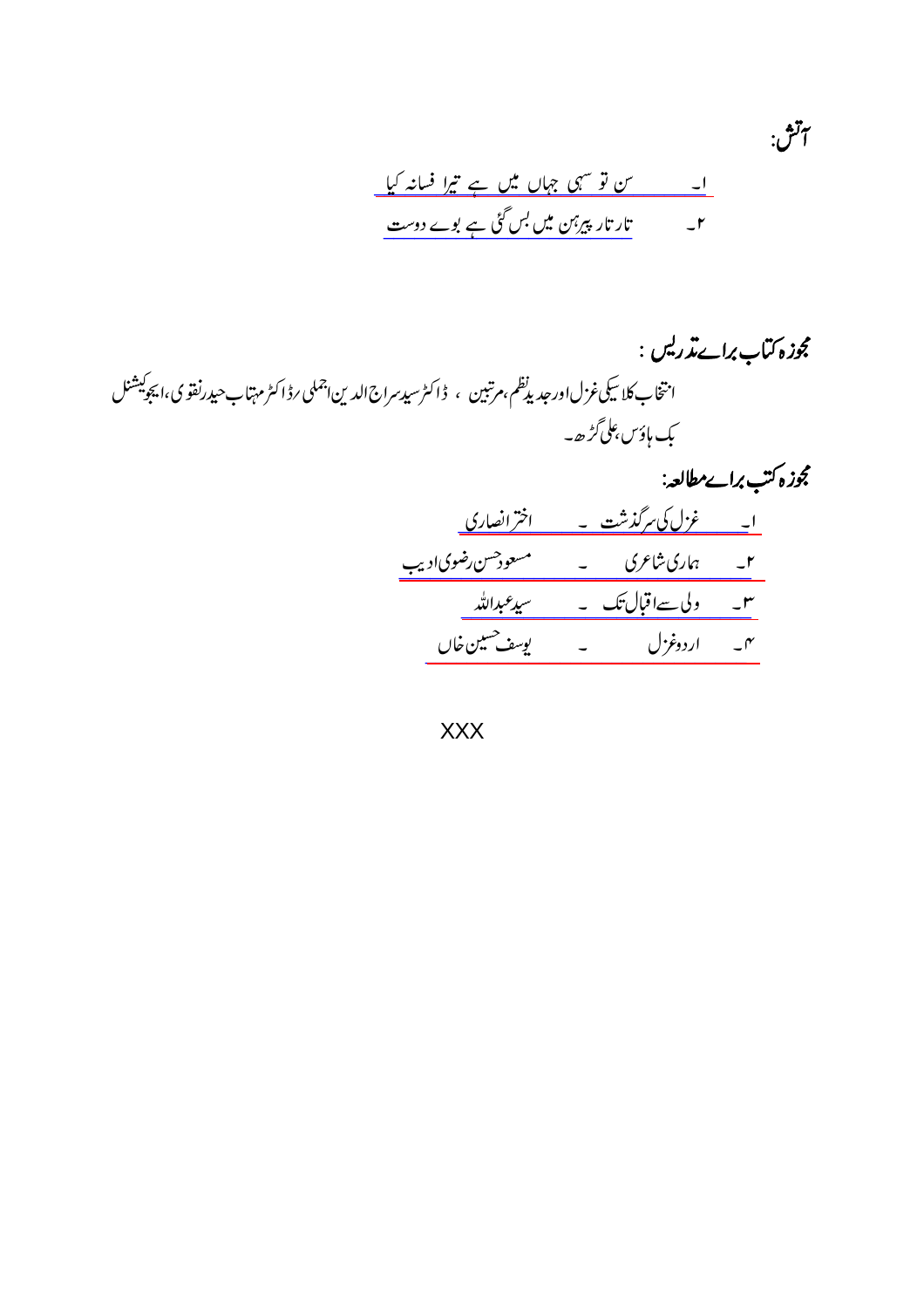## **B.A. (Hons.) Ist Semester Urdu Subsidiary Classici Shairi Course Code-URB-153 04 Credits**

# کلا بیکی شاعری

**Part-A** Multiple Choice Questions, Multiple Answer Type Questions, Assertion-Reasoning Type Questions, True/False Type Questions (Combination of these types may also be given) There are **10 questions** given in this part. All questions are compulsory, each question is of 01 mark.**(10 minutes) (1X 10=10 marks)**

**Part-B** There are **05 questions** in this Part. All are compulsory. Answer to each question in this Part should be in a couple of lines only, should not exceed **50 words** (**25 minutes)**

#### **(5X3=15 marks)**

**Part-C** This Part contains **05 Questions**, out of which attempt **only THREE**. Answer to each question should not exceed **200 words.** Each question carries 05 marks (**45 minutes)**

#### **(3X5=15 marks)**

**Part-D** This Part contains **three Questions**, choose **only ONE** to answer. Marks allotted are **20 & time allocated 30 minutes (10 minutes for other works) (1X20=20 marks)**

#### **Total = 02 Hours**

### **Unit-I**

 

$$
\begin{array}{ccc}\n\overline{6} & - & \frac{1}{2} ( - \frac{1}{2} ( - \frac{1}{2}) & \frac{1}{2} ( - \frac{1}{2}) & \frac{1}{2} ( - \frac{1}{2} ( - \frac{1}{2}) & \frac{1}{2} ( - \frac{1}{2}) & \frac{1}{2} ( - \frac{1}{2} ( - \frac{1}{2}) & \frac{1}{2} ( - \frac{1}{2}) & \frac{1}{2} ( - \frac{1}{2} ( - \frac{1}{2}) & \frac{1}{2} ( - \frac{1}{2}) & \frac{1}{2} ( - \frac{1}{2} ( - \frac{1}{2}) & \frac{1}{2} ( - \frac{1}{2} ( - \frac{1}{2}) & \frac{1}{2} ( - \frac{1}{2} ( - \frac{1}{2}) & \frac{1}{2} ( - \frac{1}{2} ( - \frac{1}{2}) & \frac{1}{2} ( - \frac{1}{2} ( - \frac{1}{2}) & \frac{1}{2} ( - \frac{1}{2} ( - \frac{1}{2}) & \frac{1}{2} ( - \frac{1}{2} ( - \frac{1}{2}) & \frac{1}{2} ( - \frac{1}{2} ( - \frac{1}{2}) & \frac{1}{2} ( - \frac{1}{2} ( - \frac{1}{2}) & \frac{1}{2} ( - \frac{1}{2} ( - \frac{1}{2}) & \frac{1}{2} ( - \frac{1}{2} ( - \frac{1}{2}) & \frac{1}{2} ( - \frac{1}{2} ( - \frac{1}{2}) & \frac{1}{2} ( - \frac{1}{2} ( - \frac{1}{2}) & \frac{1}{2} ( - \frac{1}{2} ( - \frac{1}{2}) & \frac{1}{2} ( - \frac{1}{2} ( - \frac{1}{2}) & \frac{1}{2} ( - \frac{1}{2} ( - \frac{1}{2}) & \frac{1}{2} ( - \frac{1}{2} ( - \frac{1}{2}) & \frac{1}{2} ( - \frac{1}{2} ( - \frac{1}{2}) & \frac{1}{2} ( - \frac{1}{2} ( - \frac{1}{2}) & \frac{1}{2} ( - \frac{1}{2} ( - \frac{1}{2}) & \frac{1}{2} ( - \frac{1}{2} ( - \frac{1}{2}) & \frac{1}{2} ( - \frac{1}{2} ( - \frac{1}{2}) & \frac
$$

$$
\frac{1}{\sqrt{1-\frac{v^{2}+1}{2}}}
$$
\n
$$
\frac{1}{\sqrt{1-\frac{v^{2}+1}{2}}}
$$
\n
$$
\frac{1}{\sqrt{1-\frac{v^{2}+1}{2}}}
$$
\n
$$
\frac{1}{\sqrt{1-\frac{v^{2}+1}{2}}}
$$
\n
$$
\frac{1}{\sqrt{1-\frac{v^{2}+1}{2}}}
$$
\n
$$
\frac{1}{\sqrt{1-\frac{v^{2}+1}{2}}}
$$
\n
$$
\frac{1}{\sqrt{1-\frac{v^{2}+1}{2}}}
$$
\n
$$
\frac{1}{\sqrt{1-\frac{v^{2}+1}{2}}}
$$
\n
$$
\frac{1}{\sqrt{1-\frac{v^{2}+1}{2}}}
$$
\n
$$
\frac{1}{\sqrt{1-\frac{v^{2}+1}{2}}}
$$
\n
$$
\frac{1}{\sqrt{1-\frac{v^{2}+1}{2}}}
$$
\n
$$
\frac{1}{\sqrt{1-\frac{v^{2}+1}{2}}}
$$
\n
$$
\frac{1}{\sqrt{1-\frac{v^{2}+1}{2}}}
$$
\n
$$
\frac{1}{\sqrt{1-\frac{v^{2}+1}{2}}}
$$
\n
$$
\frac{1}{\sqrt{1-\frac{v^{2}+1}{2}}}
$$
\n
$$
\frac{1}{\sqrt{1-\frac{v^{2}+1}{2}}}
$$
\n
$$
\frac{1}{\sqrt{1-\frac{v^{2}+1}{2}}}
$$
\n
$$
\frac{1}{\sqrt{1-\frac{v^{2}+1}{2}}}
$$
\n
$$
\frac{1}{\sqrt{1-\frac{v^{2}+1}{2}}}
$$
\n
$$
\frac{1}{\sqrt{1-\frac{v^{2}+1}{2}}}
$$
\n
$$
\frac{1}{\sqrt{1-\frac{v^{2}+1}{2}}}
$$
\n
$$
\frac{1}{\sqrt{1-\frac{v^{2}+1}{2}}}
$$
\n
$$
\frac{1}{\sqrt{1-\frac{v^{2}+1}{2}}}
$$
\n
$$
\frac{1}{\sqrt{1-\frac{v^{2}+1}{2}}}
$$
\n
$$
\frac{1}{\sqrt{1-\frac{v^{2}+1}{2}}}
$$
\n
$$
\frac{1}{\sqrt{1-\
$$

$$
\overbrace{\hspace{2.5cm}}^{\text{int}}
$$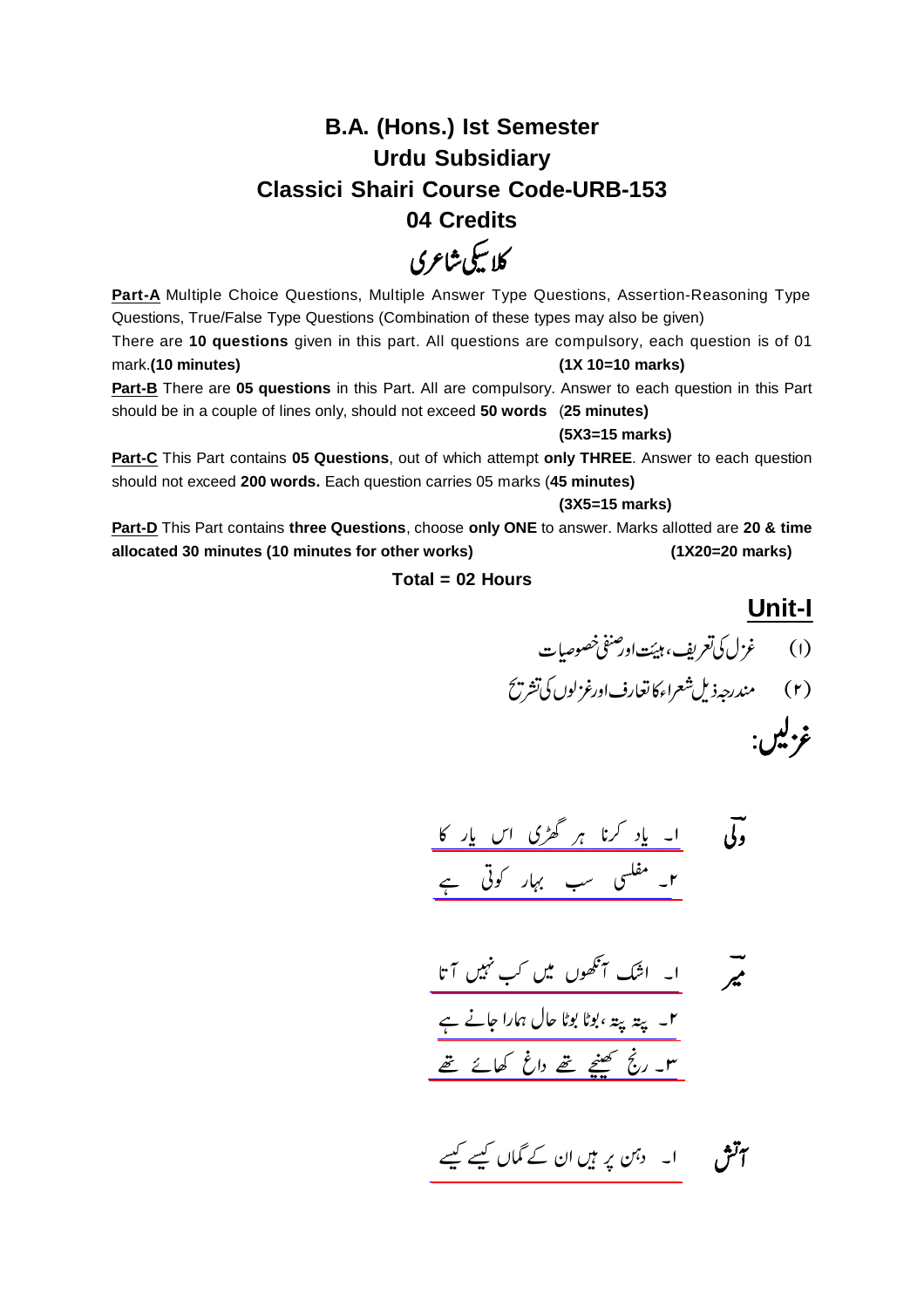<u>Unit-II</u>

 $Unit-III$ </u>

ا  
\n- 
$$
مثوی
$$
 نا  
\n-  $σلی ملاکه مطالعہا1و ملانی میاتی تاین نے تیاتی اشیاتی نینی ایدی، پر\n-  $σ1σ2$   
\n-  $σ1σ2$   
\n-  $σ1σ2$   
\n-  $σ1σ2$   
\n-  $σ1σ2$   
\n-  $σ1σ2$   
\n-  $σ1σ2$   
\n-  $σ1σ2$   
\n-  $σ1σ2$   
\n-  $σ1σ2$   
\n-  $σ1σ2$   
\n-  $σ1σ2$   
\n-  $σ1σ2$   
\n-  $σ1σ2$   
\n-  $σ1σ2$   
\n-  $σ1σ2$   
\n-  $σ1σ2$   
\n-  $σ1σ2$   
\n-  $σ1σ2$   
\n-  $σ1σ2$   
\n-  $σ1σ2$   
\n-  $σ1σ2$   
\n-  $σ1σ2$   
\n-  $σ1σ2$   
\n-  $σ1σ2$   
\n-  $σ1σ2$   
\n-  $σ<sup>1</sup>σ<sup>2</sup>$$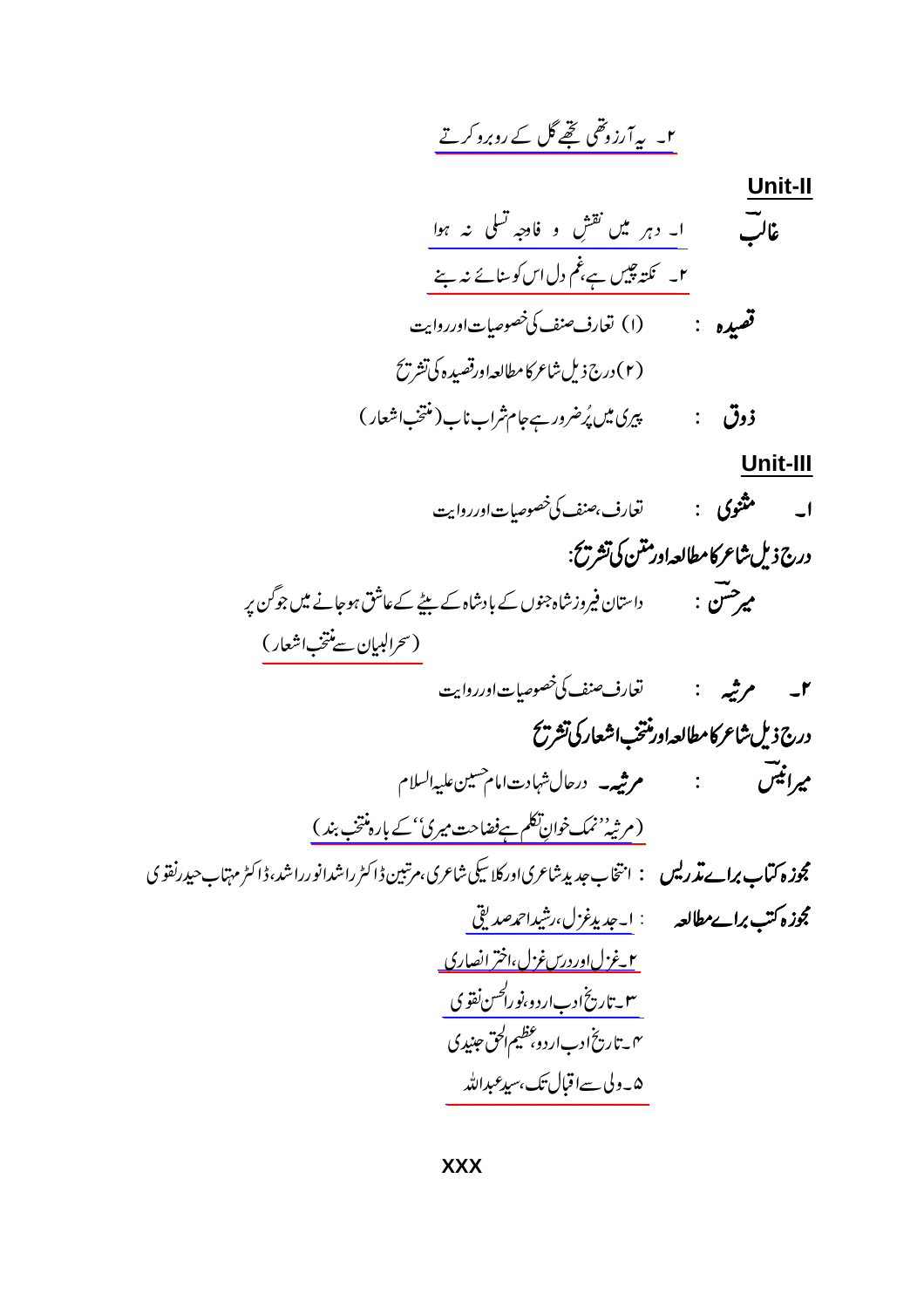## **B.A. (Hons.) Ist Semester Urdu Subsidiary Credits - 02 Dastan Course Code- URB-154** داستان

**Part-A** Multiple Choice Questions, Multiple Answer Type Questions, Assertion-Reasoning Type Questions, True/False Type Questions (Combination of these types may also be given) There are **10 questions** given in this part. All questions are compulsory, each question is of 01 mark.**(10 minutes) (1X 10=10 marks) Part-B** There are **05 questions** in this Part. All are compulsory. Answer to each question in this Part should be in a couple of lines only, should not exceed **50 words** (**25 minutes) (5X3=15 marks)**

**Part-C** This Part contains **05 Questions**, out of which attempt **only THREE**. Answer to each question should not exceed **200 words.** Each question carries 05 marks (**45 minutes)**

**(3X5=15 marks)**

**Part-D** This Part contains **three Questions**, choose **only ONE** to answer. Marks allotted are **20 & time allocated 30 minutes (10 minutes for other works) (1X20=20 marks)**

#### **Total = 02 Hours**

## **Unit-I**

- (۱) داستان کی تعریف بل<sub>ا</sub>ٹ، کردار، زمان<sub>ومکان، دلچپی، طوالت، قصّہ درقصّہ</sub> مافوق الفطريء ناصراورداستان میں ان کی مختلف جہتیں ۔خیر وشر کی کش مکش،اخلا قی درس۔
	- ( ۳ ) اردوداستانوں کی اد پی اور تہذیبی قدرو قمت

### **Unit-II**

- (۱) اردوداستانوں کا آغاز سب رس <mark>- قصّه</mark>
- (۲) سب رس۔قصّہ اوراسلوب بیان

## **Unit-III**

- - (۲) <u>سیر پہلےدرویش کی مستقیمہ مستقیمہ است کے باغ ویہار </u>
	- (۳) فسان*ة سلط*ان يمن

[\\_\\_\\_\\_\\_\\_\\_\\_\\_\\_\\_\\_\\_\\_\\_\\_\\_\\_\\_\\_\\_\\_\\_\\_\\_\\_\\_\\_\\_\\_\\_\\_\\_\\_\\_\\_\\_\\_\\_\\_\\_\\_\\_\\_\\_\\_\\_\\_\\_\\_\\_\\_\\_\\_\\_\\_\\_](https://www.rekhta.org/ebooks/fasana-e-ajaib-rajab-ali-beg-suroor-ebooks-4-1?lang=ur)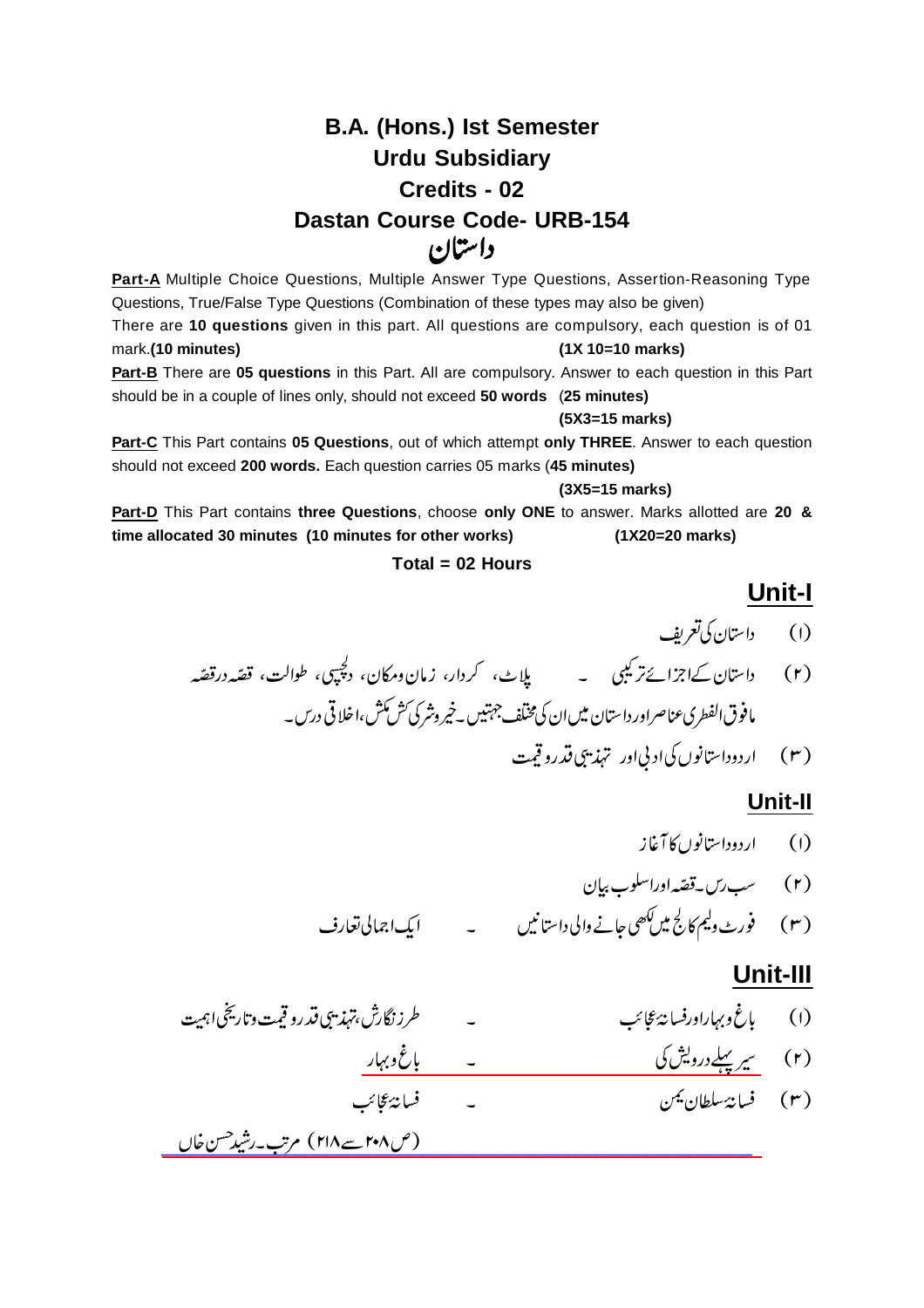| <u>امدادی کتب</u>  |                                       |                          |
|--------------------|---------------------------------------|--------------------------|
| كحكيم الدين احمه   | اردوز بان اورفن داستان گوئی           | $\overline{\phantom{a}}$ |
| وقارعظيم           | ہماری داستانیں                        | $\mathcal{I}$            |
| مولوي عبدالحق      | <u>سب رس(مقدمہ)</u>                   | $-^{\prime}$             |
| قمرالهد كافريدي    | سب رس(مقدمہ)                          | $\mathcal{I}$            |
| عبيده ببكم         | فور <u>ٹ ولیم کالج کی اد پی خدمات</u> | ۵۔                       |
| <u>رشیدحسن خان</u> | <u>باغ دېږار(مقدمه)</u>               | $-1$                     |
| قمرالهد كافريدي    | باغ دېږار(مقدمه)                      | $-2$                     |
| رشيدحسن خال        | فسانەًعجائب(مقدمہ)                    | $\mathcal{L}$            |
| سليم اختر          | باغ وبہار كاتحقيقى وتنقيدى مطالعه     | $-9$                     |

**XXX**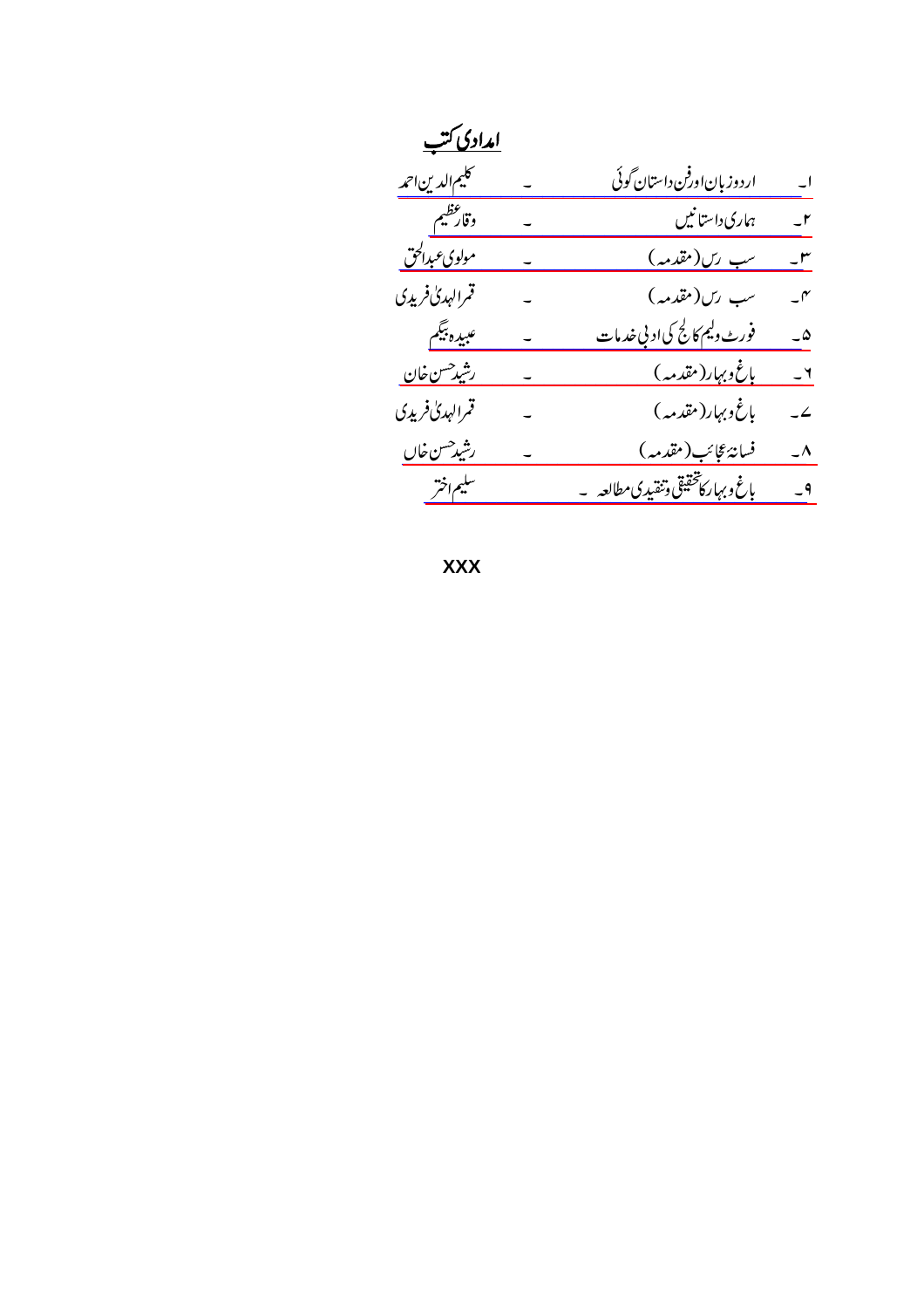## **B.A (Hons.) Urdu Main I Semester Classical Nasr (Credit-02)** كلاسكي نثر

## **Paper code:URB-155**

Part-A Multiple Choice Questions, Multiple Answer Type Questions, Assertion-Reasoning Type Questions, True/False Type Questions (Combination of these types may also be given) There are **10 questions** given in this part. All questions are compulsory, each question is of 01 mark.**(10 minutes) (1X 10=10 marks) Part-B** There are **05 questions** in this Part. All are compulsory. Answer to each question in this Part should be in a couple of lines only, should not exceed **50 words** (**25 minutes)**

**(5X3=15 marks)**

**Part-C** This Part contains **05 Questions**, out of which attempt **only THREE**. Answer to each question should not exceed **200 words.** Each question carries 05 marks (**45 minutes)**

**(3X5=15 marks)**

**Part-D** This Part contains **three Questions**, choose **only ONE** to answer. Marks allotted are **20 & time allocated 30 minutes (10 minutes for other works) (1X20=20 marks)**

#### **Total = 02 Hours**

#### **UNIT-I**

 

## **UNIT-II**

 

[\\_\\_\\_\\_\\_\\_\\_\\_\\_\\_\\_\\_\\_\\_\\_\\_\\_\\_\\_\\_\\_\\_\\_\\_\\_\\_\\_\\_\\_](https://www.rekhta.org/ebooks/bagh-o-bahar-mir-amman-ebooks-3?lang=ur) 

[\\_\\_\\_\\_\\_\\_\\_\\_\\_\\_\\_\\_\\_\\_\\_\\_\\_\\_\\_\\_\\_\\_\\_\\_\\_\\_\\_\\_\\_\\_\\_\\_\\_\\_\\_\\_\\_\\_\\_\\_](https://www.rekhta.org/ebooks/fasana-e-ajaib-rajab-ali-beg-suroor-ebooks-4-1?lang=ur)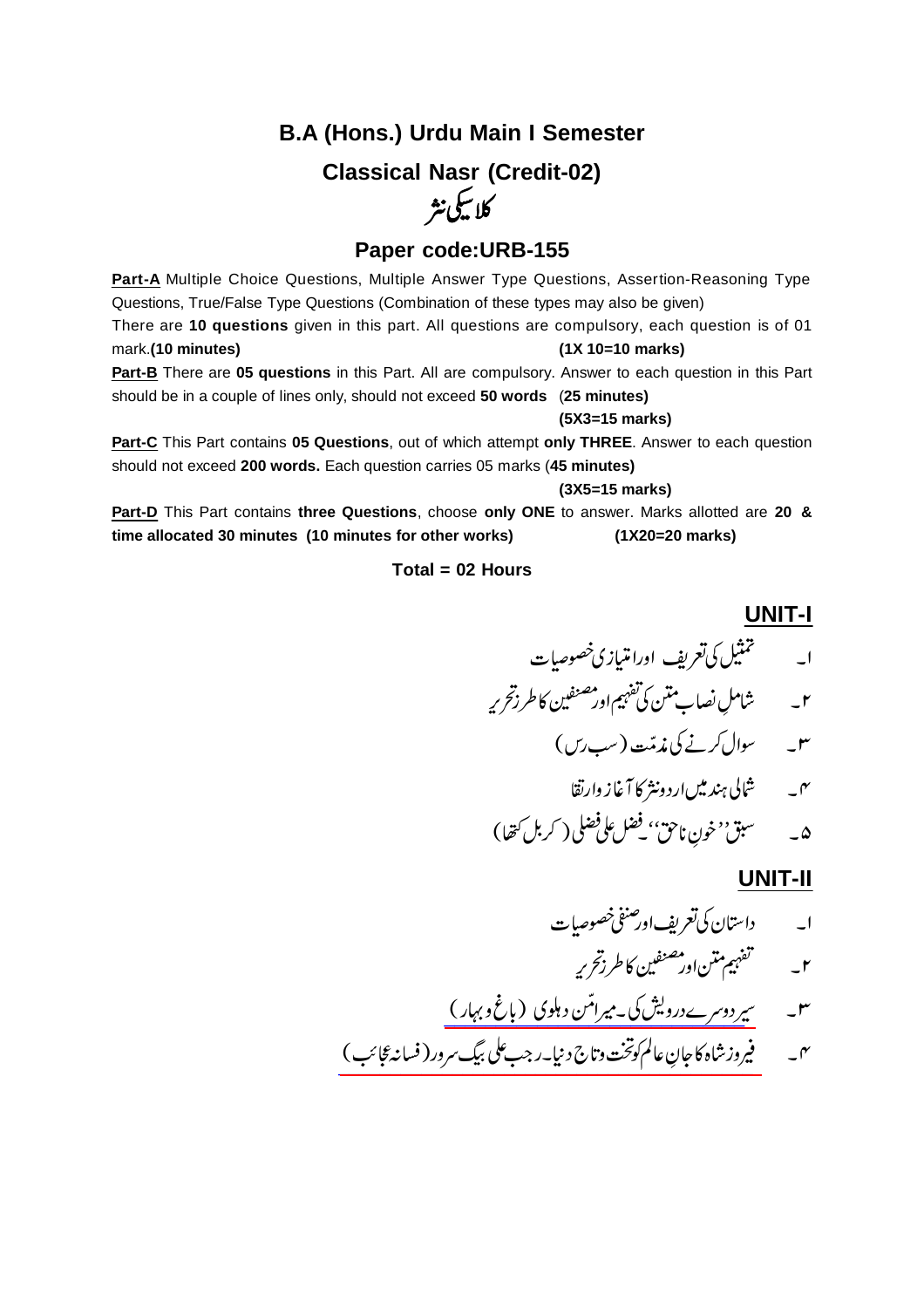## **UNIT-III**

مجوزه کتب:



**XXXX**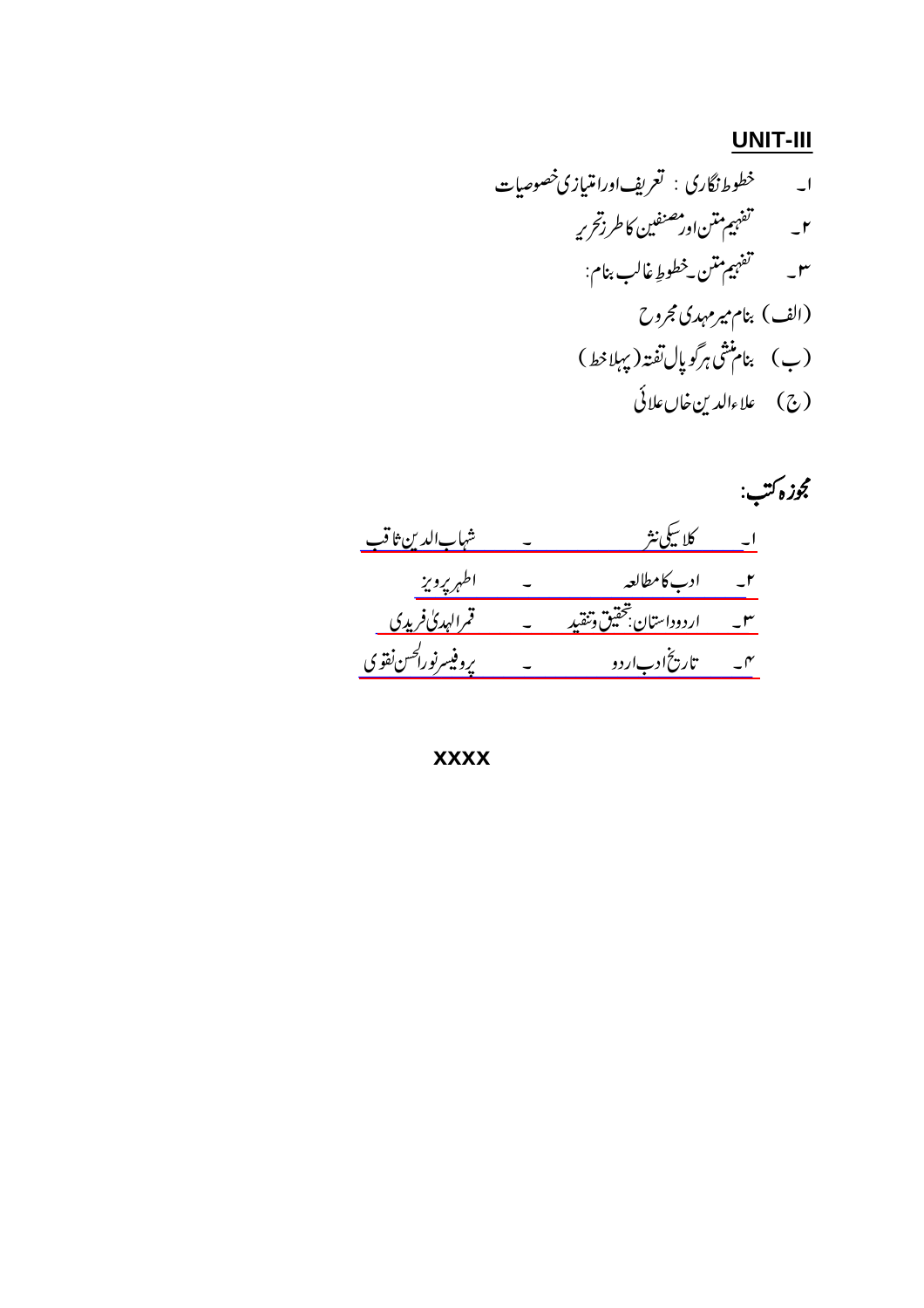## **B.A. (Hons.) II Semester (Urdu Sahafat) Urdu Subsidiary (Credit-04) Functional Urdu Course Code- UFB-251**

## اردومحافث

**Part-A** Multiple Choice Questions, Multiple Answer Type Questions, Assertion-Reasoning Type Questions, True/False Type Questions (Combination of these types may also be given) There are **10 questions** given in this part. All questions are compulsory, each question is of 01 mark.**(10 minutes) (1X 10=10 marks) Part-B** There are **05 questions** in this Part. All are compulsory. Answer to each question in this Part should be in a couple of lines only, should not exceed **50 words** (**25 minutes) (5X3=15 marks)**

**Part-C** This Part contains **05 Questions**, out of which attempt **only THREE**. Answer to each question should not exceed **200 words.** Each question carries 05 marks (**45 minutes)**

**(3X5=15 marks)**

**Part-D** This Part contains **three Questions**, choose **only ONE** to answer. Marks allotted are **20 & time allocated 30 minutes (10 minutes for other works) (1X20=20 marks)**

#### **Total = 02 Hours**

## **Unit-I**

## **Unit-II**

$$
(\mathbf{r}) = \dot{\mathbf{r}}_k \sum_{i=1}^k \mathbf{r}_i \mathbf{r}_i \mathbf{r}_i \mathbf{r}_i \mathbf{r}_i \mathbf{r}_i \mathbf{r}_i \mathbf{r}_i \mathbf{r}_i \mathbf{r}_i \mathbf{r}_i \mathbf{r}_i \mathbf{r}_i \mathbf{r}_i \mathbf{r}_i \mathbf{r}_i \mathbf{r}_i \mathbf{r}_i \mathbf{r}_i \mathbf{r}_i \mathbf{r}_i \mathbf{r}_i \mathbf{r}_i \mathbf{r}_i \mathbf{r}_i \mathbf{r}_i \mathbf{r}_i \mathbf{r}_i \mathbf{r}_i \mathbf{r}_i \mathbf{r}_i \mathbf{r}_i \mathbf{r}_i \mathbf{r}_i \mathbf{r}_i \mathbf{r}_i \mathbf{r}_i \mathbf{r}_i \mathbf{r}_i \mathbf{r}_i \mathbf{r}_i \mathbf{r}_i \mathbf{r}_i \mathbf{r}_i \mathbf{r}_i \mathbf{r}_i \mathbf{r}_i \mathbf{r}_i \mathbf{r}_i \mathbf{r}_i \mathbf{r}_i \mathbf{r}_i \mathbf{r}_i \mathbf{r}_i \mathbf{r}_i \mathbf{r}_i \mathbf{r}_i \mathbf{r}_i \mathbf{r}_i \mathbf{r}_i \mathbf{r}_i \mathbf{r}_i \mathbf{r}_i \mathbf{r}_i \mathbf{r}_i \mathbf{r}_i \mathbf{r}_i \mathbf{r}_i \mathbf{r}_i \mathbf{r}_i \mathbf{r}_i \mathbf{r}_i \mathbf{r}_i \mathbf{r}_i \mathbf{r}_i \mathbf{r}_i \mathbf{r}_i \mathbf{r}_i \mathbf{r}_i \mathbf{r}_i \mathbf{r}_i \mathbf{r}_i \mathbf{r}_i \mathbf{r}_i \mathbf{r}_i \mathbf{r}_i \mathbf{r}_i \mathbf{r}_i \mathbf{r}_i \mathbf{r}_i \mathbf{r}_i \mathbf{r}_i \mathbf{r}_i \mathbf{r}_i \mathbf{r}_i \mathbf{r}_i \mathbf{r}_i \mathbf{r}_i \mathbf{r}_i \mathbf{r}_i \mathbf{r}_i \mathbf{r}_i \mathbf{r}_i \mathbf{r}_i \mathbf{r
$$

- (۳) حمرنگاری کی قسمیں:
- (الف)معروضی) (Objective) (ب) نشری یې (Interpretative) (Investigative) (Investigative)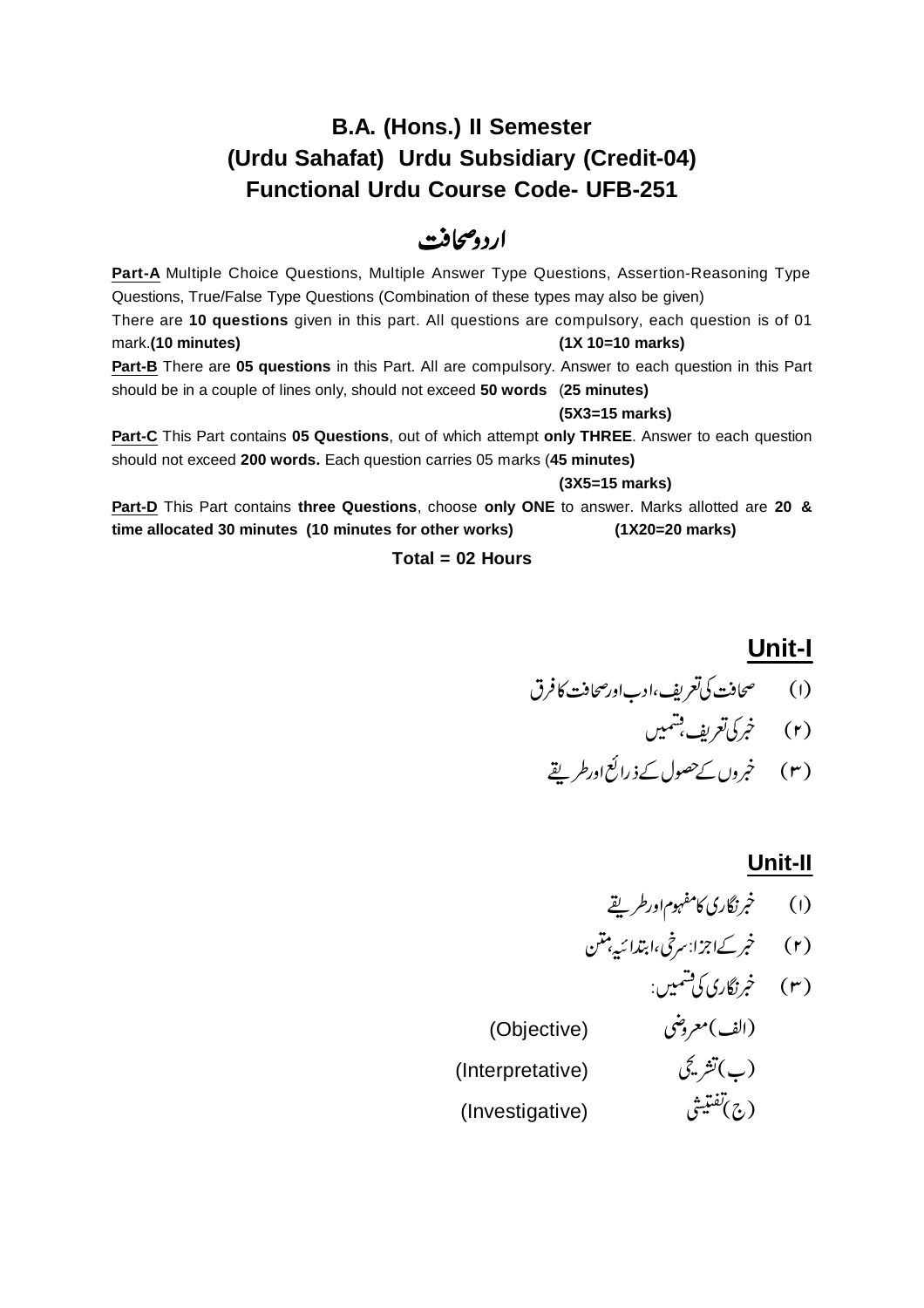## Unit-III

(۱) فیچج تعریف ، اقسام، موضوعات ، لوازم<br>(۲) اداریه : مفہوم،ضوابط<br>(۳) انٹرویو : تعریفاوراقسام

$$
\frac{1}{2} \frac{1}{2} \frac{1}{2} \frac{1}{2} \frac{1}{2} \frac{1}{2} \frac{1}{2} \frac{1}{2} \frac{1}{2} \frac{1}{2} \frac{1}{2} \frac{1}{2} \frac{1}{2} \frac{1}{2} \frac{1}{2} \frac{1}{2} \frac{1}{2} \frac{1}{2} \frac{1}{2} \frac{1}{2} \frac{1}{2} \frac{1}{2} \frac{1}{2} \frac{1}{2} \frac{1}{2} \frac{1}{2} \frac{1}{2} \frac{1}{2} \frac{1}{2} \frac{1}{2} \frac{1}{2} \frac{1}{2} \frac{1}{2} \frac{1}{2} \frac{1}{2} \frac{1}{2} \frac{1}{2} \frac{1}{2} \frac{1}{2} \frac{1}{2} \frac{1}{2} \frac{1}{2} \frac{1}{2} \frac{1}{2} \frac{1}{2} \frac{1}{2} \frac{1}{2} \frac{1}{2} \frac{1}{2} \frac{1}{2} \frac{1}{2} \frac{1}{2} \frac{1}{2} \frac{1}{2} \frac{1}{2} \frac{1}{2} \frac{1}{2} \frac{1}{2} \frac{1}{2} \frac{1}{2} \frac{1}{2} \frac{1}{2} \frac{1}{2} \frac{1}{2} \frac{1}{2} \frac{1}{2} \frac{1}{2} \frac{1}{2} \frac{1}{2} \frac{1}{2} \frac{1}{2} \frac{1}{2} \frac{1}{2} \frac{1}{2} \frac{1}{2} \frac{1}{2} \frac{1}{2} \frac{1}{2} \frac{1}{2} \frac{1}{2} \frac{1}{2} \frac{1}{2} \frac{1}{2} \frac{1}{2} \frac{1}{2} \frac{1}{2} \frac{1}{2} \frac{1}{2} \frac{1}{2} \frac{1}{2} \frac{1}{2} \frac{1}{2} \frac{1}{2} \frac{1}{2} \frac{1}{2} \frac{1}{2} \frac{1}{2} \frac{1}{2} \frac{1}{2} \frac{1}{2} \frac{1}{2} \frac{1}{2} \frac{1}{2} \frac{1}{2} \frac{1}{2} \frac{1}{2} \frac{1}{2} \frac{1}{2} \frac{
$$

**XXX**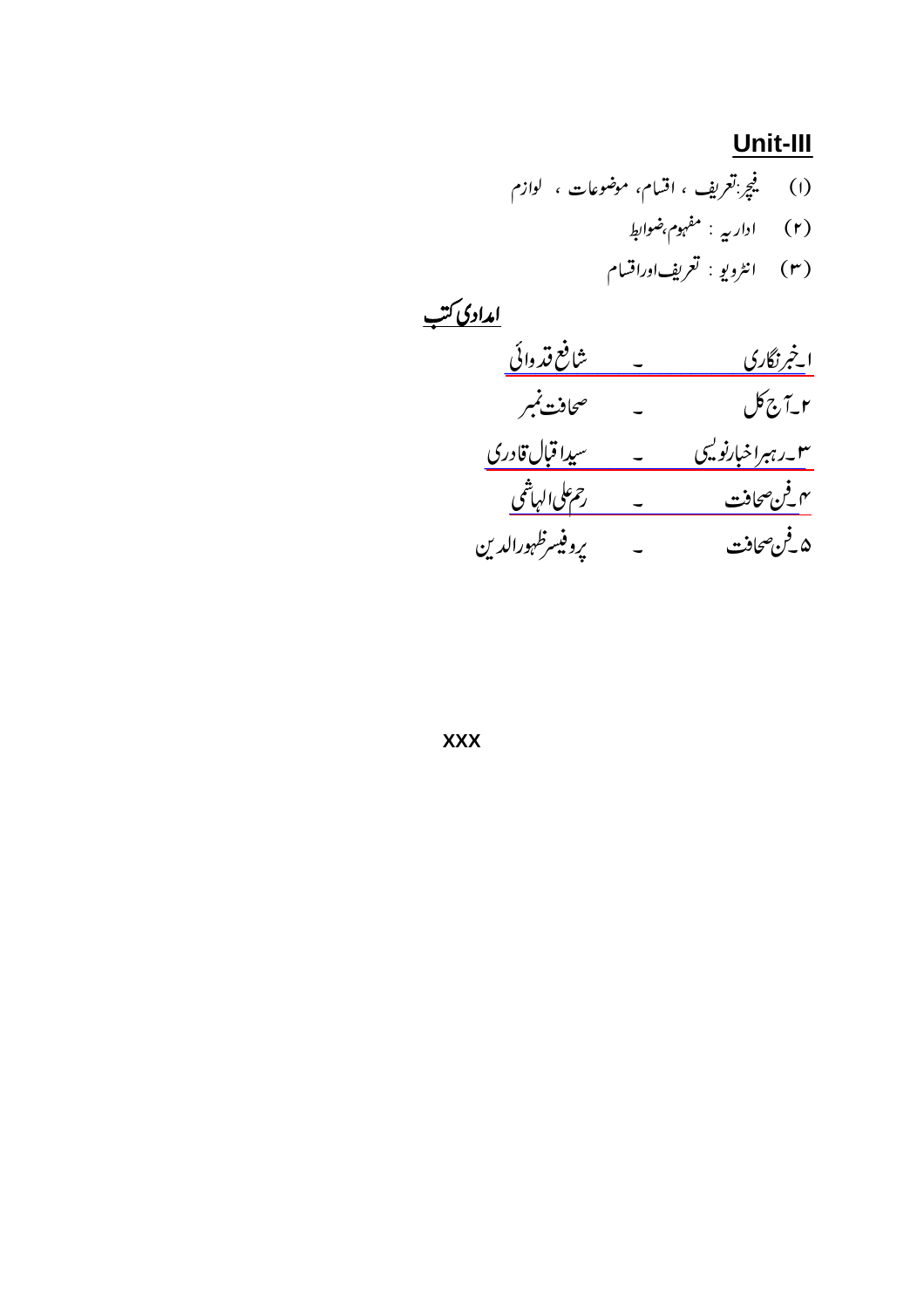## **B.A. (Hons.) II Semester Urdu Subsidiary (Credit-02) Functional Urdu Tarjuma Nigari Course Code- UFB-252**

## ترجمەنگارى

**Part-A** Multiple Choice Questions, Multiple Answer Type Questions, Assertion-Reasoning Type Questions, True/False Type Questions (Combination of these types may also be given) There are **10 questions** given in this part. All questions are compulsory, each question is of 01 mark.**(10 minutes) (1X 10=10 marks) Part-B** There are **05 questions** in this Part. All are compulsory. Answer to each question in this Part should be in a couple of lines only, should not exceed **50 words** (**25 minutes)**

**(5X3=15 marks)**

**Part-C** This Part contains **05 Questions**, out of which attempt **only THREE**. Answer to each question should not exceed **200 words.** Each question carries 05 marks (**45 minutes)**

**(3X5=15 marks)**

**Part-D** This Part contains **three Questions**, choose **only ONE** to answer. Marks allotted are **20 & time allocated 30 minutes (10 minutes for other works) (1X20=20 marks)**

### **Total = 02 Hours**

## **Unit-I**

- (۱) ترجمه کی تعریف اوراقسام
- (۲) ترجمه کیا<sub>اہمیت</sub>اورافادیت
	- (۳) ترجمه کار تنمااصول

## **Unit-II**

- (۱) ئىس فېرافسانوي *ئىل*مى نىژكاترجمە)
	- (۲) افسانویادب کاتر جمه
		- (۳) شاعری6ترجمه

## **Unit-III**

- (۱) اصطلاح سازی کی اصول
- (۲) اردوتر جمہ کے ممتازادارے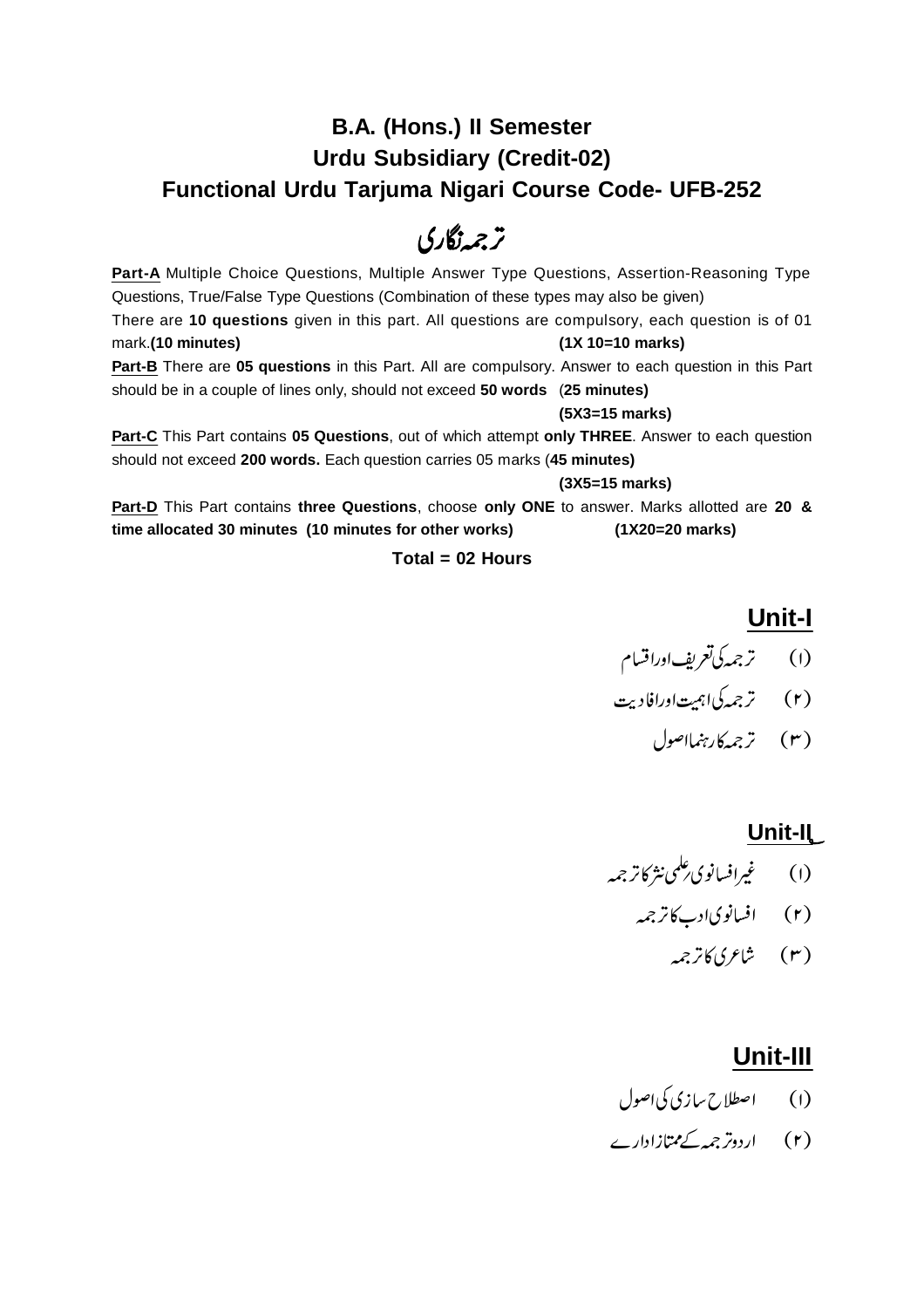$$
\frac{1}{2}
$$
\n
$$
\frac{1}{2}
$$
\n
$$
\frac{1}{2}
$$
\n
$$
\frac{1}{2}
$$
\n
$$
\frac{1}{2}
$$
\n
$$
\frac{1}{2}
$$
\n
$$
\frac{1}{2}
$$
\n
$$
\frac{1}{2}
$$
\n
$$
\frac{1}{2}
$$
\n
$$
\frac{1}{2}
$$
\n
$$
\frac{1}{2}
$$
\n
$$
\frac{1}{2}
$$
\n
$$
\frac{1}{2}
$$
\n
$$
\frac{1}{2}
$$
\n
$$
\frac{1}{2}
$$
\n
$$
\frac{1}{2}
$$
\n
$$
\frac{1}{2}
$$
\n
$$
\frac{1}{2}
$$
\n
$$
\frac{1}{2}
$$
\n
$$
\frac{1}{2}
$$
\n
$$
\frac{1}{2}
$$
\n
$$
\frac{1}{2}
$$
\n
$$
\frac{1}{2}
$$
\n
$$
\frac{1}{2}
$$
\n
$$
\frac{1}{2}
$$
\n
$$
\frac{1}{2}
$$
\n
$$
\frac{1}{2}
$$
\n
$$
\frac{1}{2}
$$
\n
$$
\frac{1}{2}
$$
\n
$$
\frac{1}{2}
$$
\n
$$
\frac{1}{2}
$$
\n
$$
\frac{1}{2}
$$
\n
$$
\frac{1}{2}
$$
\n
$$
\frac{1}{2}
$$
\n
$$
\frac{1}{2}
$$
\n
$$
\frac{1}{2}
$$
\n
$$
\frac{1}{2}
$$
\n
$$
\frac{1}{2}
$$
\n
$$
\frac{1}{2}
$$
\n
$$
\frac{1}{2}
$$
\n
$$
\frac{1}{2}
$$
\n
$$
\frac{1}{2}
$$
\n
$$
\frac{1}{2}
$$
\n
$$
\frac{1}{2}
$$
\n
$$
\frac{1}{2}
$$
\n
$$
\frac{1}{2}
$$
\n
$$
\frac{1}{2}
$$
\n
$$
\frac{1}{2}
$$
\n
$$
\frac{1}{2}
$$
\n
$$
\frac{1}{2}
$$
\n
$$
\frac{1}{2}
$$
\

**XXX**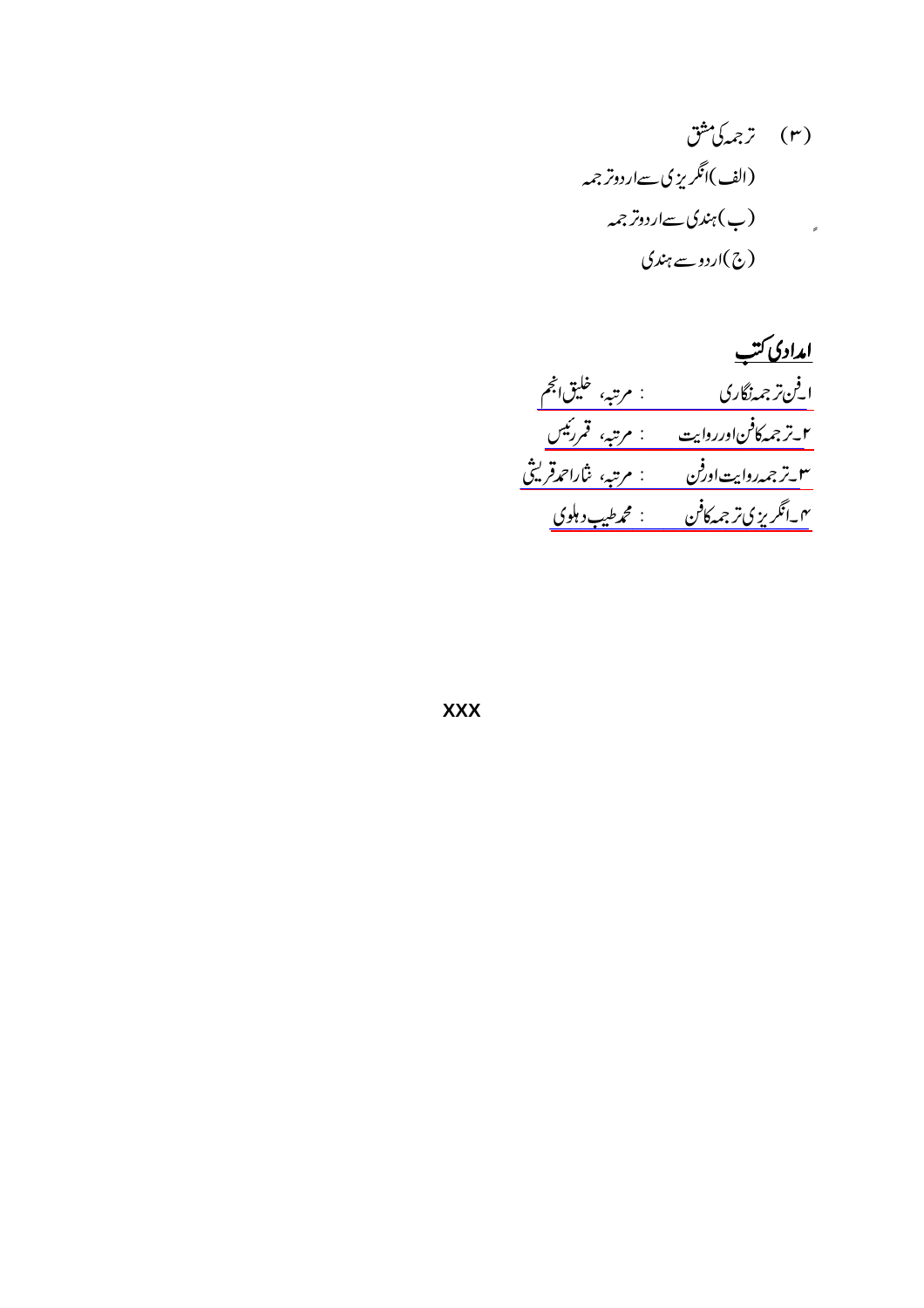## **B.A (Hons.) Urdu Main II Semester Jadid Nasr (Credit-04)**

## جديدنثر

### **Paper code:URB-251**

**Part-A** Multiple Choice Questions, Multiple Answer Type Questions, Assertion-Reasoning Type Questions, True/False Type Questions (Combination of these types may also be given) There are **10 questions** given in this part. All questions are compulsory, each question is of 01 mark.**(10 minutes) (1X 10=10 marks) Part-B** There are **05 questions** in this Part. All are compulsory. Answer to each question in this Part should be in a couple of lines only, should not exceed **50 words** (**25 minutes)**

## **(5X3=15 marks)**

**Part-C** This Part contains **05 Questions**, out of which attempt **only THREE**. Answer to each question should not exceed **200 words.** Each question carries 05 marks (**45 minutes)**

**(3X5=15 marks)**

**Part-D** This Part contains **three Questions**, choose **only ONE** to answer. Marks allotted are **20 & time allocated 30 minutes (10 minutes for other works) (1X20=20 marks)**

#### **Total = 02 Hours**

### **UNIT-I**

(الف) ر<u>سمورواج کی پابندی کےنقصانات مصطلحہ کے مستقبل احمد خاں </u> (ب) غا<u>لب کےاخلاق وعادات(یادگارغالب) ۔ الطاف حسین حالی</u> [\\_\\_\\_\\_\\_\\_\\_\\_\\_\\_\\_\\_\\_\\_\\_\\_\\_\\_\\_\\_\\_\\_\\_\\_\\_\\_\\_\\_\\_\\_\\_\\_\\_\\_](https://www.rekhta.org/ebooks/intikhab-mazameen-e-shibli-shibli-nomani-ebooks?lang=ur#) <u>زاطاہردار بیگ (تو بتہانصوح) کے تذکراحمد </u> (ج) کی<u>باغلط خیال ہے کہ زمانہ برسر تنزل ہے</u> ۔ مستع<u>ملی ذکاءاللہ دہلوی</u> ٣۔ نثر کی جدیداصاف (مقالہ بہضمون،تاریخ اورانشائیہ کےحوالے سے ) تذريس مثن اور مصنفين<br>ر **UNIT-II** تذريس مثن اور ت<br>مصنفین<br>رئیسنی ۲\_ \_\_\_\_\_\_تدريس متن اور مصنفين كاطرزتحرير (الف) <u>سرسید مرحو</u>م اوراردوگٹری<del>چ</del>ر مسیحت مسلسلے کے مسلمانی کی اقعانی ک (ب)م<u>رزاظاہردار بیگ (توبتہا<sup>لص</sup>وح) ۔ نذراحمد</u>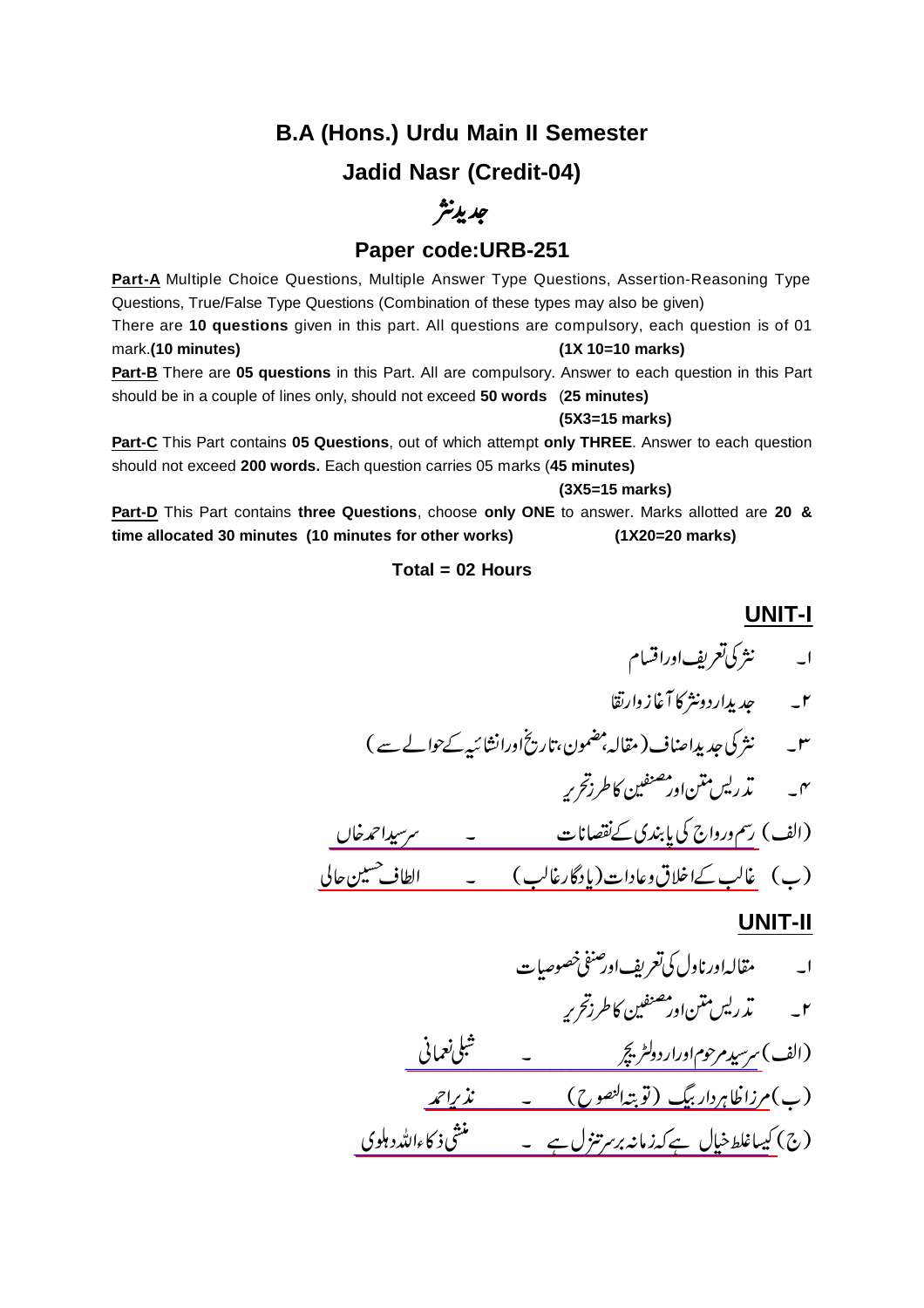### **UNIT-III**

دری کتاب: ب<br>ا۔ اردونثر کافنی ارتقا ہے ۔ ڈاکٹرفرمان فتحپوری<br><u>۲۔ درس بلاغت کناموررفقا ۔ ڈاکٹرسیدعبداللہ</u><br>س<u> سرسیداحمدادران کےناموررفقا ۔ ڈاکٹرسیدعبداللہ</u>

**XXXX**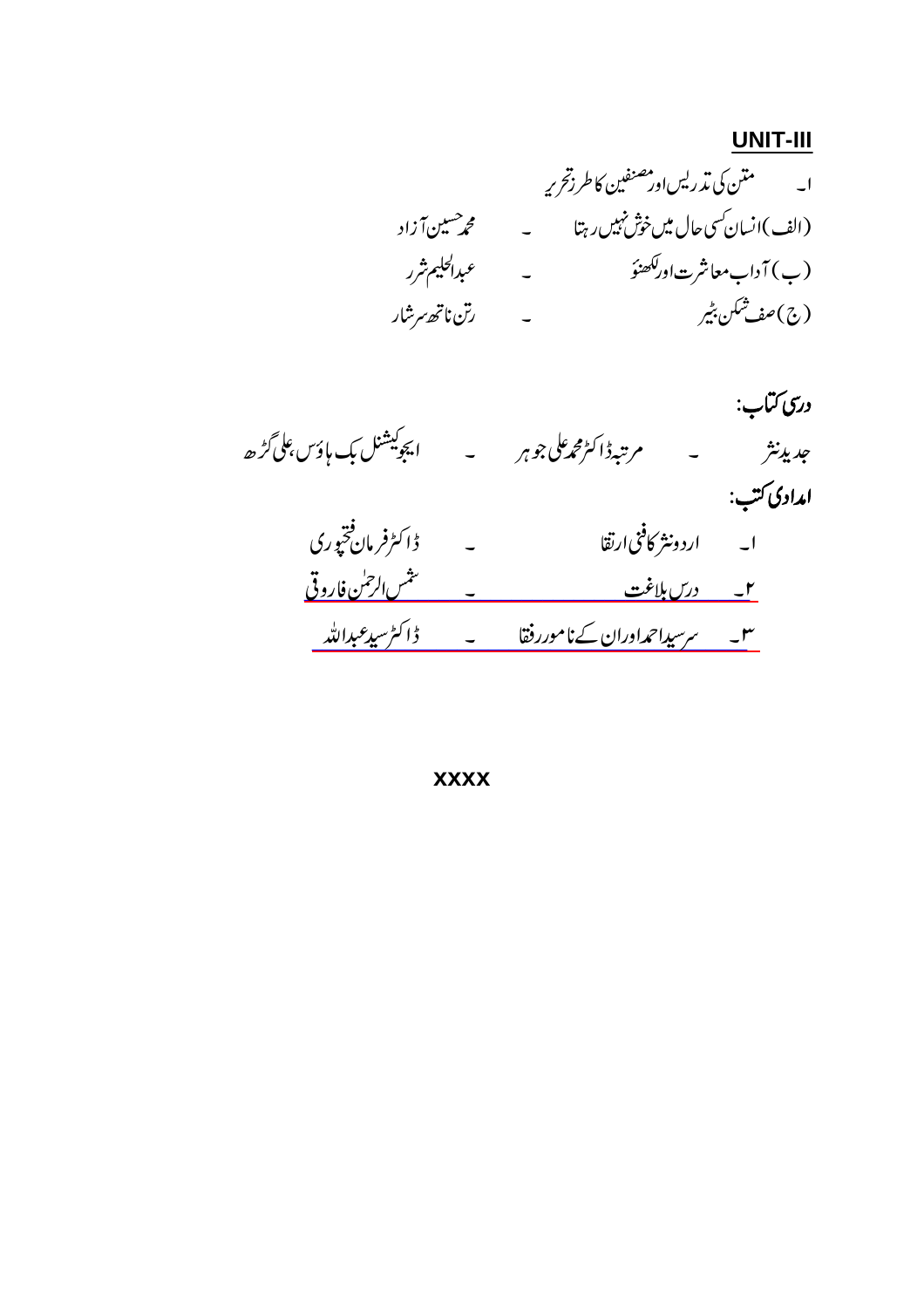## **B.A (Hons.) Urdu Subsidiary II Semester Jadid Shairi (Credit-04)**

## جديد ثاعري

## **Paper code:URB-253**

**Part-A** Multiple Choice Questions, Multiple Answer Type Questions, Assertion-Reasoning Type Questions, True/False Type Questions (Combination of these types may also be given) There are **10 questions** given in this part. All questions are compulsory, each question is of 01 mark.**(10 minutes) (1X 10=10 marks) Part-B** There are **05 questions** in this Part. All are compulsory. Answer to each question in this Part should be in a couple of lines only, should not exceed **50 words** (**25 minutes)**

#### **(5X3=15 marks)**

**Part-C** This Part contains **05 Questions**, out of which attempt **only THREE**. Answer to each question should not exceed **200 words.** Each question carries 05 marks (**45 minutes)**

**(3X5=15 marks)**

**Part-D** This Part contains **three Questions**, choose **only ONE** to answer. Marks allotted are **20 & time allocated 30 minutes (10 minutes for other works) (1X20=20 marks)**

#### **Total = 02 Hours**

**UNIT-I**



## **UNIT-II**

$$
\frac{1}{2}
$$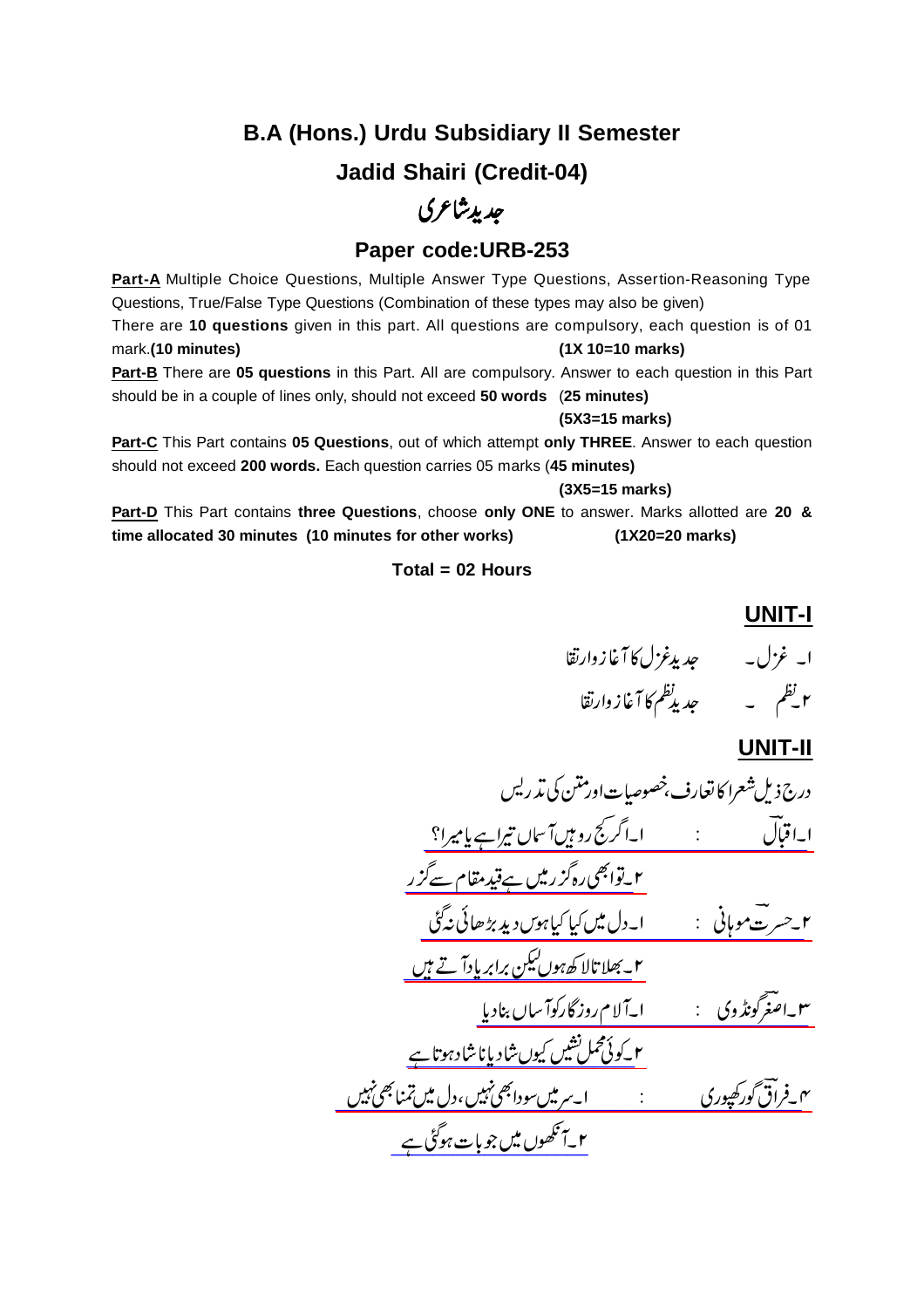## **UNIT-III**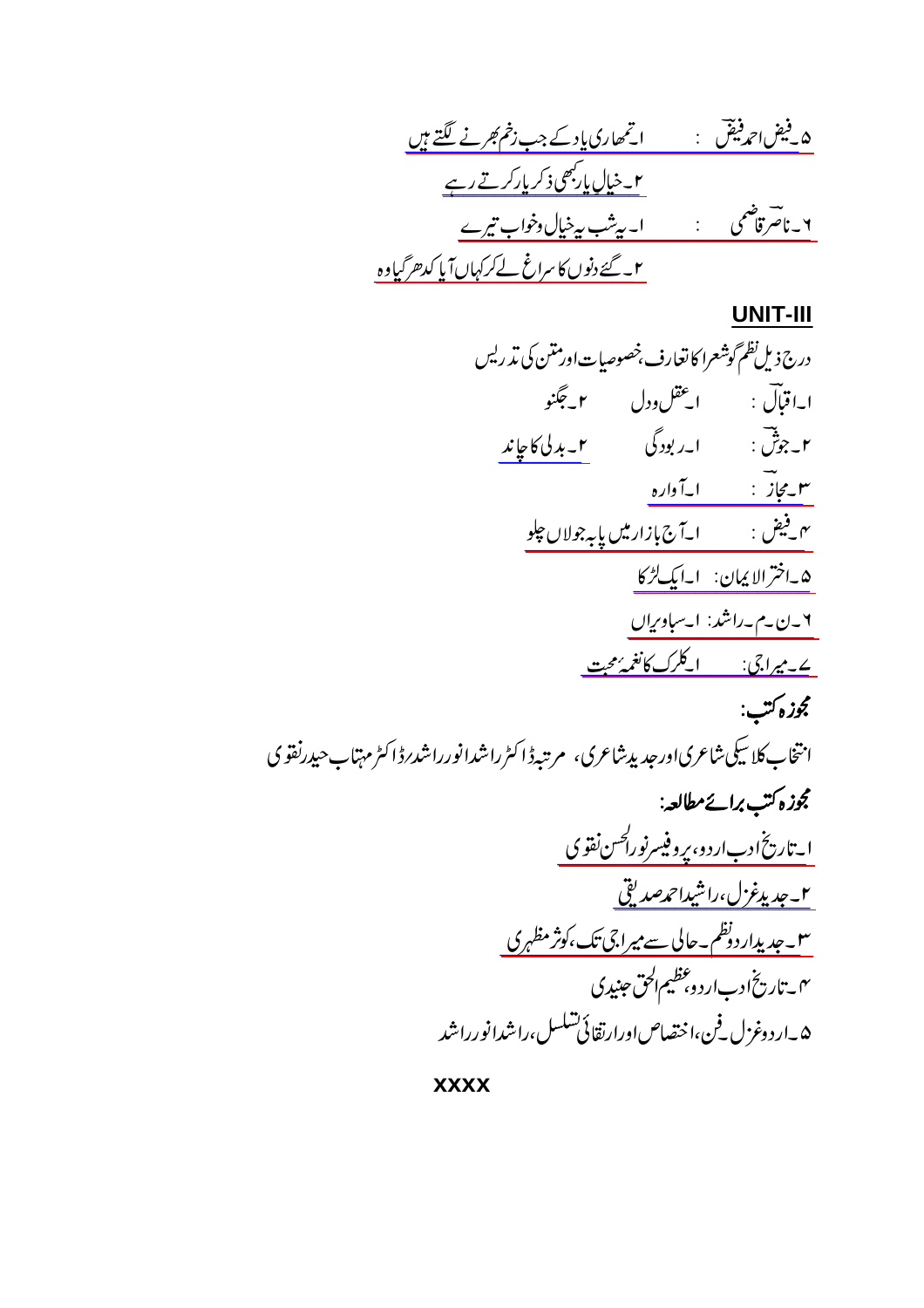# **B.A (Hons.) Urdu Subsidiary II Semester Urdu Novel (Credit-02)**

## اردو ناول

## **Paper code:URB-254**

**Part-A** Multiple Choice Questions, Multiple Answer Type Questions, Assertion-Reasoning Type Questions, True/False Type Questions (Combination of these types may also be given) There are **10 questions** given in this part. All questions are compulsory, each question is of 01 mark.**(10 minutes) (1X 10=10 marks) Part-B** There are **05 questions** in this Part. All are compulsory. Answer to each question in this Part should be in a couple of lines only, should not exceed **50 words** (**25 minutes)**

#### **(5X3=15 marks)**

**Part-C** This Part contains **05 Questions**, out of which attempt **only THREE**. Answer to each question should not exceed **200 words.** Each question carries 05 marks (**45 minutes)**

**(3X5=15 marks)**

**Part-D** This Part contains **three Questions**, choose **only ONE** to answer. Marks allotted are **20 & time allocated 30 minutes (10 minutes for other works) (1X20=20 marks)**

### **Total = 02 Hours**

## **UNIT-I**

- 
- ۲۔ ناول کےاجزائےتر کیبی

 

۳۔ ناول کی خصوصات اوراس کےامتیازی پہلو

### **UNIT-II**

- ا۔ اردوناول کا آغاز
- ۳\_\_\_\_\_انیسویں *صد*ی کااہم ناول<sup>''</sup> <u>امراؤ جان ادا'</u>' ۲۔ انیسویںصدی کےاہم اردوناول نگاروں کا تعارف (نذیراحمہ سرشار،شرر،مرزامحمہ ہادی رسوا)

## **UNIT-III**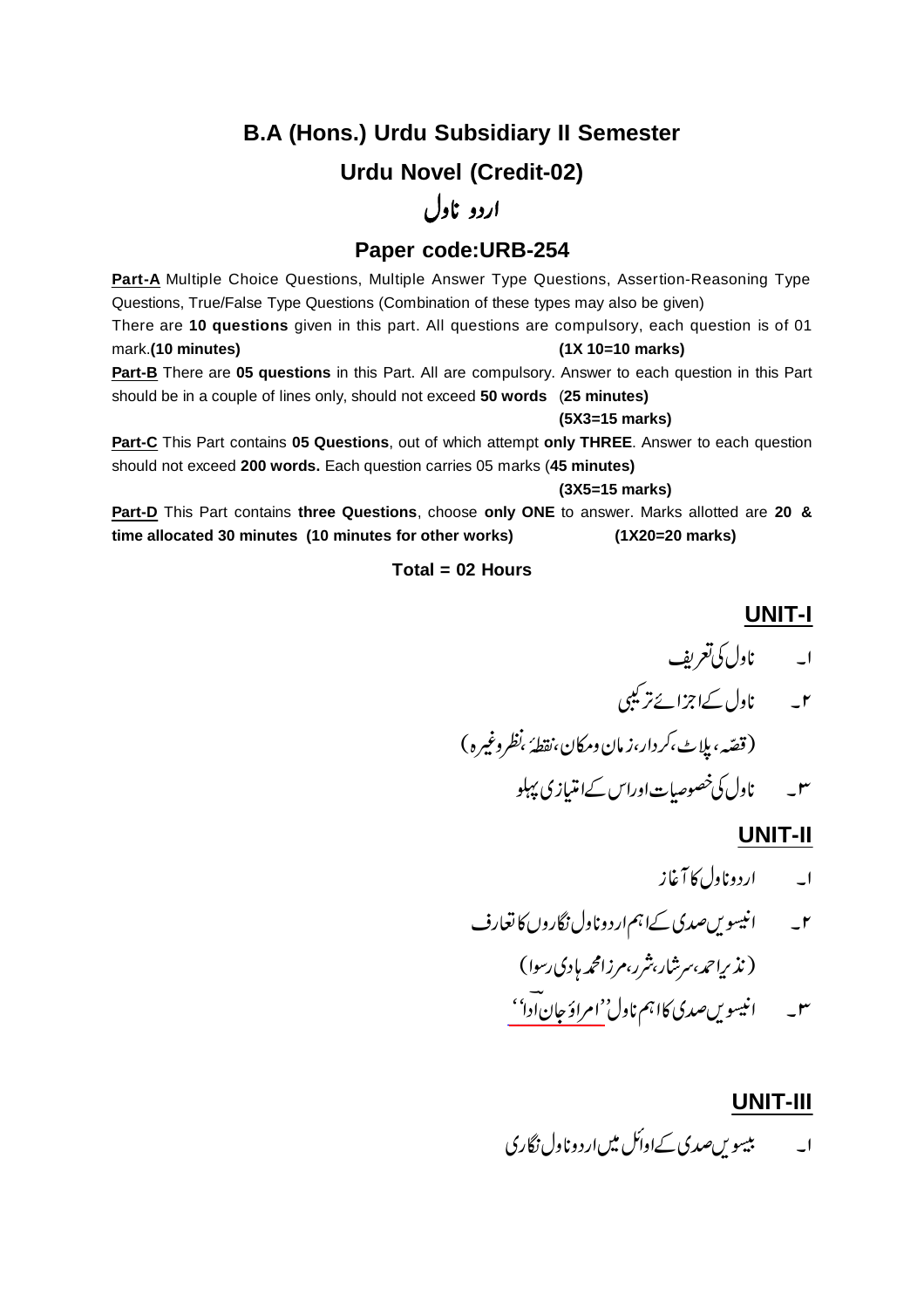۲۔ پریم چند کے ناولوں کے موضوعات کاعمومی جائزہ ۳\_\_\_\_ ناول''نرملاٗ' کامطالعہ

مجوزه کتب: ا۔ ناول کیاہے؟<br>۲۔ اردوناول کی تاریخ اور تنقید ہے ۔ میں معلوم کیا سکتی ہے۔<br>۲۔ اردوناول کی تاریخ اور تنقید ہے ۔ میں معلوم پاس سینی <u>س پیسویں صدی میں اردوناول کے لیے مست</u> ۳۔ پریم چند کےناولوں کا تنقیدی مطالعہ ہے ۔ قمررئیس

**XXXX**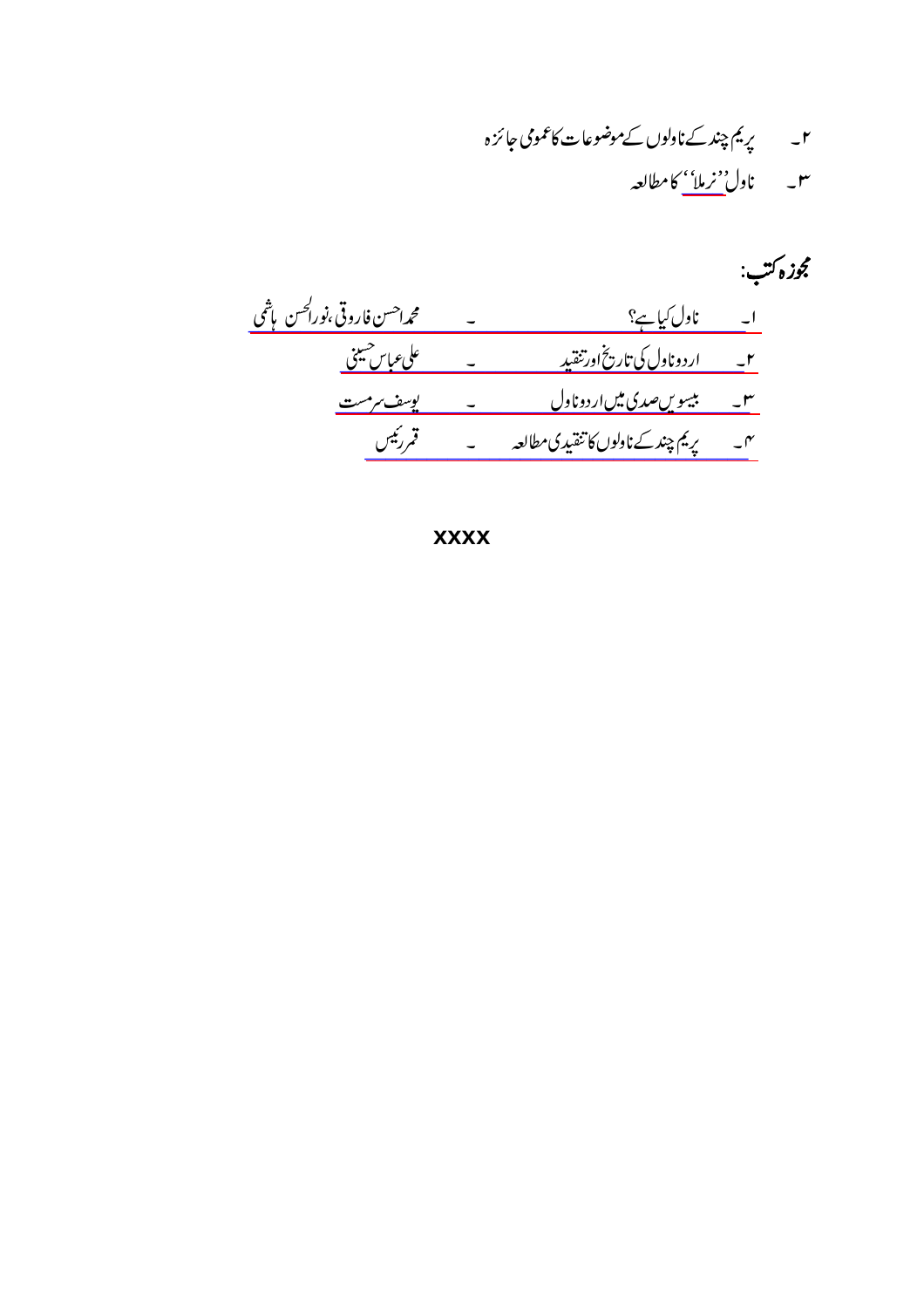## **B.A. (Hons.) II Semester (New Syllabus) Urdu Main Jadeed Ghazal Cours Code-URB-255 02 credit** (جديدغزل)

**Part-A** Multiple Choice Questions, Multiple Answer Type Questions, Assertion-Reasoning Type Questions, True/False Type Questions (Combination of these types may also be given) There are **10 questions** given in this part. All questions are compulsory, each question is of 01 mark.**(10 minutes) (1X 10=10 marks) Part-B** There are **05 questions** in this Part. All are compulsory. Answer to each question in this Part

 **(5X3=15 marks) Part-C** This Part contains **05 Questions**, out of which attempt **only THREE**. Answer to each question

should be in a couple of lines only, should not exceed **50 words** (**25 minutes)**

should not exceed **200 words.** Each question carries 05 marks (**45 minutes)**

**(3X5=15 marks)**

**Part-D** This Part contains **three Questions**, choose **only ONE** to answer. Marks allotted are **20 & time allocated 30 minutes (10 minutes for other works) (1X20=20 marks)**

**Total = 02 Hours**

## **Unit-I**

### **Unit-II**

(7)  
\n
$$
\begin{aligned}\n&\psi(t) \\
&\psi(t) \\
&\psi(t) \\
&\psi(t) \\
&\psi(t) \\
&\psi(t) \\
&\psi(t) \\
&\psi(t) \\
&\psi(t) \\
&\psi(t) \\
&\psi(t) \\
&\psi(t) \\
&\psi(t) \\
&\psi(t) \\
&\psi(t) \\
&\psi(t) \\
&\psi(t) \\
&\psi(t) \\
&\psi(t) \\
&\psi(t) \\
&\psi(t) \\
&\psi(t) \\
&\psi(t) \\
&\psi(t) \\
&\psi(t) \\
&\psi(t) \\
&\psi(t) \\
&\psi(t) \\
&\psi(t) \\
&\psi(t) \\
&\psi(t) \\
&\psi(t) \\
&\psi(t) \\
&\psi(t) \\
&\psi(t) \\
&\psi(t) \\
&\psi(t) \\
&\psi(t) \\
&\psi(t) \\
&\psi(t) \\
&\psi(t) \\
&\psi(t) \\
&\psi(t) \\
&\psi(t) \\
&\psi(t) \\
&\psi(t) \\
&\psi(t) \\
&\psi(t) \\
&\psi(t) \\
&\psi(t) \\
&\psi(t) \\
&\psi(t) \\
&\psi(t) \\
&\psi(t) \\
&\psi(t) \\
&\psi(t) \\
&\psi(t) \\
&\psi(t) \\
&\psi(t) \\
&\psi(t) \\
&\psi(t) \\
&\psi(t) \\
&\psi(t) \\
&\psi(t) \\
&\psi(t) \\
&\psi(t) \\
&\psi(t) \\
&\psi(t) \\
&\psi(t) \\
&\psi(t) \\
&\psi(t) \\
&\psi(t) \\
&\psi(t) \\
&\psi(t) \\
&\psi(t) \\
&\psi(t) \\
&\psi(t) \\
&\psi(t) \\
&\psi(t) \\
&\psi(t) \\
&\psi(t) \\
&\psi(t) \\
&\psi(t) \\
&\psi(t) \\
&\psi(t) \\
&\psi(t) \\
&\psi(t) \\
&\psi(t) \\
&\psi(t) \\
&\psi(t) \\
&\psi(t) \\
&\psi(t) \\
&\psi(t) \\
&\psi(t) \\
&\psi(t) \\
&\psi(t) \\
&\psi(t) \\
&\psi(t) \\
&\psi(t) \\
&\psi(t) \\
&\psi(t) \\
&\psi(t) \\
&\psi(t) \\
&\psi(t) \\
&\psi(t) \\
&\psi(t) \\
&\psi(t) \\
&\psi(t) \\
&\psi(t) \\
&\psi(t) \\
&\psi(t) \\
&\psi(t) \\
&\psi(t) \\
&\psi(t) \\
&\psi(t) \\
&\psi(t) \\
&\psi(t) \\
&\psi(t) \\
&\psi(t) \\
&\psi(t) \\
&\psi(t) \\
&\psi(t) \\
&\psi(t) \\
&\psi(t) \\
&\psi(t
$$

<u>(۱)خودی کانشه چڑھا آپ میں رہانہ گیا</u>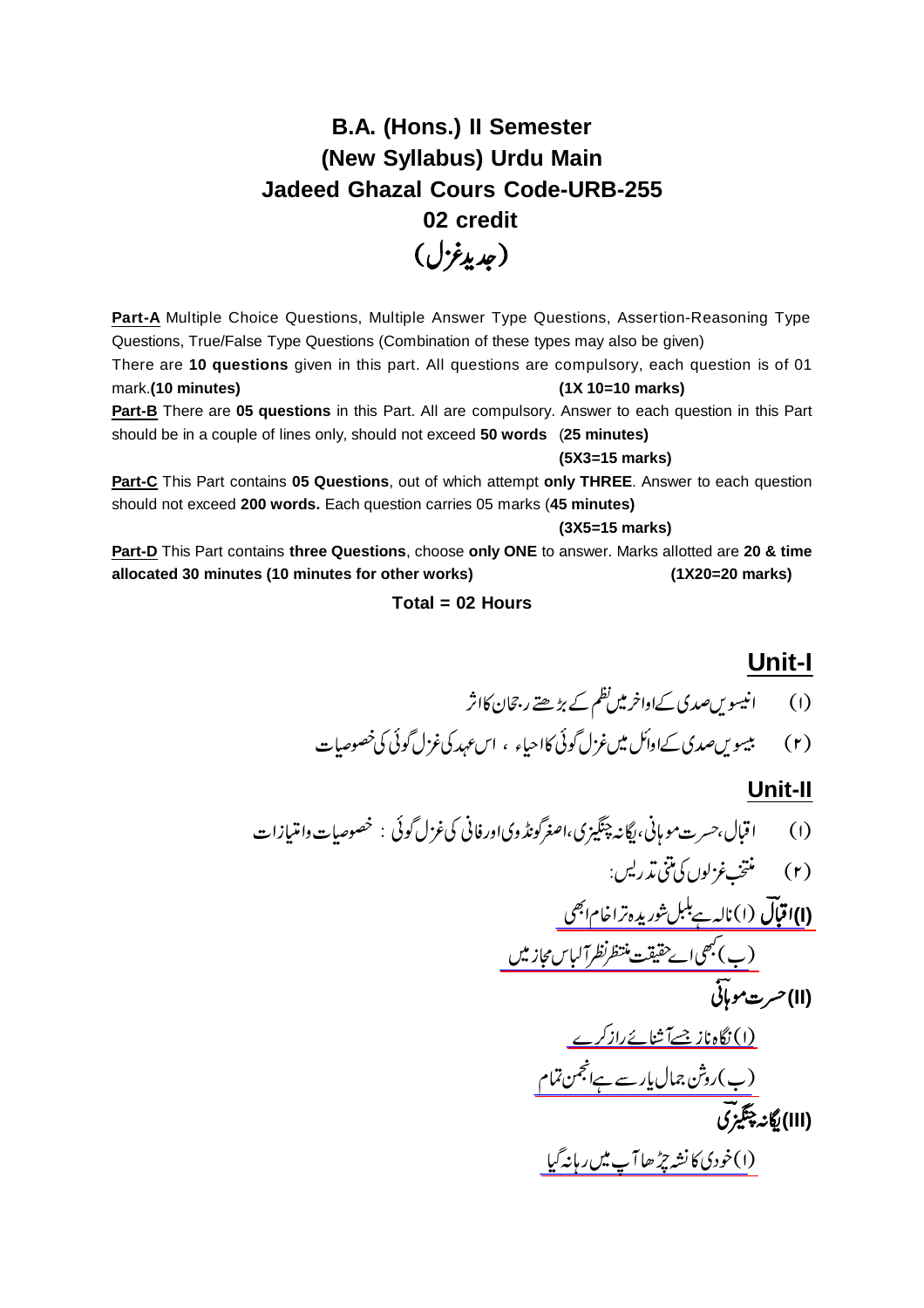(IV)اصغرگونڈوی <u>(۱) آلام روزگارکوآ سال بنادیا</u> ریک کا استعمال کے استعمال کیا۔<br>(۱)فانی بدائوتی<br>(۱)اک معمہ ہے سیمجھنے کا نہ ہچھانے کا<br>(ب)دنیا میر کی بلاجائے مہنگی ہے یاستی ہے

## Unit-III

$$
\frac{1}{\sqrt{2}}\n \frac{1}{\sqrt{2}}\n \frac{1}{\sqrt{2}}\n \frac{1}{\sqrt{2}}\n \frac{1}{\sqrt{2}}\n \frac{1}{\sqrt{2}}\n \frac{1}{\sqrt{2}}\n \frac{1}{\sqrt{2}}\n \frac{1}{\sqrt{2}}\n \frac{1}{\sqrt{2}}\n \frac{1}{\sqrt{2}}\n \frac{1}{\sqrt{2}}\n \frac{1}{\sqrt{2}}\n \frac{1}{\sqrt{2}}\n \frac{1}{\sqrt{2}}\n \frac{1}{\sqrt{2}}\n \frac{1}{\sqrt{2}}\n \frac{1}{\sqrt{2}}\n \frac{1}{\sqrt{2}}\n \frac{1}{\sqrt{2}}\n \frac{1}{\sqrt{2}}\n \frac{1}{\sqrt{2}}\n \frac{1}{\sqrt{2}}\n \frac{1}{\sqrt{2}}\n \frac{1}{\sqrt{2}}\n \frac{1}{\sqrt{2}}\n \frac{1}{\sqrt{2}}\n \frac{1}{\sqrt{2}}\n \frac{1}{\sqrt{2}}\n \frac{1}{\sqrt{2}}\n \frac{1}{\sqrt{2}}\n \frac{1}{\sqrt{2}}\n \frac{1}{\sqrt{2}}\n \frac{1}{\sqrt{2}}\n \frac{1}{\sqrt{2}}\n \frac{1}{\sqrt{2}}\n \frac{1}{\sqrt{2}}\n \frac{1}{\sqrt{2}}\n \frac{1}{\sqrt{2}}\n \frac{1}{\sqrt{2}}\n \frac{1}{\sqrt{2}}\n \frac{1}{\sqrt{2}}\n \frac{1}{\sqrt{2}}\n \frac{1}{\sqrt{2}}\n \frac{1}{\sqrt{2}}\n \frac{1}{\sqrt{2}}\n \frac{1}{\sqrt{2}}\n \frac{1}{\sqrt{2}}\n \frac{1}{\sqrt{2}}\n \frac{1}{\sqrt{2}}\n \frac{1}{\sqrt{2}}\n \frac{1}{\sqrt{2}}\n \frac{1}{\sqrt{2}}\n \frac{1}{\sqrt{2}}\n \frac{1}{\sqrt{2}}\n \frac{1}{\sqrt{2}}\n \frac{1}{\sqrt{2}}\n \frac{1}{\sqrt{2}}\n \frac{1}{\sqrt{2}}\n \frac{1}{\sqrt{2}}\n \frac{1}{\sqrt{2}}\n \frac{1}{\sqrt{2}}\n \frac{1}{\sqrt{2}}\n \frac{
$$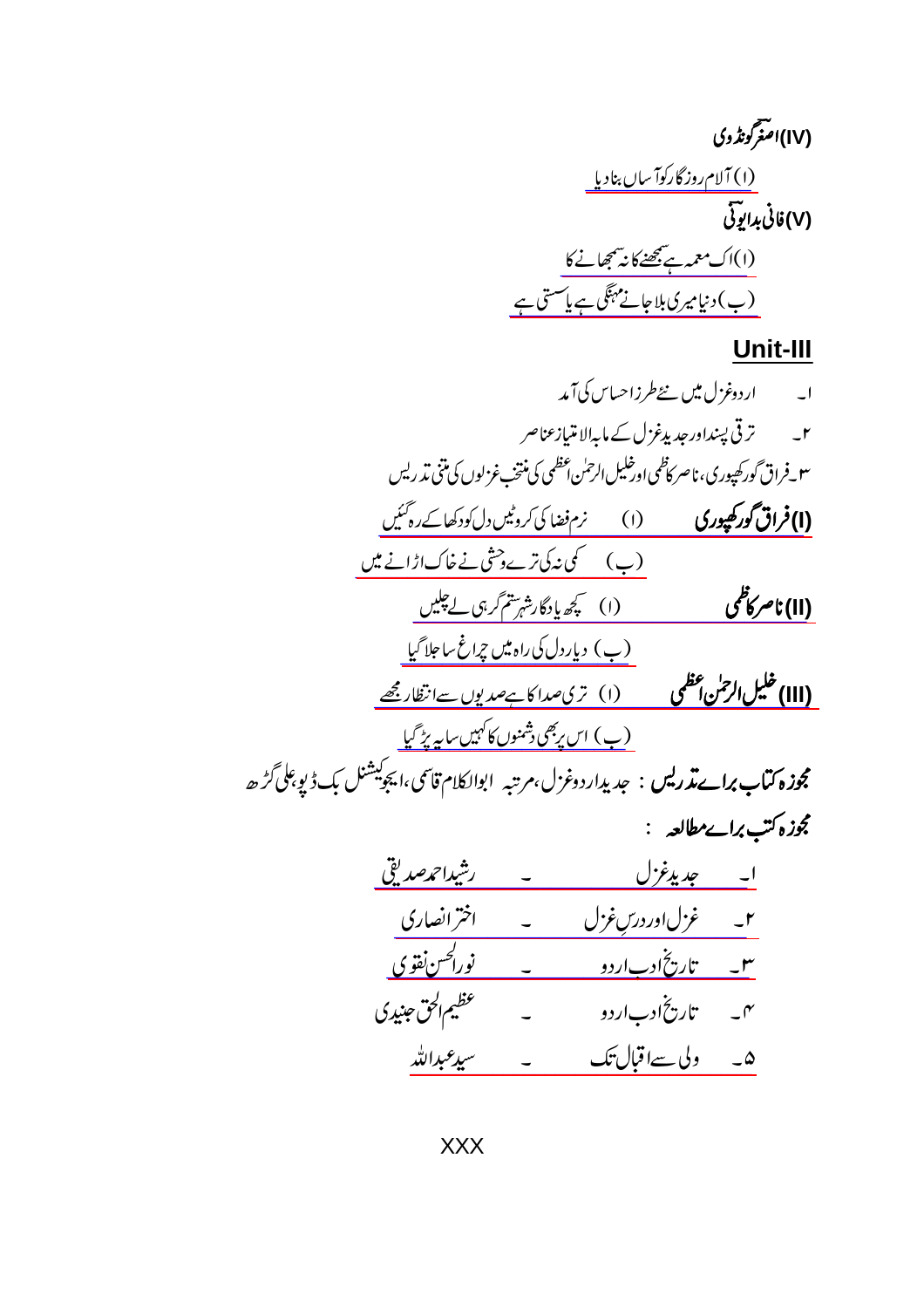## **B.A. (Hons.) III Semester Electronic Media-Radio (Functional Urdu) Paper-I Code-UFB-351 04 credits**

Part-A Multiple Choice Questions, Multiple Answer Type Questions, Assertion-Reasoning Type Questions, True/False Type Questions (Combination of these types may also be given) There are **10 questions** given in this part. All questions are compulsory, each question is of 01 mark.**(10 minutes) (1X 10=10 marks)**

**Part-B** There are **05 questions** in this Part. All are compulsory. Answer to each question in this Part should be in a couple of lines only, should not exceed **50 words** (**25 minutes)**

#### **(5X3=15 marks)**

**Part-C** This Part contains **05 Questions**, out of which attempt **only THREE**. Answer to each question should not exceed **200 words.** Each question carries 05 marks (**45 minutes)**

#### **(3X5=15 marks)**

**Part-D** This Part contains **three Questions**, choose **only ONE** to answer. Marks allotted are **20 & time allocated 30 minutes (10 minutes for other works) (1X20=20 marks)**

#### **Total = 02 Hours**

### **UNIT-I**

 

#### **UNIT-II**

 (i) (ii) (iii) (iv) (v)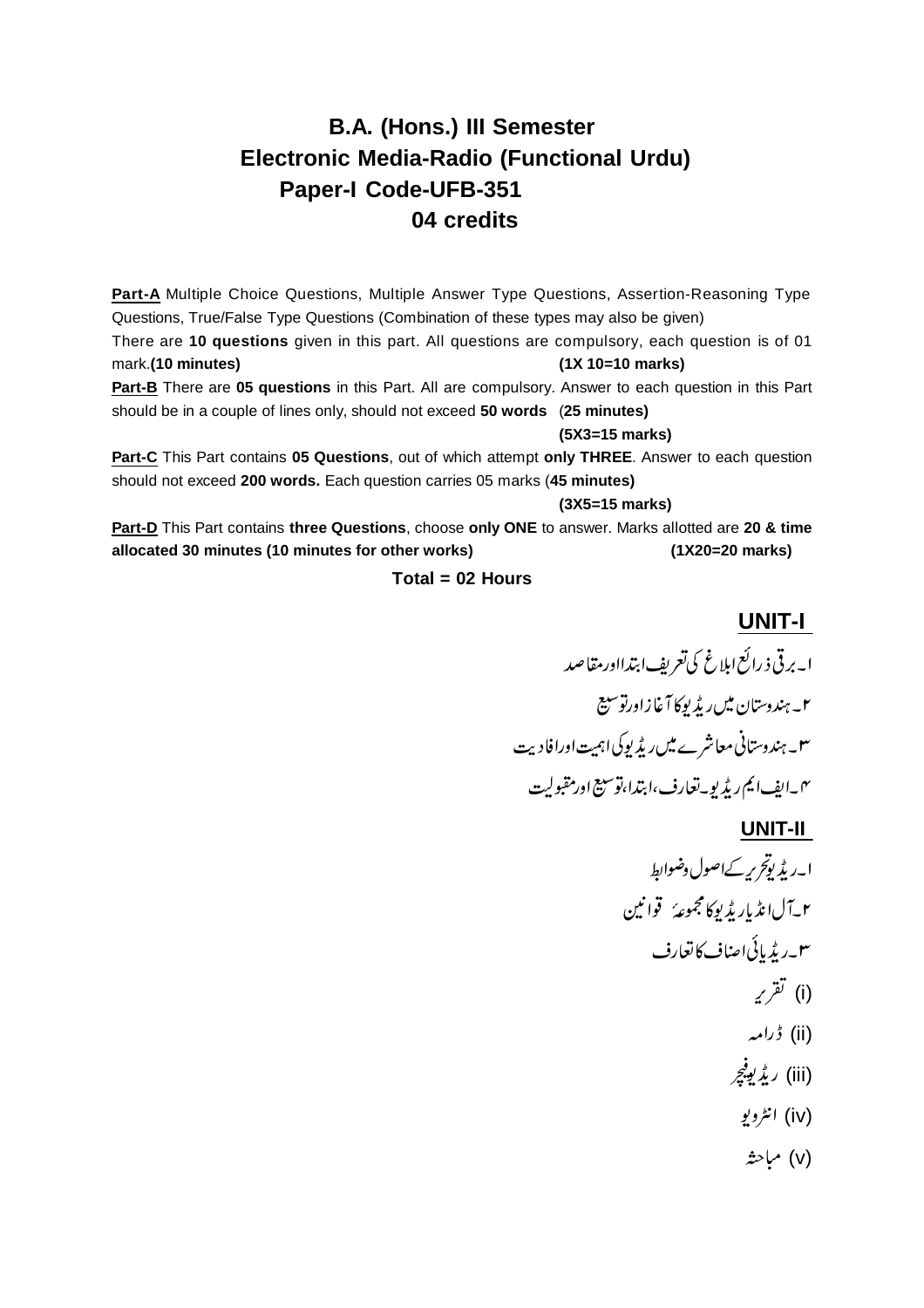## **UNIT-III**

$$
\frac{1}{2} \int_{0}^{2} f(t) \frac{t}{2} \left( \frac{t}{2} + \frac{t}{2} \right) dt
$$
\n
$$
\frac{1}{2} \int_{0}^{2} f(t) \frac{t}{2} \left( \frac{t}{2} + \frac{t}{2} \right) dt
$$
\n
$$
\frac{1}{2} \int_{0}^{2} f(t) \frac{t}{2} \left( \frac{t}{2} + \frac{t}{2} \right) dt
$$
\n
$$
\frac{1}{2} \int_{0}^{2} f(t) \frac{t}{2} \left( \frac{t}{2} + \frac{t}{2} \right) dt
$$
\n
$$
\frac{1}{2} \int_{0}^{2} f(t) \frac{t}{2} \left( \frac{t}{2} + \frac{t}{2} \right) dt
$$
\n
$$
\frac{1}{2} \int_{0}^{2} f(t) \frac{t}{2} \left( \frac{t}{2} + \frac{t}{2} \right) dt
$$
\n
$$
\frac{1}{2} \int_{0}^{2} f(t) \frac{t}{2} \left( \frac{t}{2} + \frac{t}{2} \right) dt
$$
\n
$$
\frac{1}{2} \int_{0}^{2} f(t) \frac{t}{2} \left( \frac{t}{2} + \frac{t}{2} \right) dt
$$
\n
$$
\frac{1}{2} \int_{0}^{2} f(t) \frac{t}{2} \left( \frac{t}{2} + \frac{t}{2} \right) dt
$$
\n
$$
\frac{1}{2} \int_{0}^{2} f(t) \frac{t}{2} \left( \frac{t}{2} + \frac{t}{2} \right) dt
$$
\n
$$
\frac{1}{2} \int_{0}^{2} f(t) \frac{t}{2} \left( \frac{t}{2} + \frac{t}{2} \right) dt
$$
\n
$$
\frac{1}{2} \int_{0}^{2} f(t) \frac{t}{2} \left( \frac{t}{2} + \frac{t}{2} \right) dt
$$
\n
$$
\frac{1}{2} \int_{0}^{2} f(t) \frac{t}{2} \left( \frac{t}{2} + \frac{t}{2} \right) dt
$$
\n
$$
\frac{1}{2} \int_{0}^{2} f(t) \frac{t}{2} \left( \frac{
$$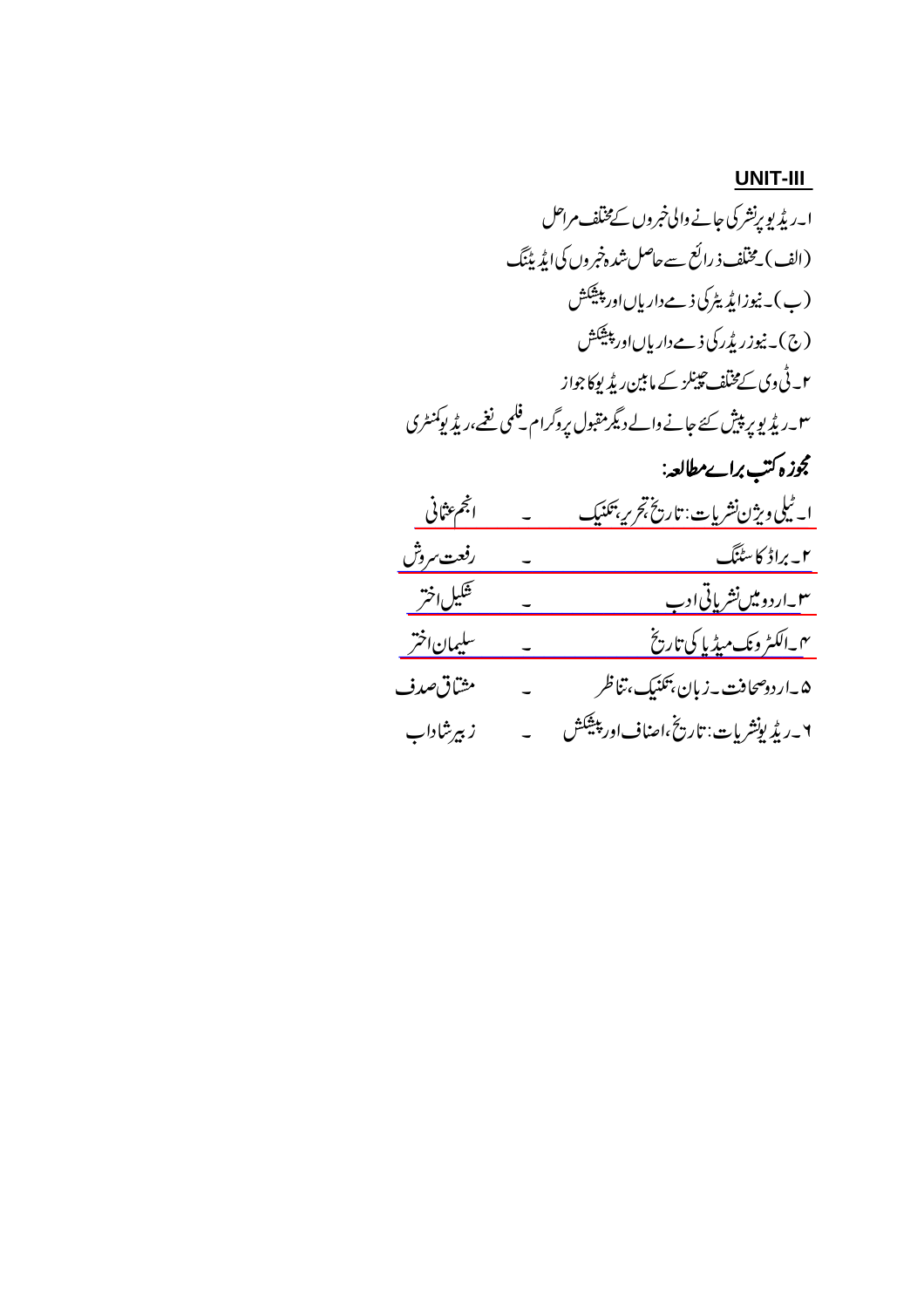## **B.A. (Hons.) III Semester Social Media (Functional Urdu)**

# سوشل میڈیا **Paper-II Code-UFB-352**

### **04 credits**

Part-A Multiple Choice Questions, Multiple Answer Type Questions, Assertion-Reasoning Type Questions, True/False Type Questions (Combination of these types may also be given) There are **10 questions** given in this part. All questions are compulsory, each question is of 01 mark.**(10 minutes) (1X 10=10 marks)**

**Part-B** There are **05 questions** in this Part. All are compulsory. Answer to each question in this Part should be in a couple of lines only, should not exceed **50 words** (**25 minutes)**

#### **(5X3=15 marks)**

**Part-C** This Part contains **05 Questions**, out of which attempt **only THREE**. Answer to each question should not exceed **200 words.** Each question carries 05 marks (**45 minutes)**

#### **(3X5=15 marks)**

**Part-D** This Part contains **three Questions**, choose **only ONE** to answer. Marks allotted are **20 & time allocated 30 minutes (10 minutes for other works) (1X20=20 marks)**

#### **Total = 02 Hours**

 $\ddot{\cdot}$ 

**UNIT-I** 

ا۔ سِتْل میڈیا کا تعارف ۲۔ سِتْس میڈیا کی تاریخ ۳\_کلچراورسوشل میڈیا

#### **UNIT-II**

 

#### **UNIT-III**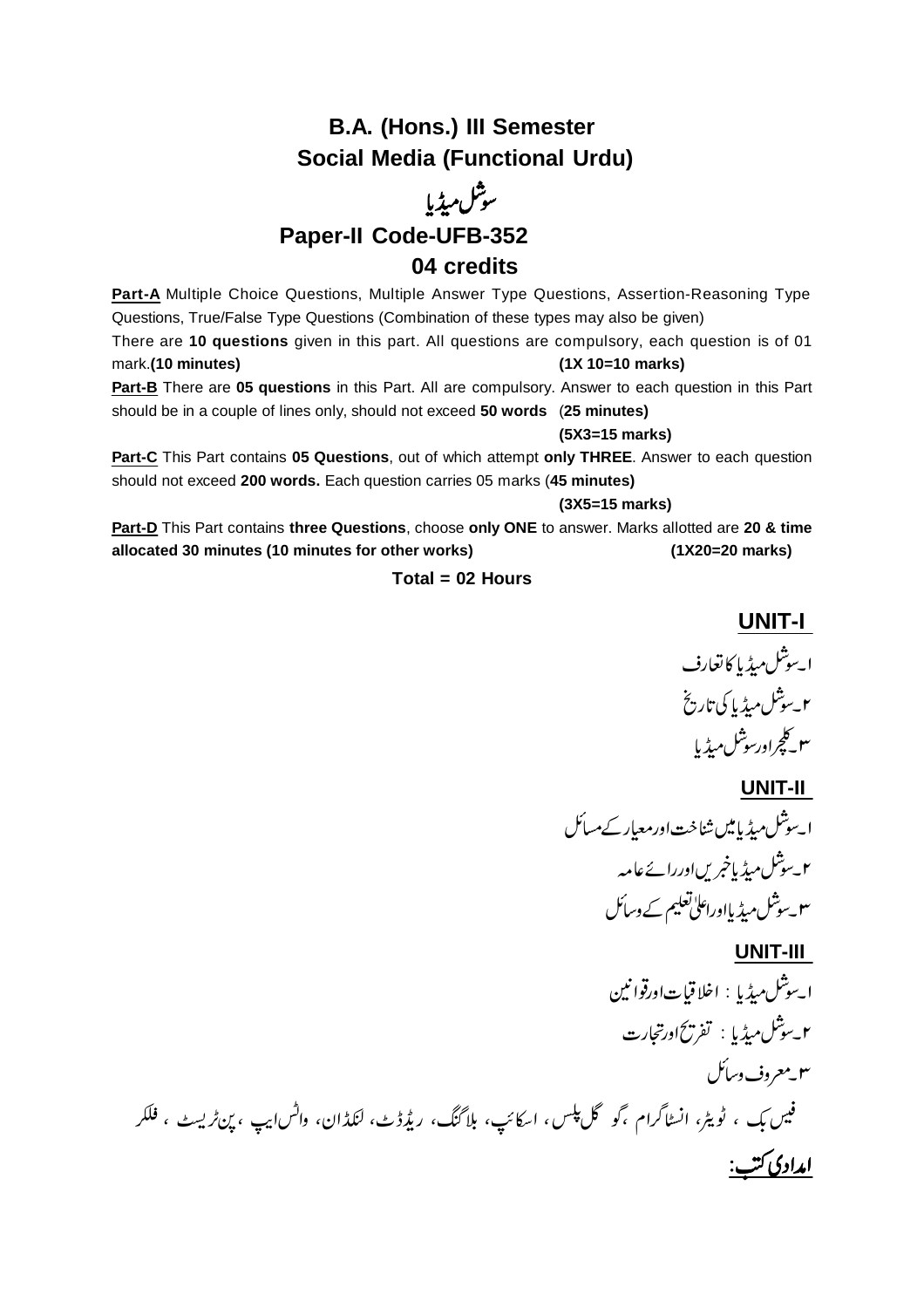ا -اردوكانيا نكئكى  $\vdots$ l .<br>. ننگهٔ افق ،خواجه محمدا کرام الدین ،قو می کوشل برائے فروغ اردوز بان ،نئی د،ملی ۲۔آ پئے کمپیوٹر پرکام کریں،خورشیدا قبال،مغربی بنگالاردوا کاڈ می،کلکتہ

- 1. The Art of Social Media & Guy Kawasaki, Penguin Books Ltd
- 2. The Rough Guide to Social Media for Beginners, Sean Mahoney, Dorling Kindersley
- 3. News and Social Media : Redefining Journalism, Madhuri Madhok, New Century

Publication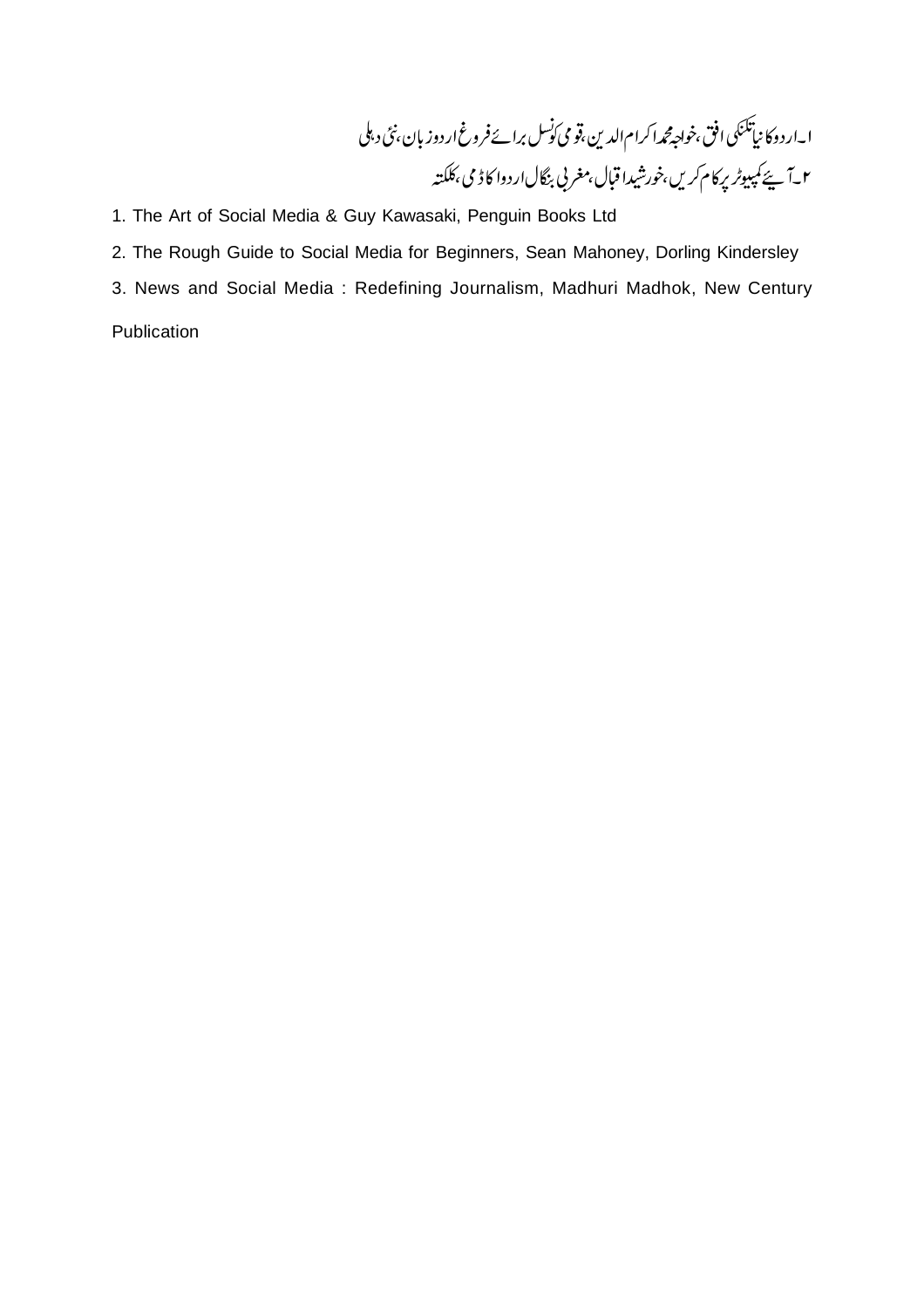## **B.A. (Hons.) III Semester Jadid Nazam (Urdu Main) Paper-I (Compulsory) Code-URB-351 04 credits**



Part-A Multiple Choice Questions, Multiple Answer Type Questions, Assertion-Reasoning Type Questions, True/False Type Questions (Combination of these types may also be given)

There are **10 questions** given in this part. All questions are compulsory, each question is of 01 mark.**(10 minutes) (1X 10=10 marks)**

**Part-B** There are **05 questions** in this Part. All are compulsory. Answer to each question in this Part should be in a couple of lines only, should not exceed **50 words** (**25 minutes)**

**(5X3=15 marks)**

**Part-C** This Part contains **05 Questions**, out of which attempt **only THREE**. Answer to each question should not exceed **200 words.** Each question carries 05 marks (**45 minutes)**

#### **(3X5=15 marks)**

**Part-D** This Part contains **three Questions**, choose **only ONE** to answer. Marks allotted are **20 & time allocated 30 minutes (10 minutes for other works) (1X20=20 marks)**

#### **Total = 02 Hours**

**UNIT-I** 

[\\_\\_\\_\\_\\_\\_\\_\\_\\_\\_\\_\\_\\_\\_\\_\\_\\_](https://www.rekhta.org/nazms/aadmii-naama-nazeer-akbarabadi-nazms?lang=ur) [\\_\\_\\_\\_\\_\\_\\_](https://www.rekhta.org/nazms/munaajaat-e-beva-altaf-hussain-hali-nazms?lang=ur) [\\_\\_\\_\\_\\_\\_\\_\\_\\_\\_\\_](https://www.rekhta.org/nazms/marsiya-e-dehli-e-marhuum-altaf-hussain-hali-nazms?lang=ur) (a) (b)

#### **UNIT-II**

[\\_\\_\\_\\_\\_\\_\\_\\_\\_\\_\\_\\_](https://www.rekhta.org/nazms/lenin-khudaa-ke-huzuur-men-allama-iqbal-nazms?lang=ur) [\\_\\_\\_\\_\\_\\_\\_](https://www.rekhta.org/nazms/jibraiil-o-ibliis-allama-iqbal-nazms?lang=ur) [\\_\\_\\_\\_\\_\\_\\_\\_\\_\\_\\_\\_\\_\\_\\_\\_\\_\\_\\_\\_](https://www.rekhta.org/nazms/albelii-subh-josh-malihabadi-nazms?lang=ur) [\\_\\_\\_\\_\\_\\_\\_\\_\\_\\_\\_\\_\\_\\_\\_\\_\\_\\_\\_\\_\\_\\_\\_\\_\\_\\_\\_\\_\\_\\_\\_](https://www.rekhta.org/nazms/o-des-se-aane-vaale-bataa-akhtar-shirani-nazms?lang=ur) [\\_\\_\\_\\_\\_\\_\\_](https://www.rekhta.org/nazms/mauzuu-e-sukhan-gul-huii-jaatii-hai-afsurda-sulagtii-huii-shaam-faiz-ahmad-faiz-nazms?lang=ur) [\\_\\_\\_\\_\\_\\_\\_\\_\\_\\_\\_\\_\\_\\_\\_\\_\\_\\_\\_](https://www.rekhta.org/nazms/tanhaaii-phir-koii-aayaa-dil-e-zaar-nahiin-koii-nahiin-faiz-ahmad-faiz-nazms?lang=ur) (a) (b) (c) (d)

### <u>UNIT-III</u>

(a<u>)نم-راشد : زمست : رفض</u> مرگ مورجان)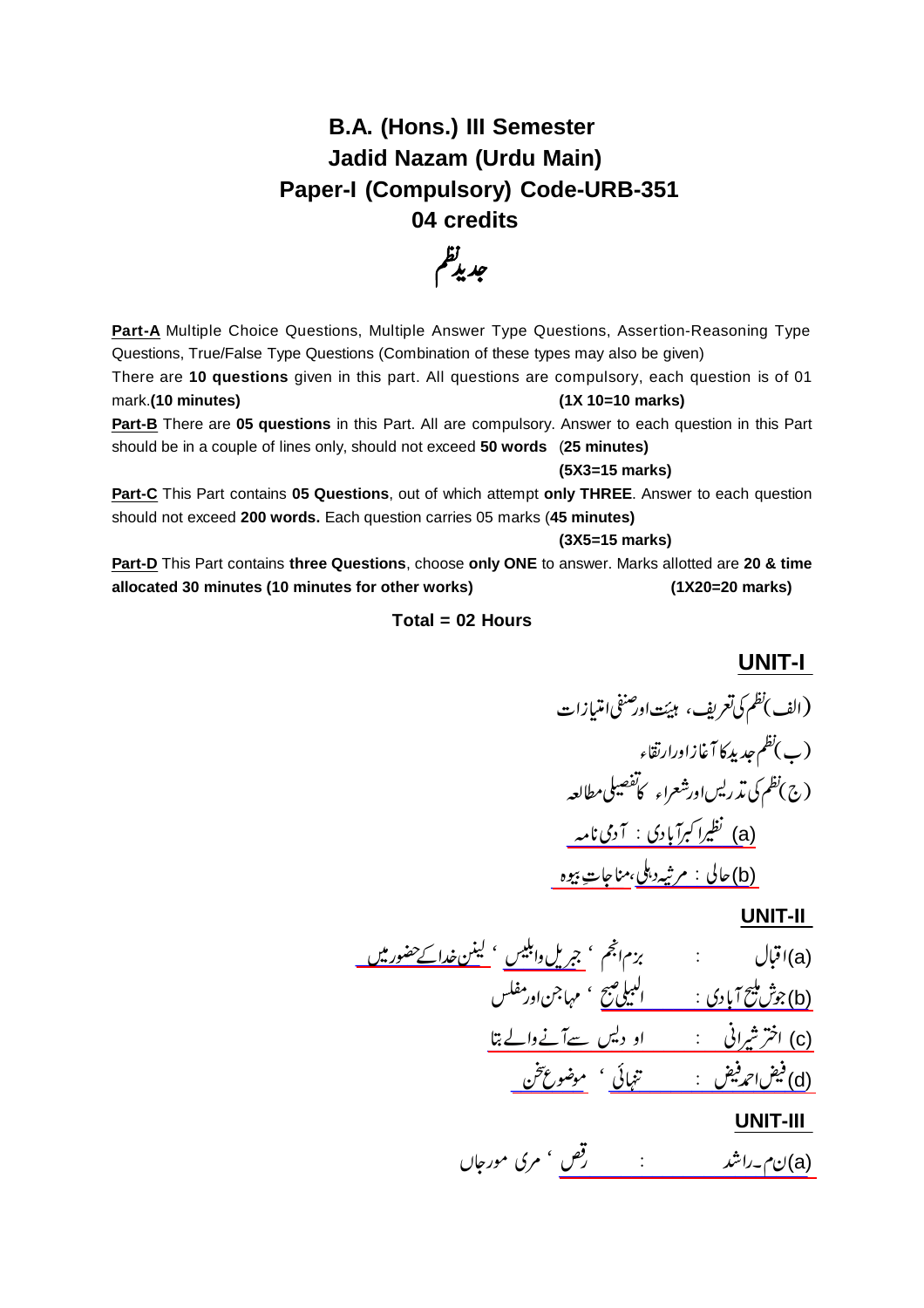| ميراسفر                                     | (b) على سردار جعفري |
|---------------------------------------------|---------------------|
| <u>مسجد</u> ' وقت کی کہائی                  | (c)اختر الإيمان     |
| خطرےکا سائرن ، <u>عہدحاضرکی دلر بامخلوق</u> | (d) شهریار          |

| مرتبہ: سراج ا <sup>جم</sup> لی ،مہتاب حیدرنفو ی،ایجوکیشنل بک ہاؤ <sup>س ع</sup> لی گڑھ | <u>گوزه کتاب برائے تذریس:</u><br><u>مجوزه کتب برائے مطالعہ</u> : |
|----------------------------------------------------------------------------------------|------------------------------------------------------------------|
| <u>عبادت بریلوی</u>                                                                    | (ا <u>) -</u> جدیدشاعری                                          |
| <u>عبدالقادرسروري</u>                                                                  | (۲ <u>)- جدیداردوشاعری</u>                                       |
| خليل الرحس أعظمى                                                                       | <u>(۳)۔ اردومیں ترقی پسداد پی تحریک</u>                          |
| عقيل احمدصد نقي                                                                        |                                                                  |
| حامدي كاشميري                                                                          | (۵)۔ جدیداردونظماور بور پیااثرات                                 |

**XXXX**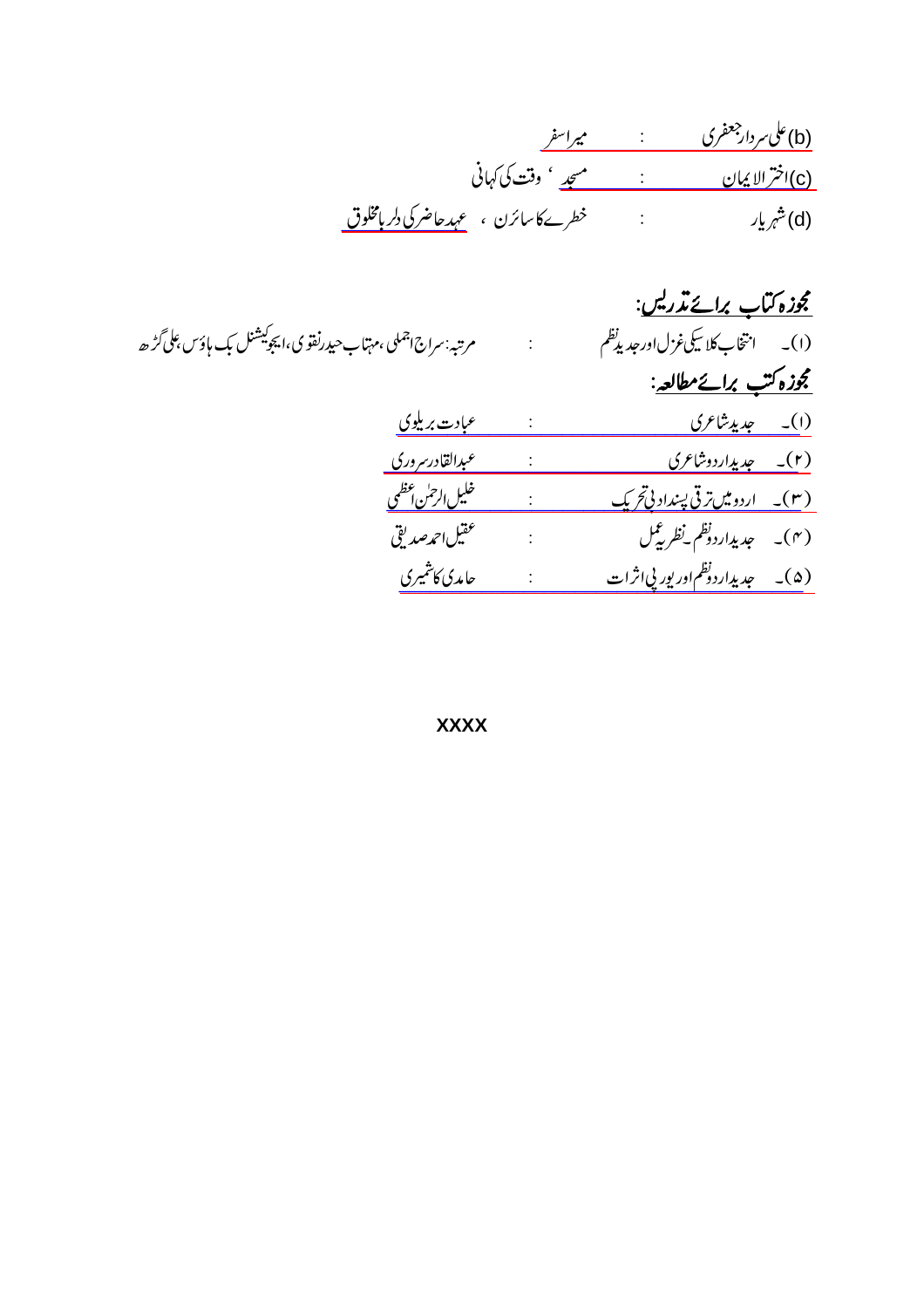## **B.A. (Hons.) III Semester Rhetoric (Urdu Main) Paper-II (Compulsory) Code-URB-352 02 credits**

## بلاغت

Part-A Multiple Choice Questions, Multiple Answer Type Questions, Assertion-Reasoning Type Questions, True/False Type Questions (Combination of these types may also be given) There are **10 questions** given in this part. All questions are compulsory, each question is of 01 mark.**(10 minutes) (1X 15=15 marks)** Part-B Unit wise question with atleast one option each unit carried 15 marks.

**(15X3=45 marks)**

#### **Total = 02 Hours**

# فصاحت : تعريف بلاغت : <sup>تع</sup>ريف تشبيهه اركان تشبيهه مثالين استعاره باركان استعاره بتثالين کنا<sub>س</sub>ے: گعریف۔مثالیں مجازمرسل يتعريف بهثاليس

#### **UNIT-II**

علم بديع :

صائع نفظى:

**UNIT-I** 

 

**UNIT-III**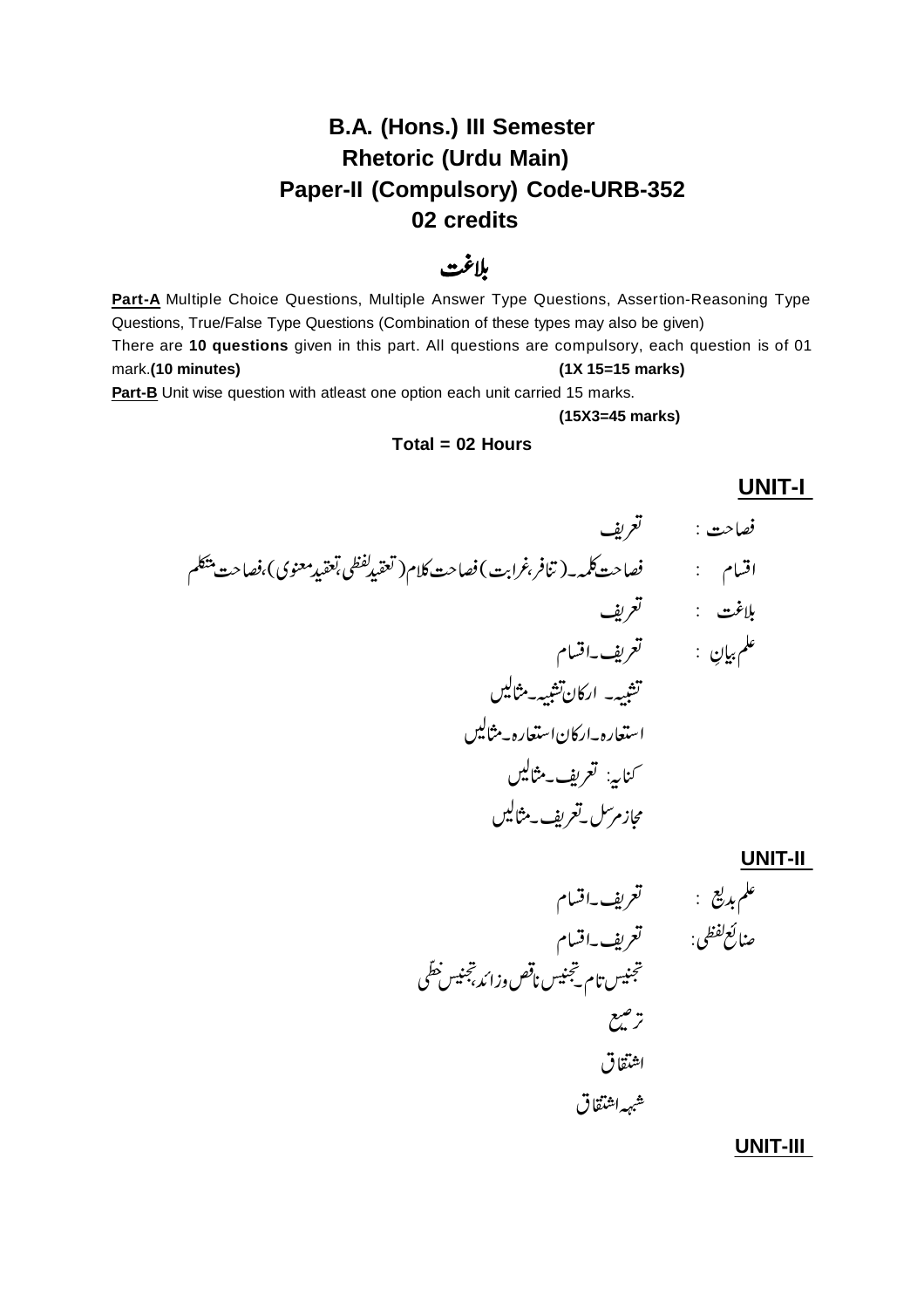# معاون کتابیں:

| ٢_ للمستفهيم البلاغت، للمرتبه وباب اشرفي للمستخفي                   |  |
|---------------------------------------------------------------------|--|
| ۳-                                     فائس عارف <sup>حسن</sup> خال |  |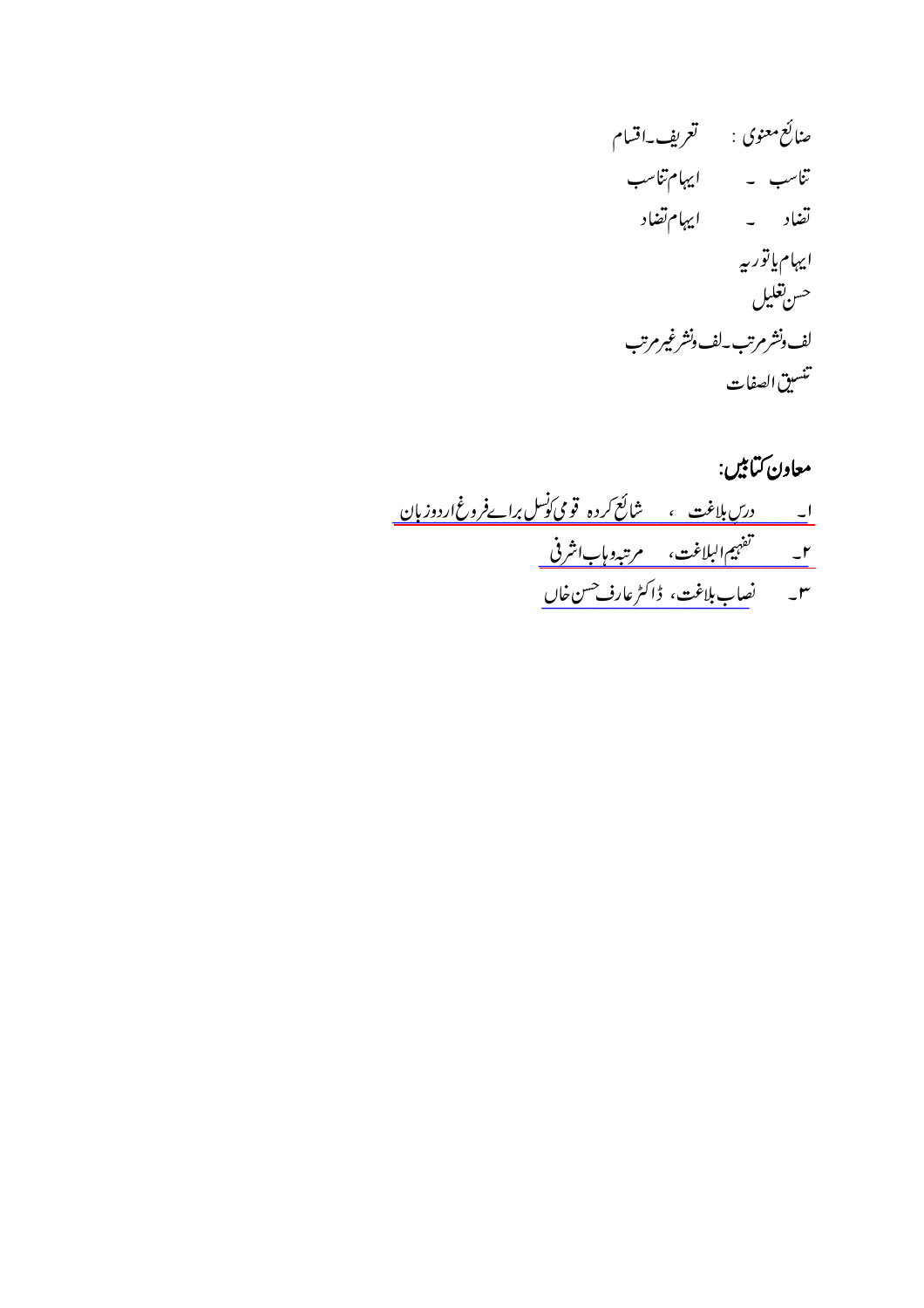## **B.A. (Hons.) III Semester Adabi Nasr (Urdu Subsidiary) Paper-I Code-URB-353 04 credits**

# ادنی نثر

Part-A Multiple Choice Questions, Multiple Answer Type Questions, Assertion-Reasoning Type Questions, True/False Type Questions (Combination of these types may also be given) There are **10 questions** given in this part. All questions are compulsory, each question is of 01 mark.**(10 minutes) (1X 10=10 marks) Part-B** There are **05 questions** in this Part. All are compulsory. Answer to each question in this Part

should be in a couple of lines only, should not exceed **50 words** (**25 minutes)**

#### **(5X3=15 marks)**

**Part-C** This Part contains **05 Questions**, out of which attempt **only THREE**. Answer to each question should not exceed **200 words.** Each question carries 05 marks (**45 minutes)**

#### **(3X5=15 marks)**

**Part-D** This Part contains **three Questions**, choose **only ONE** to answer. Marks allotted are **20 & time allocated 30 minutes (10 minutes for other works) (1X20=20 marks)**

#### **Total = 02 Hours**

## **UNIT-I**

[\\_\\_\\_\\_\\_\\_\\_\\_\\_\\_\\_\\_\\_\\_\\_\\_\\_\\_\\_\\_\\_\\_\\_\\_\\_\\_\\_](https://www.rekhta.org/ebooks/khutoot-e-ghalib-mirza-ghalib-ebooks-1?lang=ur) [\\_\\_\\_\\_\\_\\_\\_\\_\\_\\_\\_\\_\\_\\_\\_\\_\\_\\_\\_\\_\\_\\_\\_\\_\\_\\_\\_\\_](https://www.rekhta.org/ebooks/bagh-o-bahar-mir-amman-ebooks-8?lang=ur) 

### **UNIT-II**

سر سیداوران کے معاصر <sup>ہ</sup>یں۔ تفہیم ممکن اور مصنفين<sup>،</sup><br>ر <sup>نفي</sup>ن كاطرز*قح ي*ه: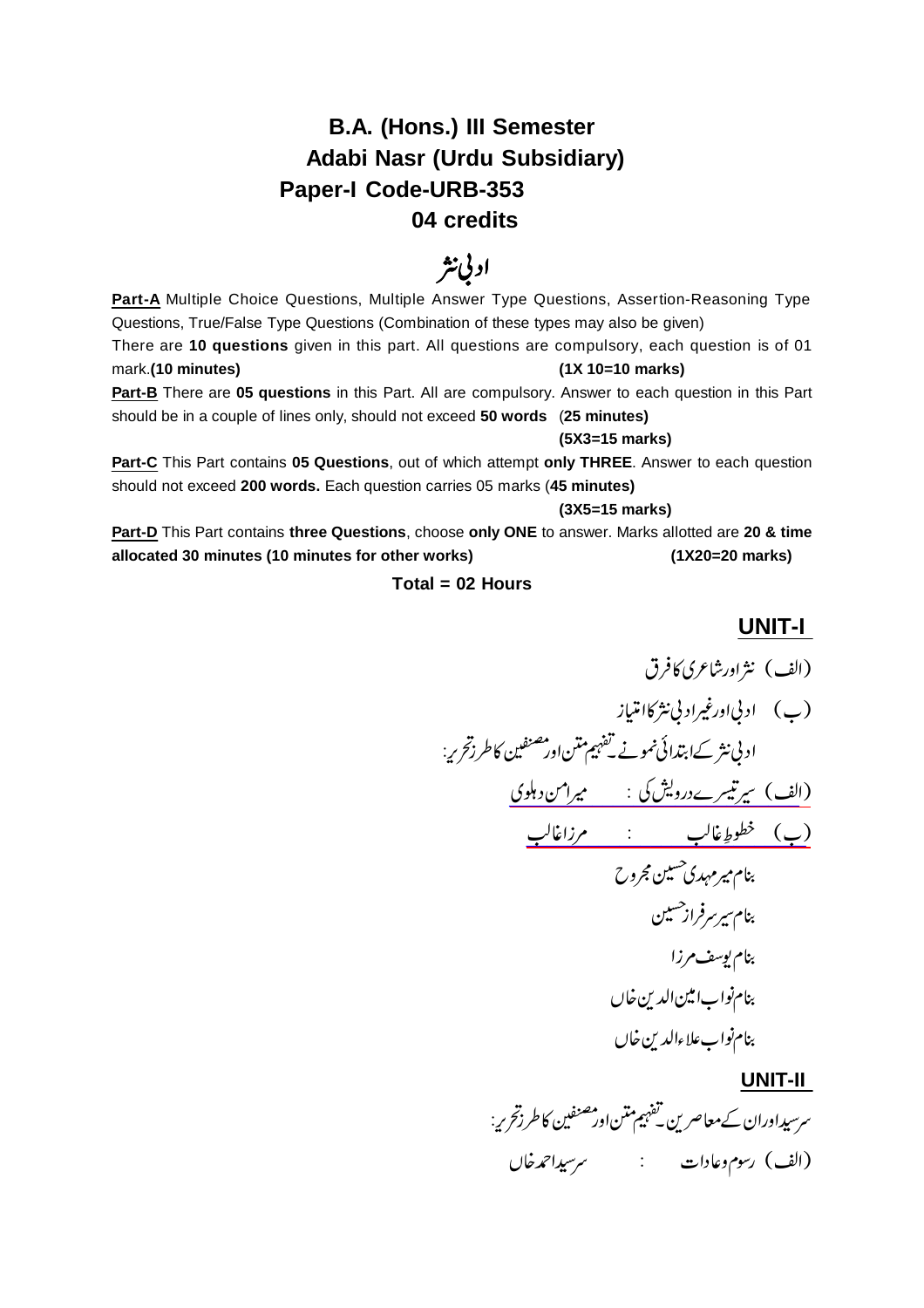| شبلى نعمانى<br>(ب) شاعرى كى حقيقت :                                                                  |
|------------------------------------------------------------------------------------------------------|
| (ج) امارت اوردریا دلی کے کارنامے<br>محم <sup>حسين</sup> آزاد<br>$\mathbb{R}^{\mathbb{Z}^{\times}}$   |
| <b>UNIT-III</b>                                                                                      |
| جد يدنثر قى <sup>قى</sup> بىم تىن اور مصنفى <sub>ت</sub> ى كاطرز <i>قرىي</i> :                       |
| (الف) غبارخاطر (انتخاب)<br>مولاناابوالکلام <u>آزاد</u><br>$\vdots$                                   |
| (ب) مانگے کی <i>کتابیں پڑھ</i> نا<br>رشيداحمەصدىقى                                                   |
| مشآق يوسفى<br><u>(ج) اورآناگھرمیں مرغبوں کا</u>                                                      |
| مجوزه <i>کت</i> اب براےت <b>د</b> ریس:                                                               |
| ا يجو <sup>كيشنل</sup> بك م <sub>ا</sub> ؤس،شمشاد ماركي <i>ث، على گر</i> ُّ ھ <b></b> ۔              |
| مجوزه کتب براےمطالعہ:                                                                                |
| فرمان فتح پوری<br>$\langle \cdot, \cdot \rangle$                                                     |
| :سي <i>دعبد</i> الله<br>سرسیداحمہ خاںاوران کے ناموررفقا<br>$-\frac{r}{2}$                            |
| <u>امپراللدشامین</u><br>اردو کےاسالیب نثر<br>$\mathcal{X} \subset \mathcal{X}$<br>$-^{\prime\prime}$ |
| نظرادرنظر پے<br><u>آل</u> احم <i>د مر</i> ور<br>$-\infty$                                            |
| غالب كى مكتوب نگارى<br>مرتبه نذيراحمه<br>$\mathbb{R}^{\mathbb{Z}}$<br>$\overline{\phantom{a}}$       |
| <u>مطالعهٔ خطوط غالب</u><br>عبدالقوي دسنوي<br>$\mathbf{y}$                                           |
| <u>عبدالقوي دسنوي</u><br>مطالعهُ غبارخاطر<br>$\angle$                                                |
| رشيداحمەصدىقى ـآ ثارواقدار   :<br>مرتبهاصغرعباس                                                      |
| <u>اردوادب میں طنز ومزاح</u><br>وزريآغا<br>$-9$                                                      |
| نثر بظماورشعر<br>منظرعباس نفوي<br>$-1$                                                               |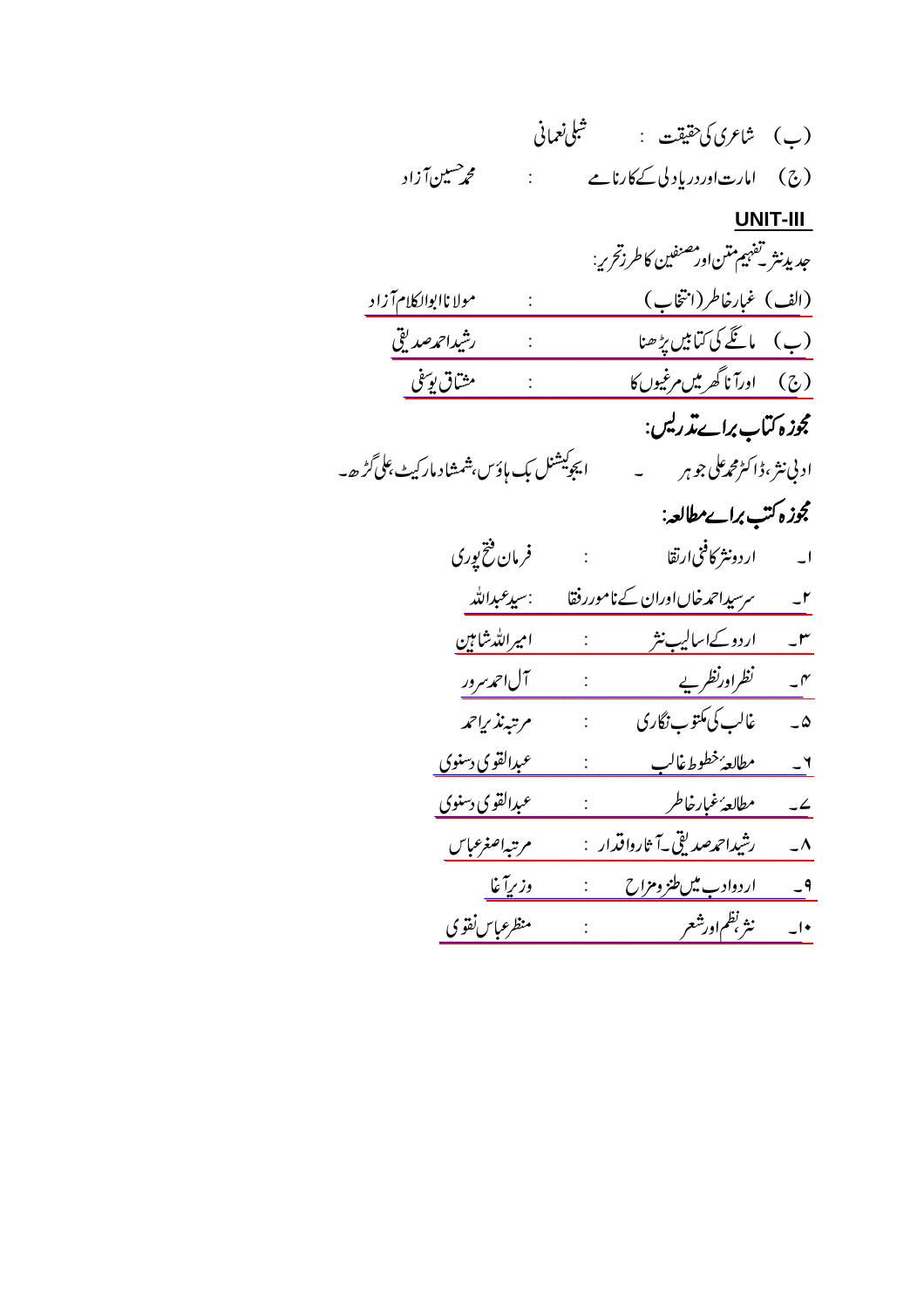## **B.A. (Hons.) III Semester Urdu Afsana (Urdu Subsidiary) Paper-II Code-URB-354 02 credits** اردوافسانه

Part-A Multiple Choice Questions, Multiple Answer Type Questions, Assertion-Reasoning Type Questions, True/False Type Questions (Combination of these types may also be given) There are **10 questions** given in this part. All questions are compulsory, each question is of 01 mark.**(10 minutes) (1X 10=10 marks) Part-B** There are **05 questions** in this Part. All are compulsory. Answer to each question in this Part should be in a couple of lines only, should not exceed **50 words** (**25 minutes)**

**(5X3=15 marks)**

**Part-C** This Part contains **05 Questions**, out of which attempt **only THREE**. Answer to each question should not exceed **200 words.** Each question carries 05 marks (**45 minutes)**

**(3X5=15 marks)**

**Part-D** This Part contains **three Questions**, choose **only ONE** to answer. Marks allotted are **20 & time allocated 30 minutes (10 minutes for other works) (1X20=20 marks)**

#### **Total = 02 Hours**

**UNIT-I** 

 (i) (ii) (iii)

#### **UNIT-II**

[\\_\\_\\_\\_\\_\\_\\_\\_](https://www.rekhta.org/manto/poos-ki-raat-munshi-prem-chand-manto?lang=ur) (i) (ii) (iii)

#### **UNIT-III**

[\\_\\_\\_\\_\\_\\_](https://www.rekhta.org/manto/naya-qanun-saadat-hasan-manto-manto?lang=ur) [\\_\\_\\_\\_\\_\\_\\_](https://www.rekhta.org/manto/chauthi-ka-joda-ismat-chughtai-manto?lang=ur) [\\_\\_\\_\\_\\_](https://www.rekhta.org/ebooks/angare-das-mukhtasar-kahaniyon-ka-majmua-sajjad-zaheer-ebooks?lang=ur) (i) (ii) (iii)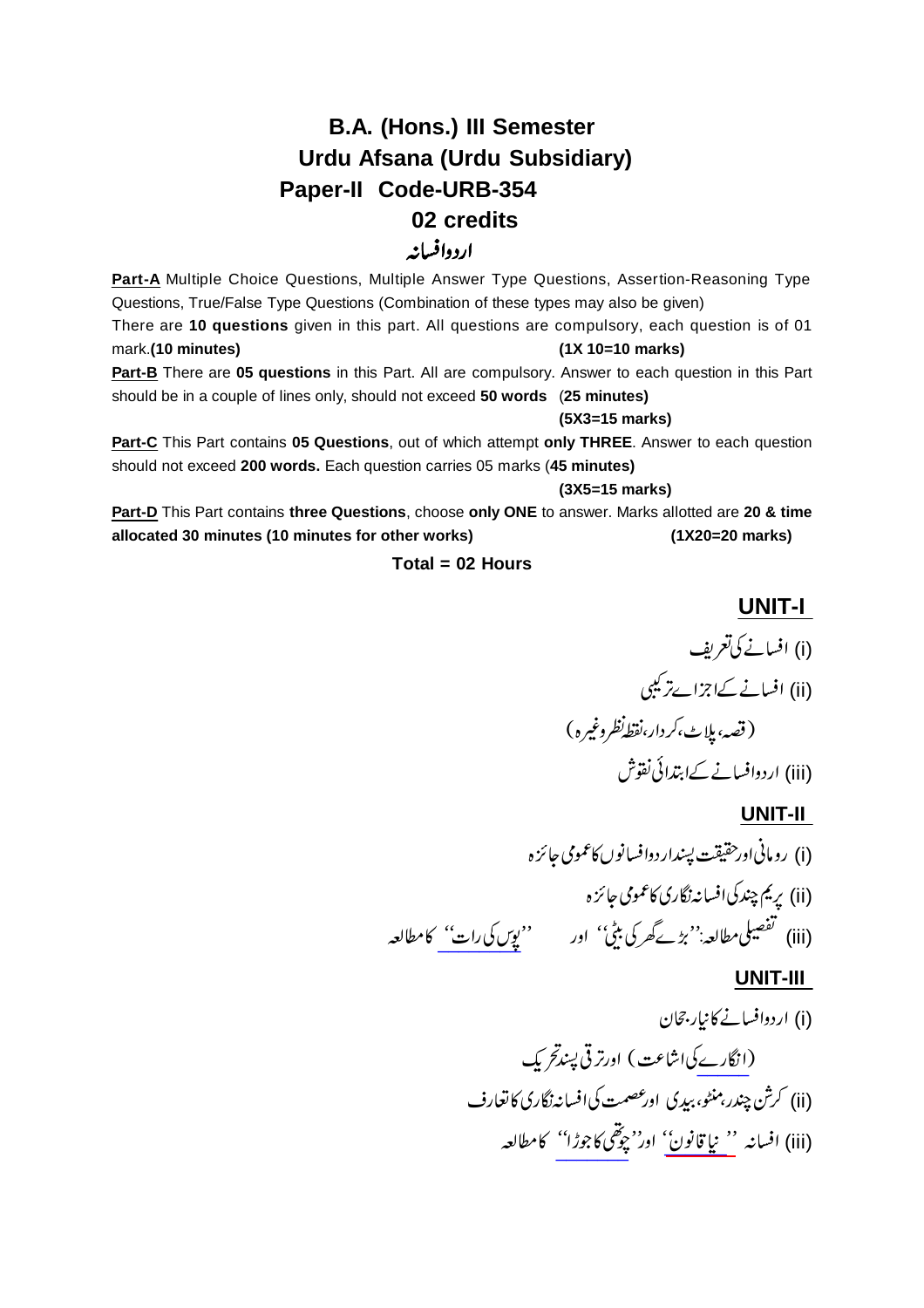# معاون ڪتب : ا۔ اردوافسانہ ۔ وقارعظیم <u>ا۔ افسانہ حقیقت سےعلامت تک ۔ سلیم اختر </u> ۔<br>سم۔ افسانےکا منظرنامہ ۔ مرزاحامد بیگ<br>سم۔ داستان سےافسانے تک ۔ دقارعظیم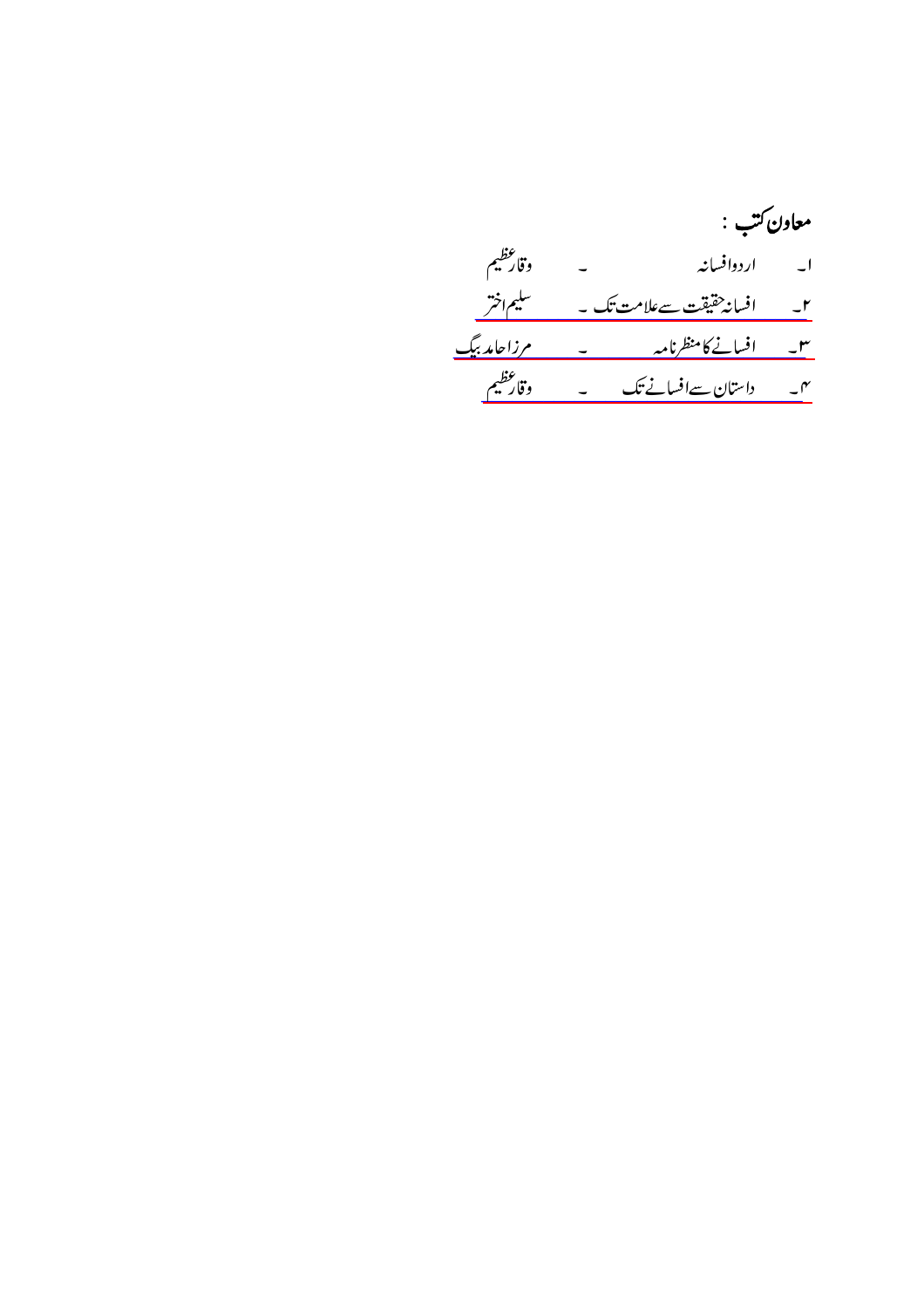### **B.A. (Hons.) Subsidiary Urdu IV Semester Credit : 04 Functional & Communicative Urdu Paper Code: UFB-451**

# **(Television)**

**Part-A** Multiple Choice Questions, Multiple Answer Type Questions, Assertion-Reasoning Type Questions, True/False Type Questions (Combination of these types may also be given) There are **10 questions** given in this part. All questions are compulsory, each question is of 01 mark.**(10 minutes) (1X 10=10 marks) Part-B** There are **05 questions** in this Part. All are compulsory. Answer to each question in this Part

should be in a couple of lines only, should not exceed **50 words** (**25 minutes)**

#### **(5X3=15 marks)**

**Part-C** This Part contains **05 Questions**, out of which attempt **only THREE**. Answer to each question should not exceed **200 words.** Each question carries 05 marks (**45 minutes)**

#### **(3X5=15 marks)**

**Part-D** This Part contains **three Questions**, choose **only ONE** to answer. Marks allotted are **20 & time allocated 30 minutes (10 minutes for other works) (1X20=20 marks)**

#### **Total = 02 Hours**

 

### **UNIT-II**

**UNIT-I** 

 

#### **UNIT-III**  <u>۱۰۰۰ : ۱۰۰۰</u><br>(۱) ٹی وی *ا*ناولسمنٹ ۔<br>سمنٹ (اینگر  $\ddot{\phantom{0}}$ تگ)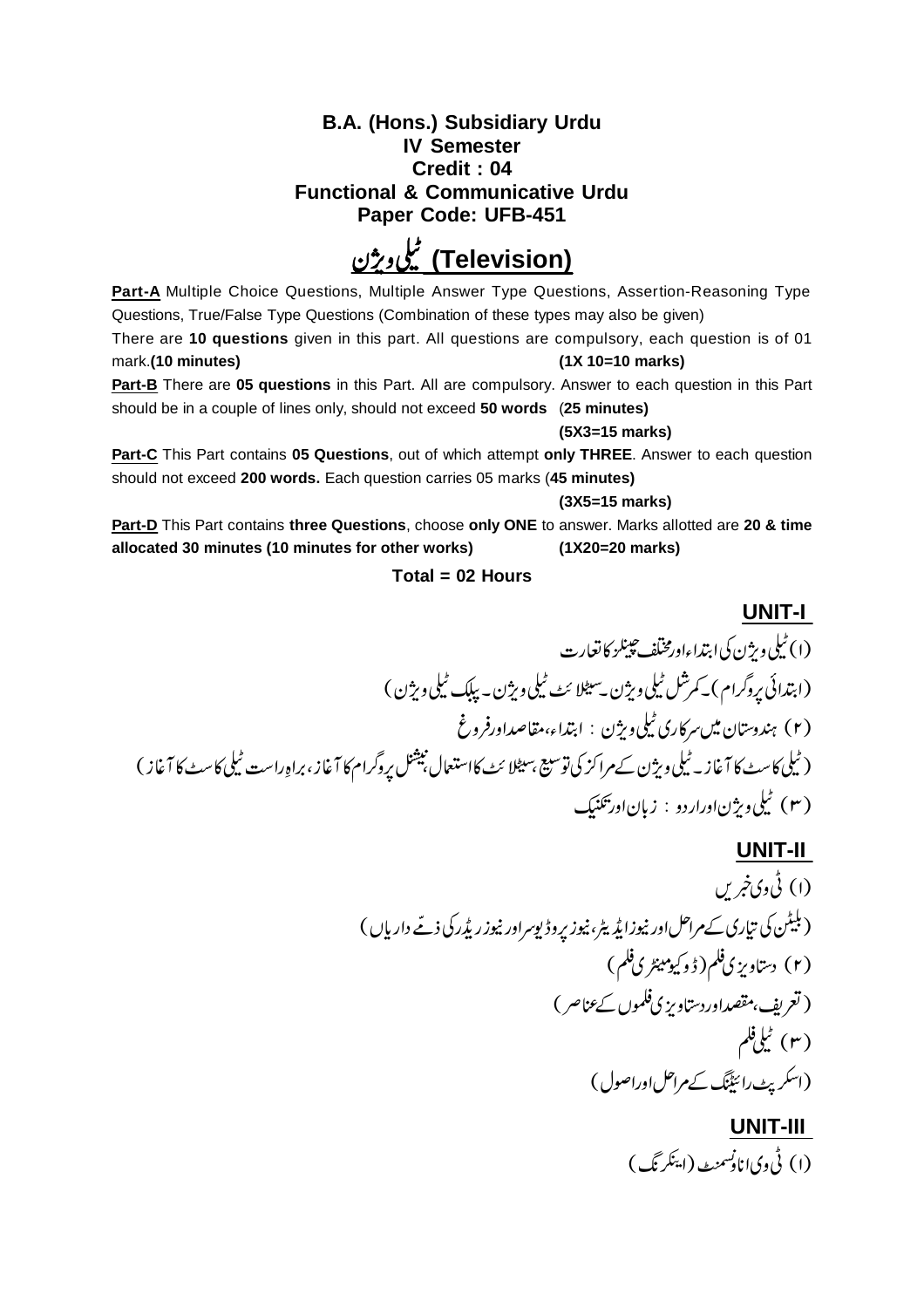مُ
$$
\begin{array}{ccc}\n\hline\n\text{2.1} & (1) & \frac{1}{2} & \frac{1}{2} & \frac{1}{2} & \frac{1}{2} & \frac{1}{2} & \frac{1}{2} & \frac{1}{2} & \frac{1}{2} & \frac{1}{2} & \frac{1}{2} & \frac{1}{2} & \frac{1}{2} & \frac{1}{2} & \frac{1}{2} & \frac{1}{2} & \frac{1}{2} & \frac{1}{2} & \frac{1}{2} & \frac{1}{2} & \frac{1}{2} & \frac{1}{2} & \frac{1}{2} & \frac{1}{2} & \frac{1}{2} & \frac{1}{2} & \frac{1}{2} & \frac{1}{2} & \frac{1}{2} & \frac{1}{2} & \frac{1}{2} & \frac{1}{2} & \frac{1}{2} & \frac{1}{2} & \frac{1}{2} & \frac{1}{2} & \frac{1}{2} & \frac{1}{2} & \frac{1}{2} & \frac{1}{2} & \frac{1}{2} & \frac{1}{2} & \frac{1}{2} & \frac{1}{2} & \frac{1}{2} & \frac{1}{2} & \frac{1}{2} & \frac{1}{2} & \frac{1}{2} & \frac{1}{2} & \frac{1}{2} & \frac{1}{2} & \frac{1}{2} & \frac{1}{2} & \frac{1}{2} & \frac{1}{2} & \frac{1}{2} & \frac{1}{2} & \frac{1}{2} & \frac{1}{2} & \frac{1}{2} & \frac{1}{2} & \frac{1}{2} & \frac{1}{2} & \frac{1}{2} & \frac{1}{2} & \frac{1}{2} & \frac{1}{2} & \frac{1}{2} & \frac{1}{2} & \frac{1}{2} & \frac{1}{2} & \frac{1}{2} & \frac{1}{2} &
$$

**XXXX**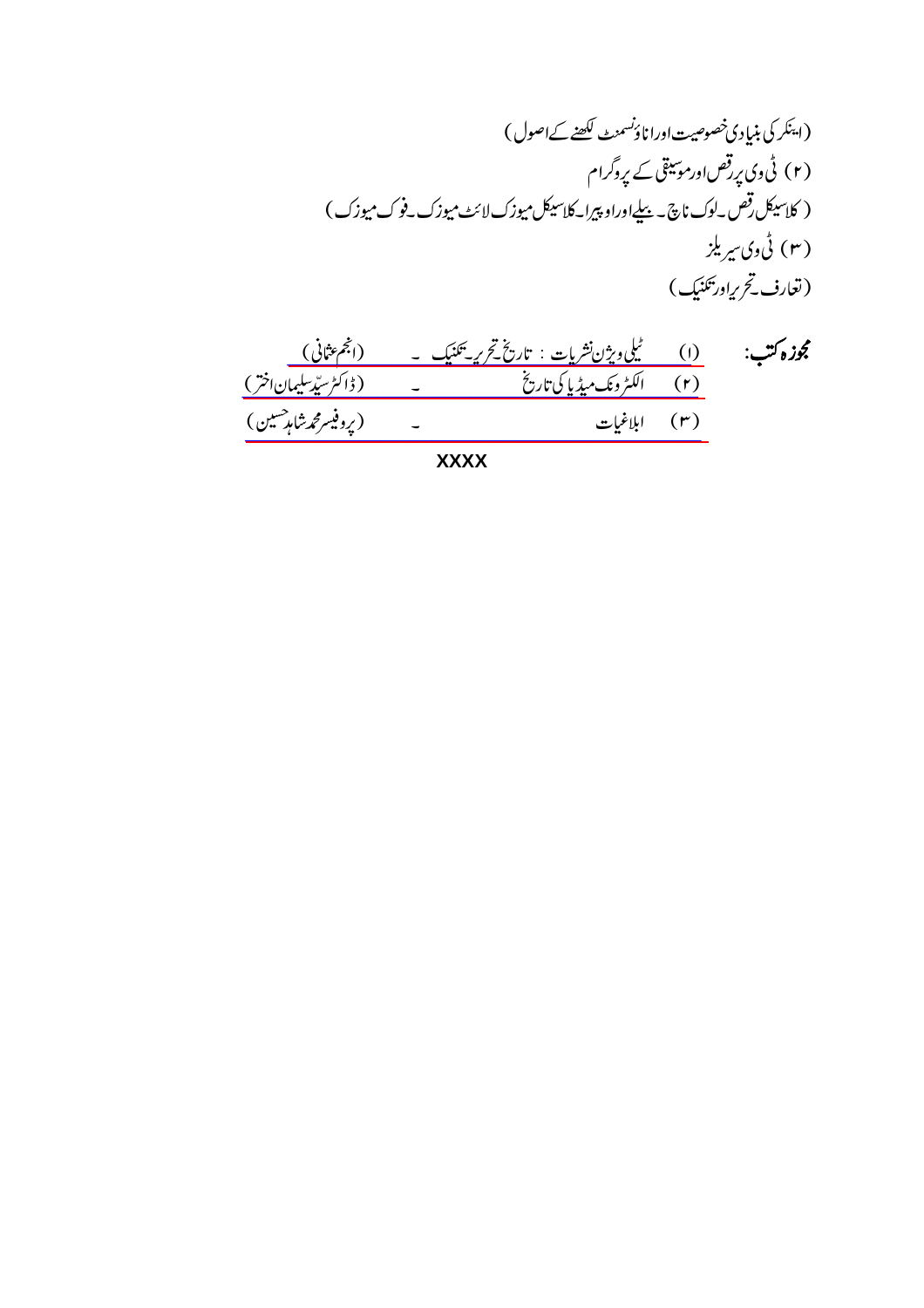### **B.A. (Hons.) Subsidiary Urdu IV Semester Credit : 02 Functional & Communicative Urdu Paper Code: UFB-452**

## **film Script / Screen Play)**

<u>فلم اسکریٹ راسکرین بلے</u>

**Part-A** Multiple Choice Questions, Multiple Answer Type Questions, Assertion-Reasoning Type Questions, True/False Type Questions (Combination of these types may also be given)

There are **10 questions** given in this part. All questions are compulsory, each question is of 01 mark.**(10 minutes) (1X 10=10 marks)**

**Part-B** There are **05 questions** in this Part. All are compulsory. Answer to each question in this Part should be in a couple of lines only, should not exceed **50 words** (**25 minutes)**

#### **(5X3=15 marks)**

**Part-C** This Part contains **05 Questions**, out of which attempt **only THREE**. Answer to each question should not exceed **200 words.** Each question carries 05 marks (**45 minutes)**

**(3X5=15 marks)**

**Part-D** This Part contains **three Questions**, choose **only ONE** to answer. Marks allotted are **20 & time allocated 30 minutes (10 minutes for other works) (1X20=20 marks)**

#### **Total = 02 Hours**

**UNIT-I**  ۔<br>افلموں کیا ابتداء ، ہالی دوڈ کا قیام اور پوروپ میں فلیں <sup>فلی</sup>ں :ایک تعارف ۲۔ ہندوستانی فلم سازی کی تاریخ میں خاموش فلموں کا دور س پېندوستاني پو<sup>ل</sup>ټی فلموں کی تاری<sup>ځ</sup>

## **UNIT-II**

 (Screen play) 

## **UNIT-III**

کی کمر سیل کلمیں: تعارف،اقسام(رومانی،ایکشن،جاسوسی، ر<br>، سىپنس <sub>ں ،تار</sub>يجی وغيرہ)اور<sup>و</sup> <u>\_\_\_\_\_\_\_\_\_\_</u><br>ا۔بالی دوڈ (Bollywood) کی کمرشیل فلمیں : تعارف،اقسام(رومانی،ا<sup>یک</sup>شن، جاسو<sub>تی</sub>،سسپنس ،تاریخی وغیرہ )اورقنّی لواز مات ۲۔تج پاتی ساجی فلمیں ( آرٹ مووی ) : فن اورموضوعات( ہندوستانی فلموں کےحوالے سے ) ۳ فلمیںاور ہمارامعاشرہ ( منفی ومثبت اثرات )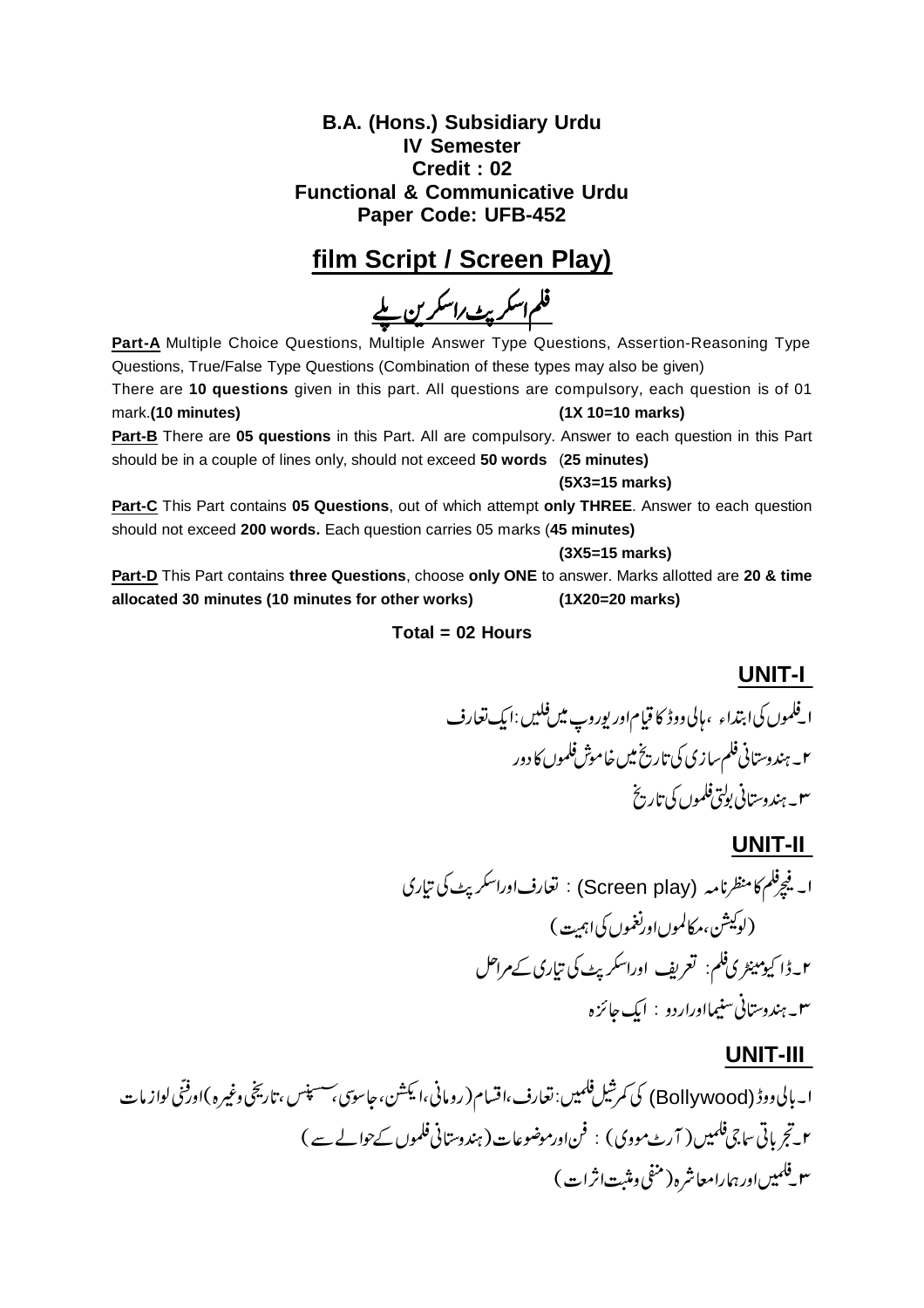<u> مجوزه کتابیں:۔</u> ر کرد.<br><u>۲ -اردواورعوامی ذ رائع ابلاغ مسلم است مسلم مرتبین : شامدهسین،اظهارعثانی</u><br><u>۳ عوامی ذ رائع ابلاغ ترسیل اورقتمبر وترقی - ویو بندراسّر</u> 

**XXXX**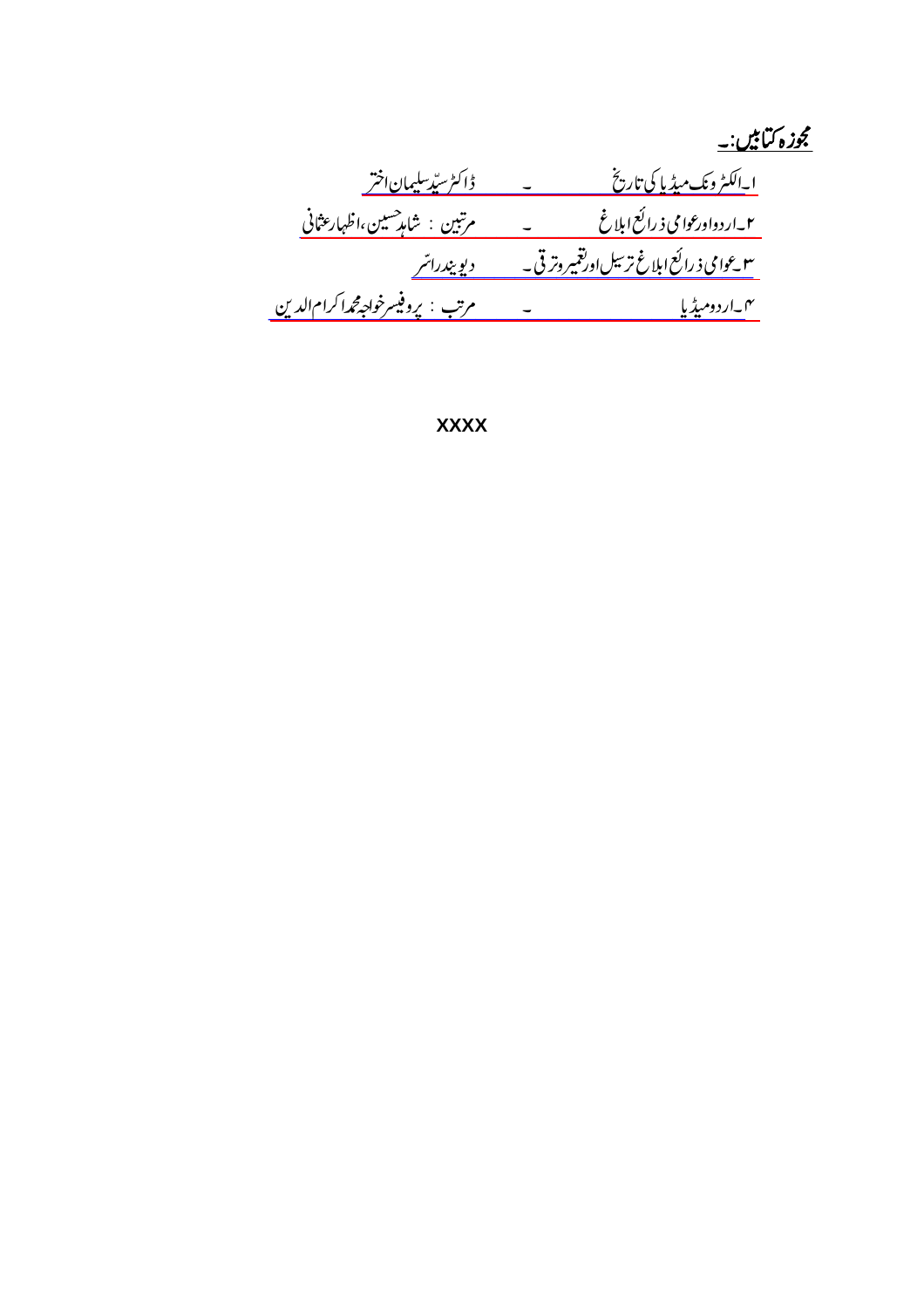## **B.A. (Hons.) Main (Urdu) IV Semester Credit : 04 Paper Code: URB-451** لسانبات اور اردو زبان کا آغازوارتقا

**Part-A** Multiple Choice Questions, Multiple Answer Type Questions, Assertion-Reasoning Type Questions, True/False Type Questions (Combination of these types may also be given)

There are **10 questions** given in this part. All questions are compulsory, each question is of 01 mark.**(10 minutes) (1X 10=10 marks)**

**Part-B** There are **05 questions** in this Part. All are compulsory. Answer to each question in this Part should be in a couple of lines only, should not exceed **50 words** (**25 minutes)**

**(5X3=15 marks)**

**Part-C** This Part contains **05 Questions**, out of which attempt **only THREE**. Answer to each question should not exceed **200 words.** Each question carries 05 marks (**45 minutes)**

**(3X5=15 marks)**

**Part-D** This Part contains **three Questions**, choose **only ONE** to answer. Marks allotted are **20 & time allocated 30 minutes (10 minutes for other works) (1X20=20 marks)**

#### **Total = 02 Hours**

### **UNIT-I**

زيان بەقرىف تىشكىل زبان اور بولی کافرق لسانيات: تعريف،موضوع،دائره کار لسانیات کی اہم شاخیں ( صوتیات،صرفیات، معنیات )

## **UNIT-II**

ہندوستان میںآ ریوں کیآ مد ېندا ريائي کې مخضرتاريخ مغر پی ہندی اوراس کی بولیاں اردوز ہان کےآغاز کےنظریے : سمجمودشیرانی،مسعودھسین خاں

## **UNIT-III**

اردوز بان کےابتدائی نقوش (صوفیائےرام کےاقوالاوراشعار) دکن میں اردوز بان وادے کاارتقا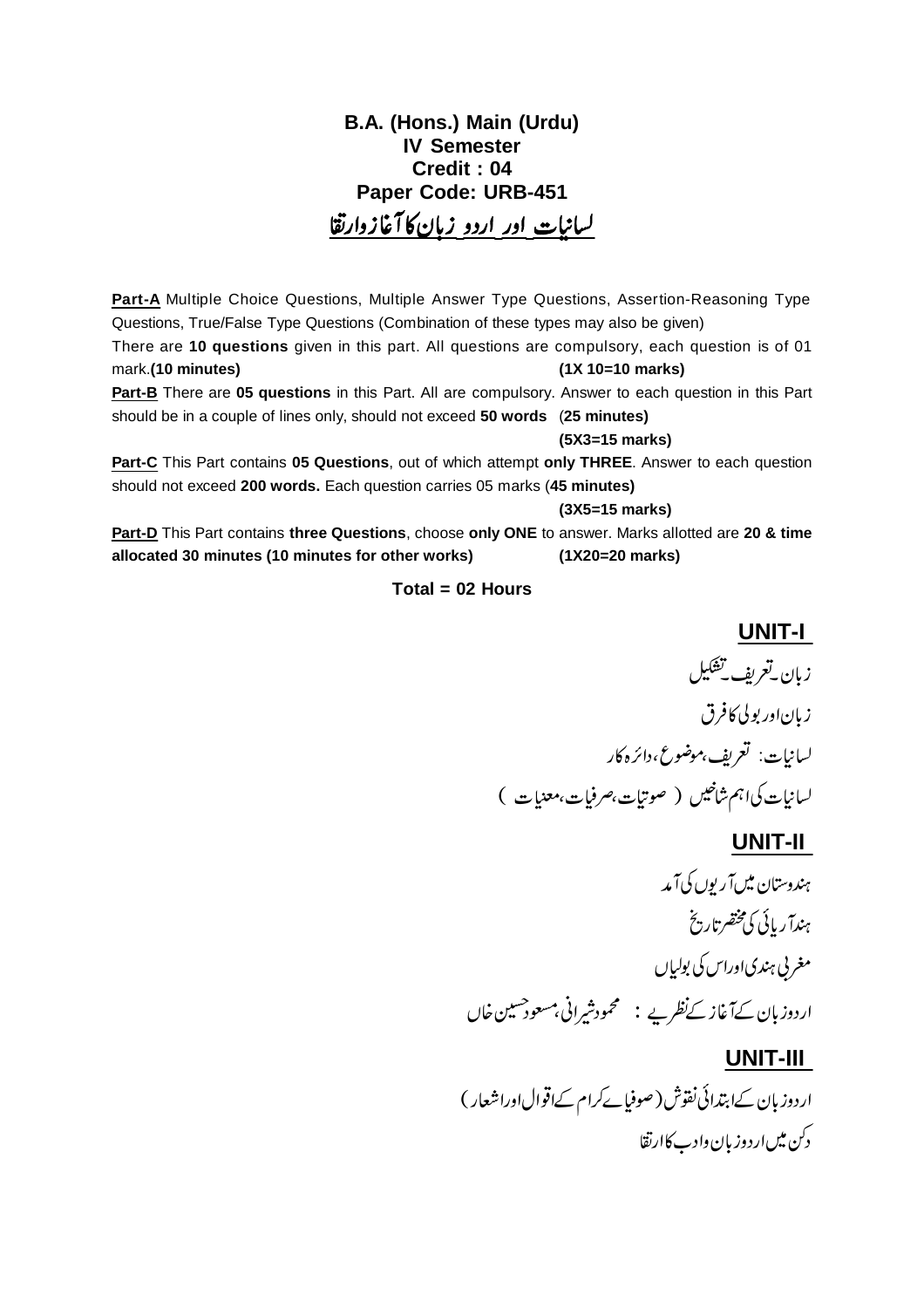|                          | دڭن اردوكى لسانى خصوصيات                 |
|--------------------------|------------------------------------------|
|                          | شالی ہند میںاردوزبان دادب کااغاز و ارتقا |
|                          | <u>مجوزہ کتب براے مطالعہ:۔</u>           |
| <u>مسعودهسین خاں</u>     | ا <u>مقدمه تاریخ زبان اردو</u>           |
| <u>سیدگی الدین قادری</u> | <u>۲ - ہندوستانی لسانیات</u>             |
| <u>سنیتی کمار چڑ جی</u>  | ۳ <sub>– ہندآ ریائی اور ہندی</sub>       |
| <u>حامدهس قادری</u>      | <u>م - داستان تاریخ اردو</u>             |
| <u>مولوی عبدالحق</u>     | <u>۵ _اردوکیا بتدائی نشونمامیں</u>       |
| ڈاکٹر جمیل جالبی         | ۲ _ تاریخ ادب اردو                       |

**XXXX**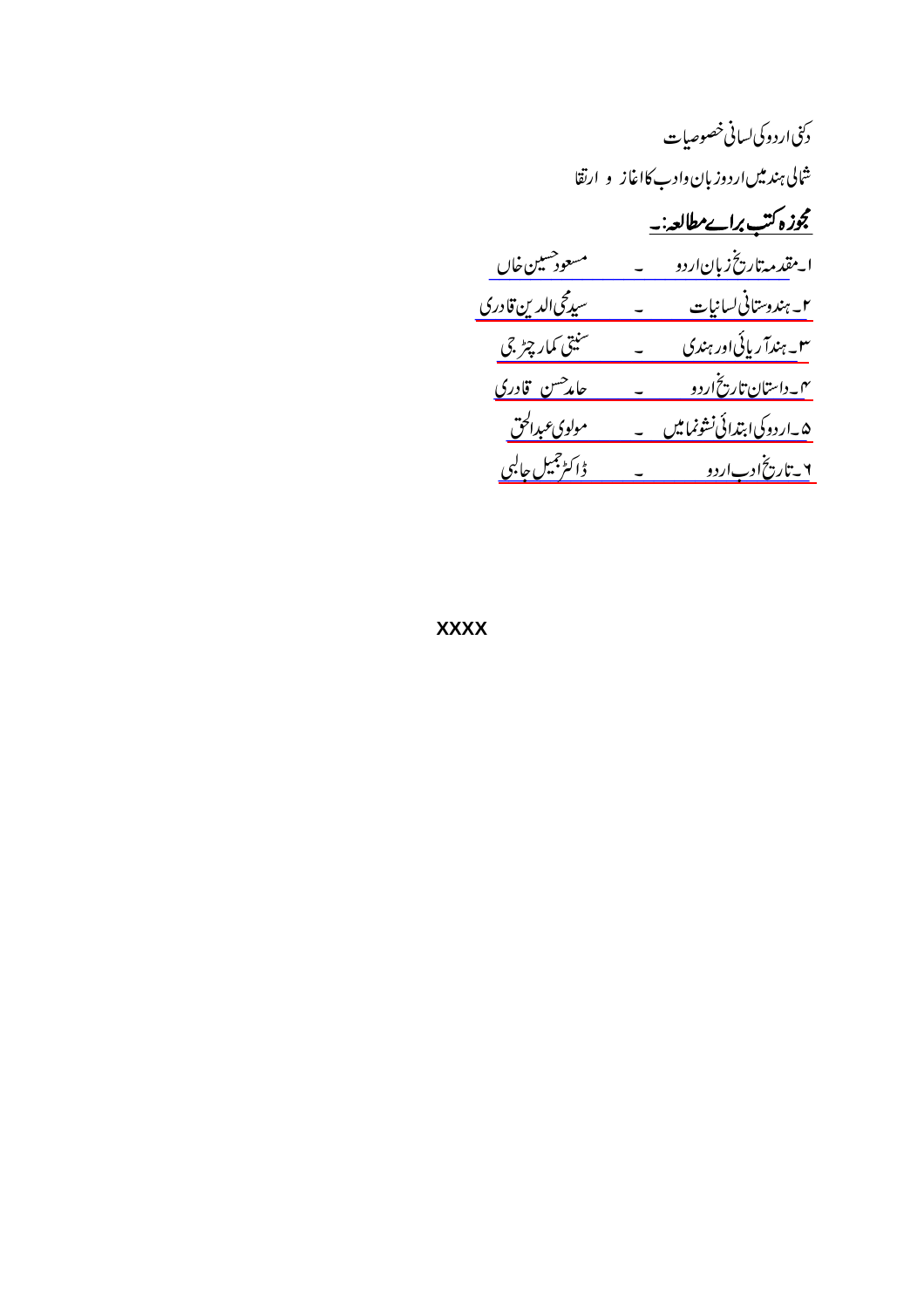## **B.A. (Hons.) IV Semester Qawayed Aur Mazmoon Nigari (Urdu Main) Code-URB-URB-452**

 **02 credits**

قواعداور مضمون نگاري

Part-A Multiple Choice Questions, Multiple Answer Type Questions, Assertion-Reasoning Type Questions, True/False Type Questions (Combination of these types may also be given) There are **15 questions** given in this part. All questions are compulsory, each question is of 01 mark.**(10 minutes) (1X 15=15 marks) Part-B** There are **10 questions** in this Part. 05 are compulsory. Answer to each question in this Part should be in a couple of lines only, should not exceed **50 words** (**25 minutes)**

**(5X5=25 marks)**

**Part-C** This Part contains **three Questions**, choose **only ONE** to answer. Marks allotted are **20 & time allocated 30 minutes (10 minutes for other works) (1X20=20 marks)**

#### **Total = 02 Hours**

**UNIT-I** 

 

#### **UNIT-II**

 مفرداورمركب جمله r\_ ساتقےاورلا حقے ۳۔ اردواملااوراس کے مسائل

### **UNIT-III**

 ۲۔ مسلم مصمون نگاری کےاصول اورآ داب ۳۔ سمسمنصمون کی مختلف فسمیں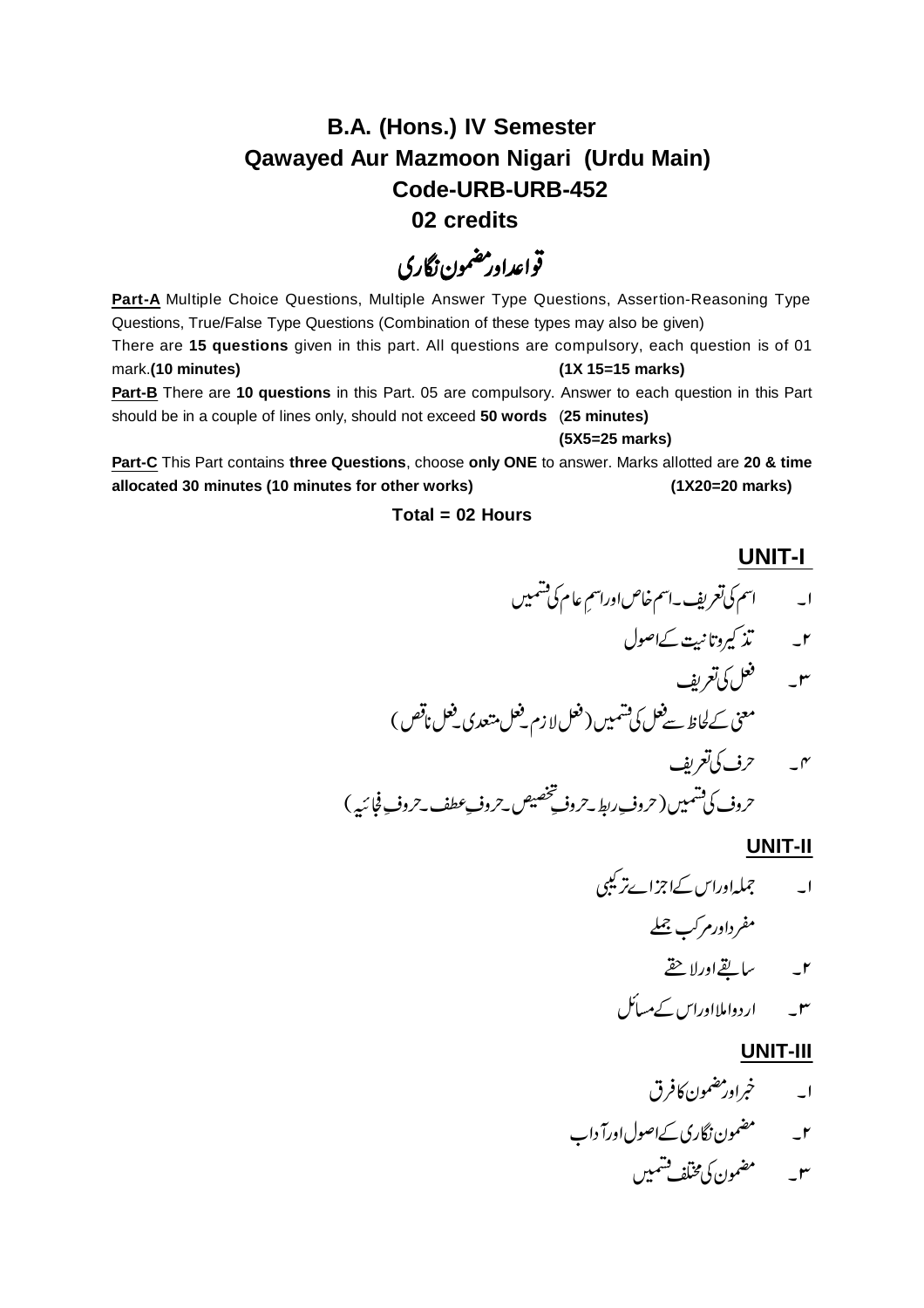| (بيانية-صحافتي-اد بي فِكرى) |               |
|-----------------------------|---------------|
| مضمون نگاری کی مشق          | $\mathcal{I}$ |

## معاون ڪتابين:

| مولوی عبدالحق                | اردوصرف <u>ونحو</u> | $\overline{\phantom{0}}$ |
|------------------------------|---------------------|--------------------------|
| رشيدحسن خال                  | انشااورتلفط         | $-r$                     |
| مول <u>وي وحيدالدين تليم</u> | وضع اصطلاحات        | $-r$                     |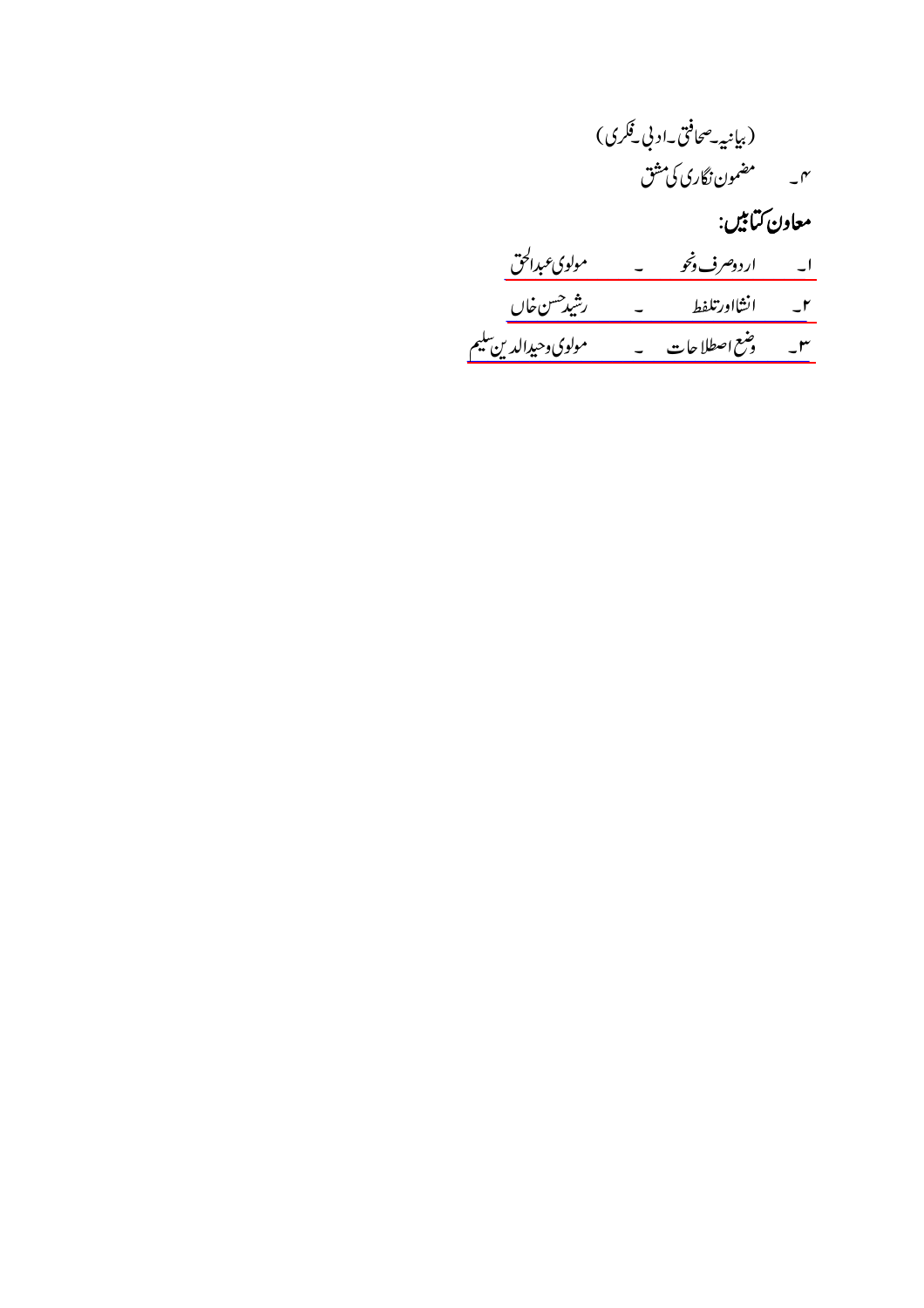### **B.A.(Hons.) Urdu Subsidiary IV Semester Credit : 04 Paper Code: URB-453**

<u>اردوزبان دادب کی تاریخ</u>

**Part-A** Multiple Choice Questions, Multiple Answer Type Questions, Assertion-Reasoning Type Questions, True/False Type Questions (Combination of these types may also be given) There are **10 questions** given in this part. All questions are compulsory, each question is of 01 mark.**(10 minutes) (1X 10=10 marks)**

**Part-B** There are **05 questions** in this Part. All are compulsory. Answer to each question in this Part should be in a couple of lines only, should not exceed **50 words** (**25 minutes)**

#### **(5X3=15 marks)**

**Part-C** This Part contains **05 Questions**, out of which attempt **only THREE**. Answer to each question should not exceed **200 words.** Each question carries 05 marks (**45 minutes)**

**(3X5=15 marks)**

**Part-D** This Part contains **three Questions**, choose **only ONE** to answer. Marks allotted are **20 & time allocated 30 minutes (10 minutes for other works) (1X20=20 marks)**

#### **Total = 02 Hours**

### **UNIT-I**

آریوں کی ہندوستان میںآ مد ېندآ ريائي کې مخضرتاريخ اردوكےآغاز سے متعلق محمود شیرانی اور مسعود حسین خاں کےنظریات دكن ميںار دوزبان وادب كاارتقابہ كنى اردوكى لسانى خصوصات

### **UNIT-II**

شالى ہندميں اردوزبان دادب كاارتقا فورٹ ولیم کالج على گڑھ تر يک

### **UNIT-III**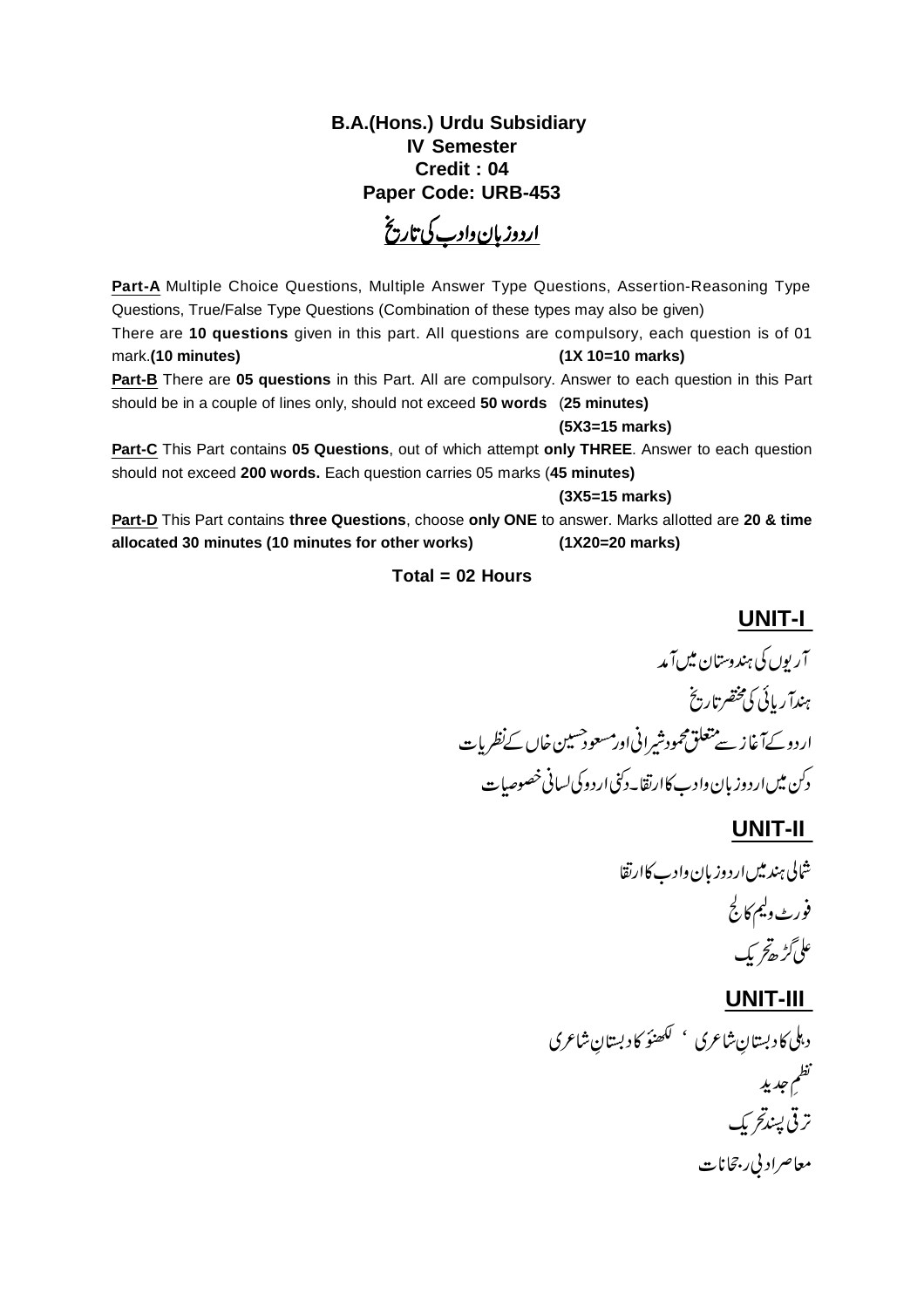<u>معاون کتب:</u><br><u>ایتاریخان-اردو – نورا<sup>کس</sup>نفتوی</u><br>۲-اردوادب کی تنقیدی تاریخ - اختشام<sup>حسین</sup><br>۳-اردوکی سانی تشکیل - مرزخلیل بیگ

**XXXX**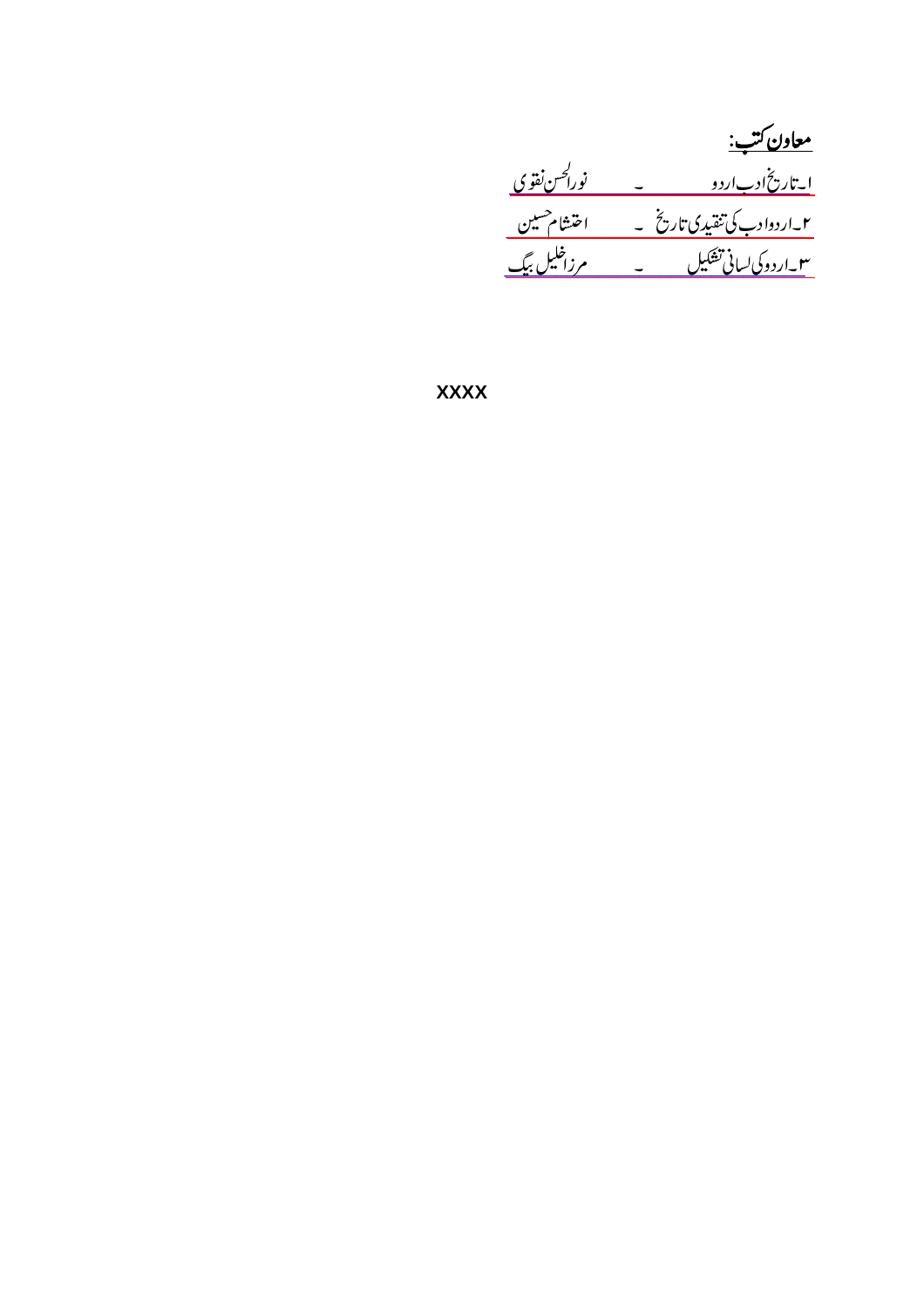### **B.A.(Hons.) Urdu Subsidiary IV Semester Credit: 02 Paper Code: URB-454**

# غیرافسانوی ادب

**Part-A** Multiple Choice Questions, Multiple Answer Type Questions, Assertion-Reasoning Type Questions, True/False Type Questions (Combination of these types may also be given) There are **10 questions** given in this part. All questions are compulsory, each question is of 01 mark.**(10 minutes) (1X 10=10 marks)**

**Part-B** There are **05 questions** in this Part. All are compulsory. Answer to each question in this Part should be in a couple of lines only, should not exceed **50 words** (**25 minutes)**

#### **(5X3=15 marks)**

**Part-C** This Part contains **05 Questions**, out of which attempt **only THREE**. Answer to each question should not exceed **200 words.** Each question carries 05 marks (**45 minutes)**

#### **(3X5=15 marks)**

**Part-D** This Part contains **three Questions**, choose **only ONE** to answer. Marks allotted are **20 & time allocated 30 minutes (10 minutes for other works) (1X20=20 marks)**

#### **Total = 02 Hours**

## (الف) سوائح : <u>''مرزاغالب کےاخلاق وعادات وخیالات۔الطاف مسین حالی</u> **UNIT-I**  (۱) سوانح نگاری:تعریف اوراجزائےتر کیبی (۲) سفرنامه:تعریف اوراجزائےتر کیبی ( ۳ ) ههيم ممکن اور ...<br>مصنفین<br>ر <sup>نفي</sup>ن كاطر <u>ن</u>تحري<sub>ه</sub> (ب) سفرنامه : " آغازِ حال مئولف<sup>''</sup> - بوسف خال کمبل پو*ش*

### **UNIT-II**

 

### **UNIT-III**

.<br>(۱)انشائیہ : تعریفادراجزائےترکیبی (۲) شاملِ نصابِ انشا ئىيەنگاروں كافنى مطالعہ